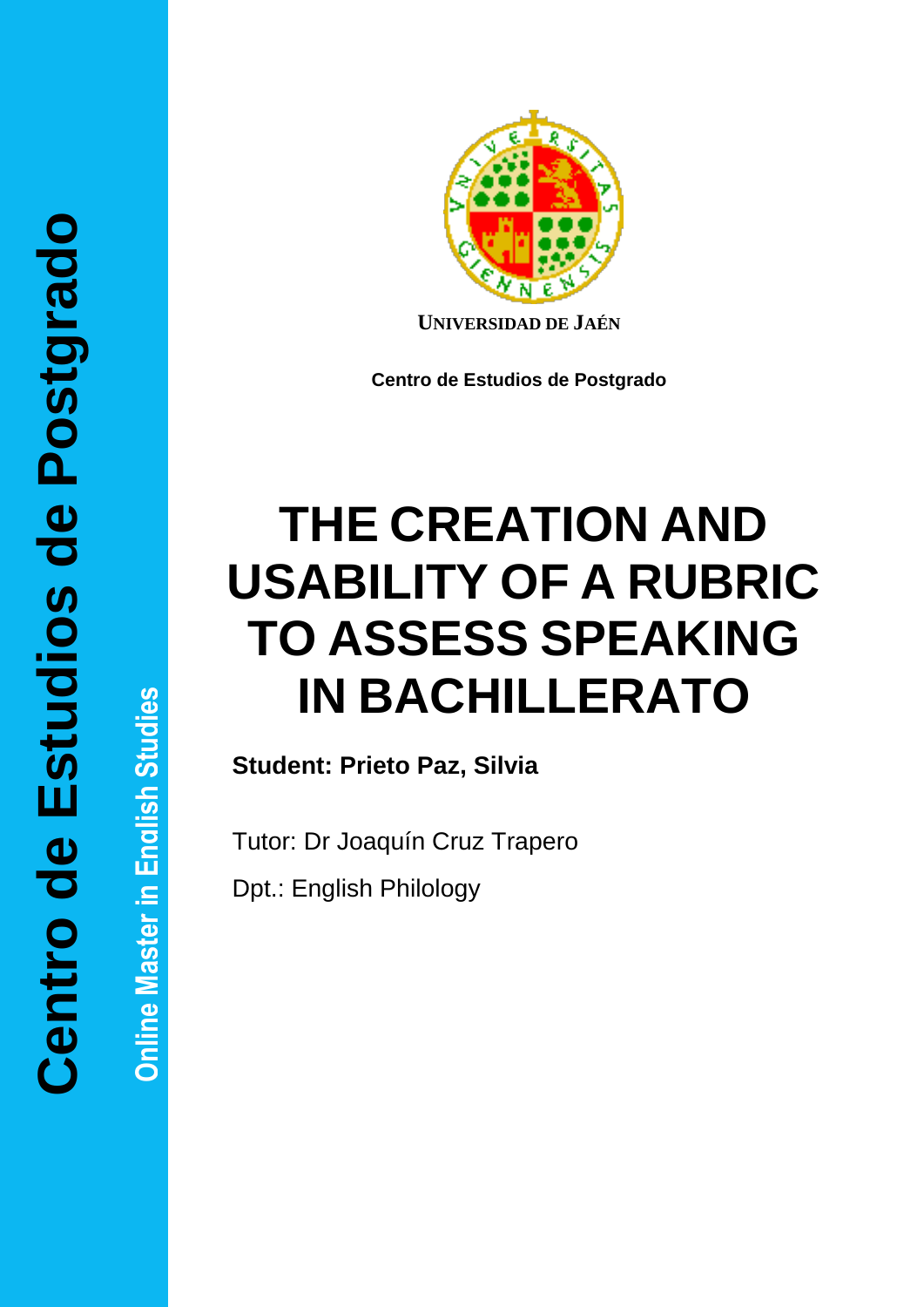# TABLE OF CONTENTS

| 1. ABSTRACT                                               | 1              |
|-----------------------------------------------------------|----------------|
| 2. INTRODUCTION                                           | $\overline{2}$ |
| 3. RESEARCH OBJECTIVES                                    | 4              |
| 4. LITERATURE REVIEW                                      | 5              |
| 5. METHODOLOGY                                            |                |
| 5.1 Description about validity and reliability of rubrics | 13             |
| 5.2 Further aspects to be considered                      | 23             |
| 5.3 The new proposal                                      | 27             |
| 6. ANALYSIS OF RESULTS                                    | 33             |
| 7. FINAL CONCLUSION                                       | 49             |
| 8. BIBLIOGRAPHY                                           | 50             |
|                                                           |                |
| <b>TABLES</b>                                             |                |
| Table 1                                                   | 15             |
| Table 2                                                   | 16             |
| Table 3                                                   | 18             |
| Table 4                                                   | 19             |
| Table 5                                                   | 20             |
| Table 6                                                   | 21             |
| Table 7                                                   | 22             |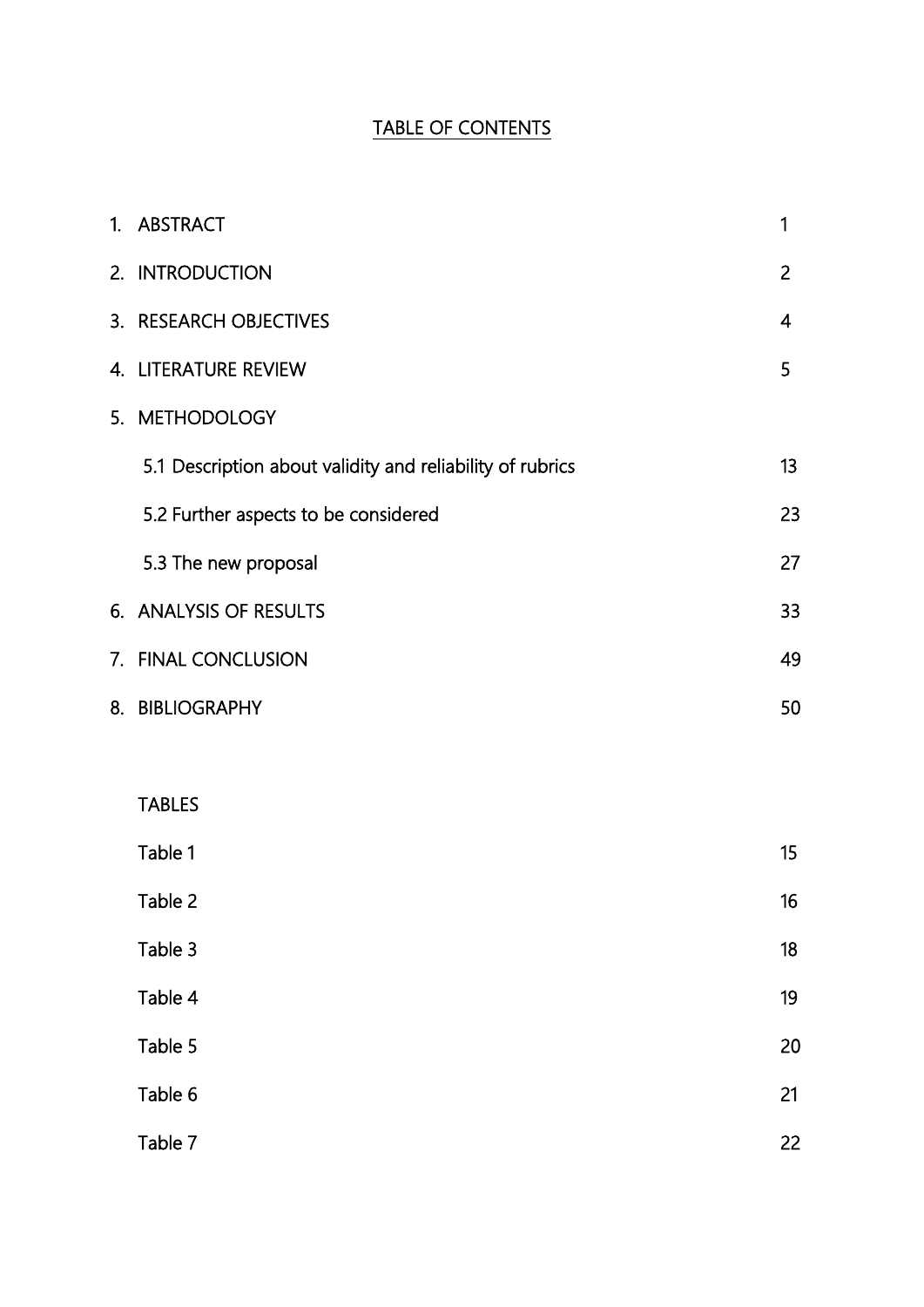| Table 8  | 24   |
|----------|------|
| Table 9  | $30$ |
| Table 10 | 31   |
| Table 11 | 33   |
| Table 12 | 34   |
| Table 13 | 34   |
| Table 14 | 35   |
| Table 15 | 35   |
| Table 16 | 36   |
| Table 17 | 36   |
| Table 18 | 37   |
| Table 19 | 37   |
| Table 20 | 38   |
| Table 21 | 38   |
| Table 22 | 39   |
| Table 23 | 39   |
| Table 24 | 40   |
| Table 25 | 40   |
| Table 26 | 41   |
| Table 27 | 41   |
| Table 28 | 42   |
| Table 29 | 42   |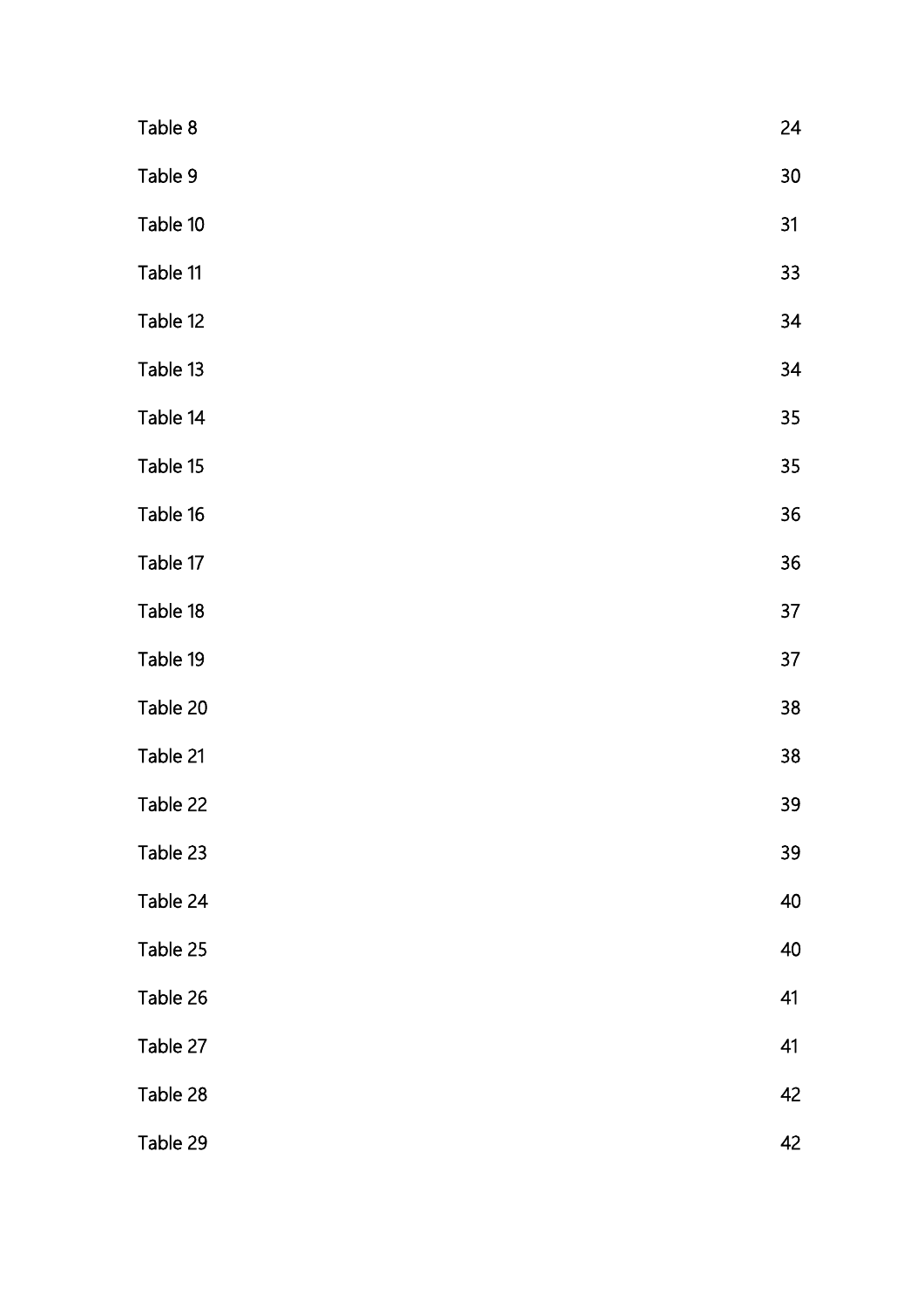| Table 30       | 43 |
|----------------|----|
| Table 31       | 43 |
| Table 32       | 44 |
| Table 33       | 44 |
| Table 34       | 45 |
| Table 35       | 45 |
| Table 36       | 46 |
| Table 37       | 46 |
| Table 38       | 47 |
| Table 39       | 47 |
| Table 40       | 48 |
|                |    |
| <b>FIGURES</b> |    |

| Figure 1 | 17 |
|----------|----|
|          |    |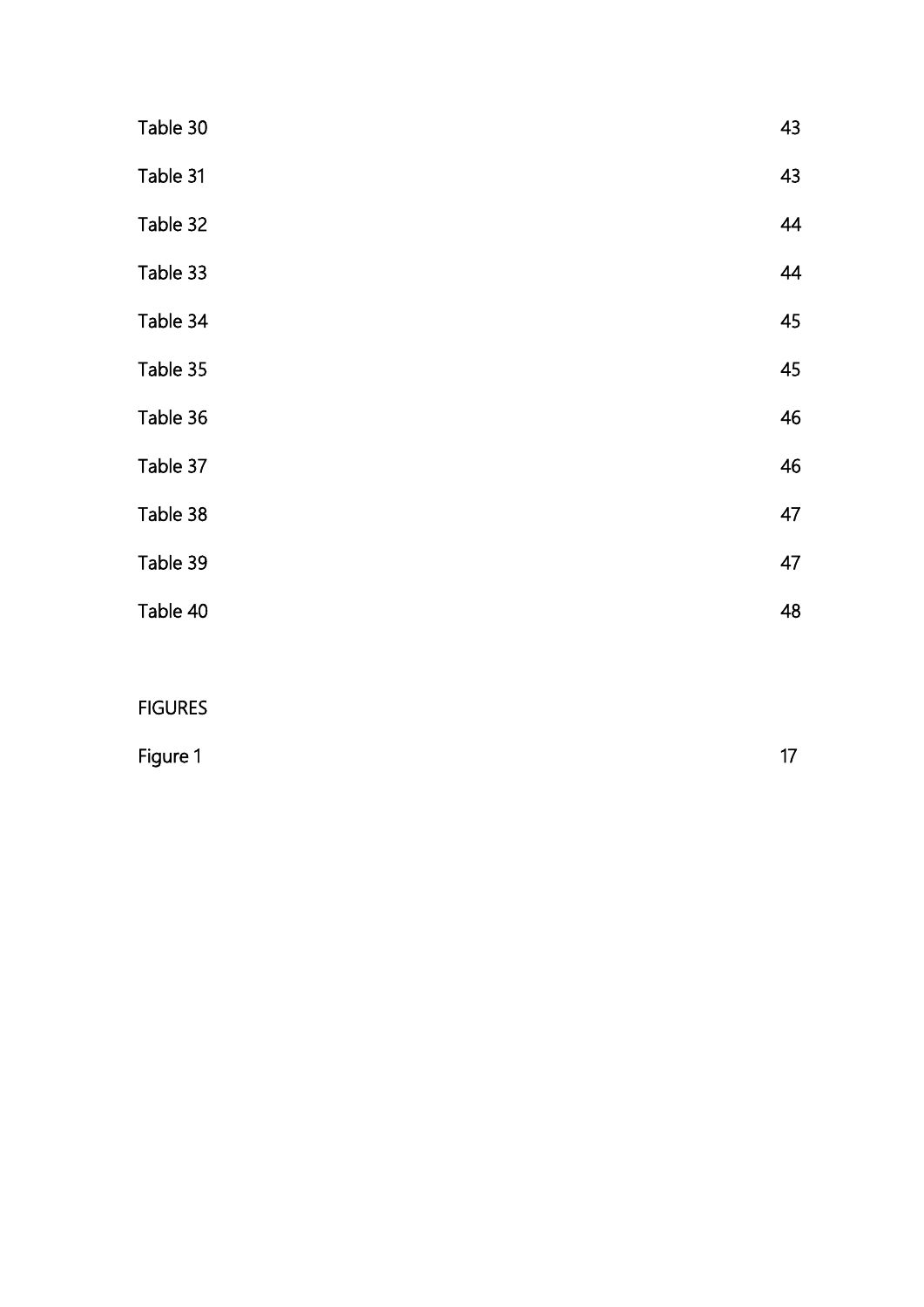# 1. ABSTRACT

The purpose of this paper is to describe how a rubric can be created and used in the context of Spanish secondary education and the methodology to check its validity as a suitable evaluation tool. This paper makes an approach to the evaluation process focusing on the design of a rubric according to a specific level and different linguistic parameters.

> One widely cited effect of rubric use is the increased consistency of judgment when assessing performance and authentic tasks. Rubrics are assumed to enhance the consistency of scoring across students, assignments, as well as between different raters. Another frequently mentioned positive effect is the possibility to provide valid judgment of performance assessment that cannot be achieved by means of conventional written tests. It seems like rubrics offer a way to provide the desired validity in assessing complex competences, without sacrificing the need for reliability (Morrison & Ross, 1998; Wiggins, 1998). Another important effect of rubric use often heard in the common debate, is the promotion of learning. This potential effect is focused in research on formative, self-, and peer assessment, but also frequently mentioned in studies on summative assessment. It is assumed that the explicitness of criteria and standards are fundamental in providing the students with quality feedback, and rubrics can in this way promote student learning (Arter & McTighe, 2001; Wiggins, 1998). (Jonsson and Svingby, 2007).

> > 1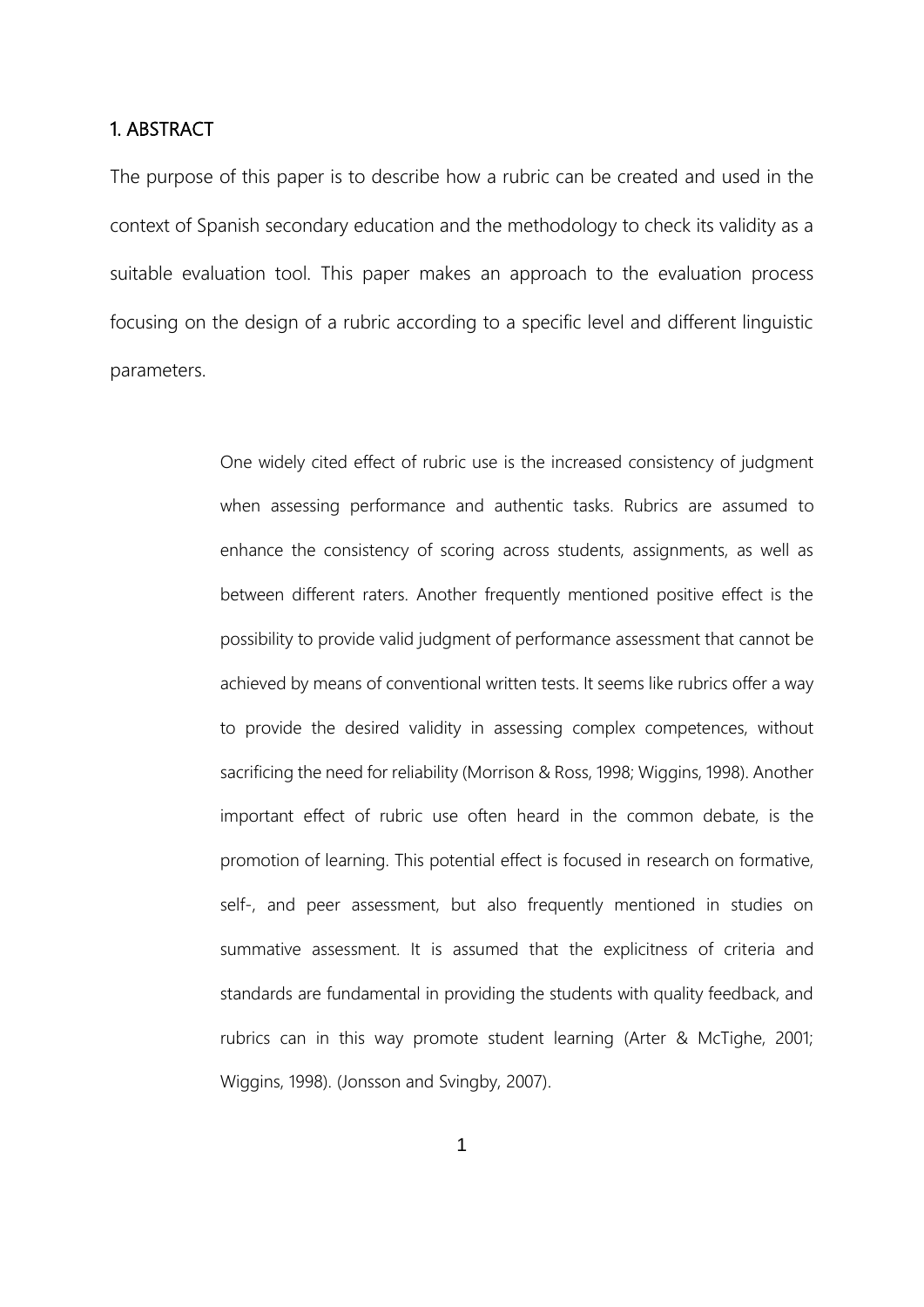The design of a rubric is essential when evaluating because the parameters used to assess the student must be standardized for that tool to be reliable and consequently, the evaluation process too. An evaluation tool must be useful as a means of assessment which serves as something helpful and easy to use, always with clear and understandable descriptors.

# 2. INTRODUCTION

The following analysis will examine a proposed rubric to assess the teaching-learning process of English as a Foreign Language (TEFL) in the context of Spanish Bachillerato (i.e. non-compulsory secondary education).

We will examine how the evaluation process of one of the four traditional skills, speaking, is carried out in the first year of Bachillerato. This particular level and stage have been chosen because it is a stage in which students have the necessary mechanisms to effectively put into practice the foreign language (FL henceforward) input received at earlier stages. Speaking was chosen because it is an essential linguistic skill for the students to communicate with each other in real-life situations.

As stated before, the term TEFL refers to teaching English to students whose first language is not English. The most used TEFL teaching method is the Communicative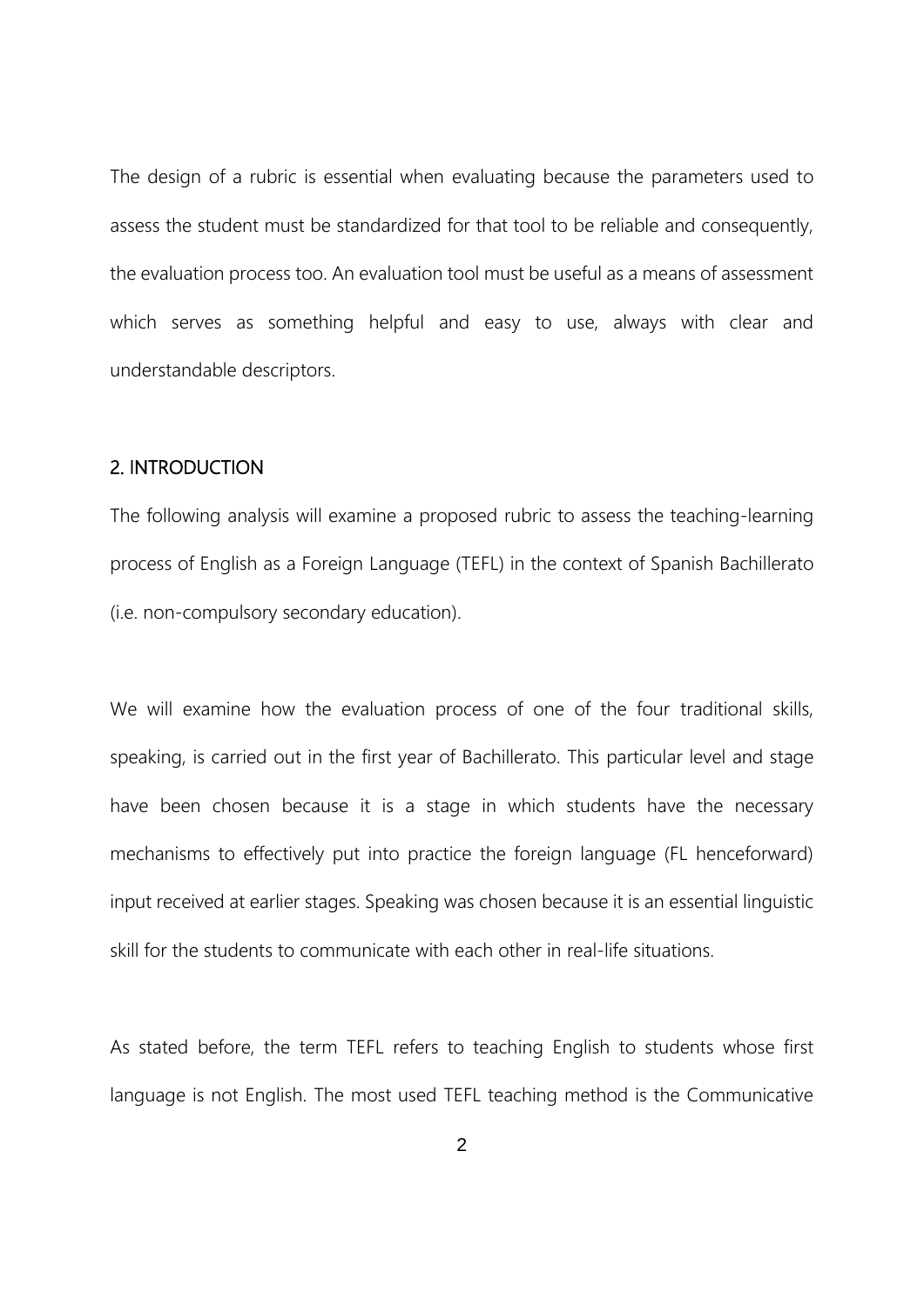Language Teaching (CLT).

Communicative language teaching (CLT), or the communicative approach, is an approach to language teaching that emphasizes interaction as both the means and the ultimate goal of study. Language learners in environments utilizing CLT techniques learn and practice the target language through interaction with one another and the instructor, study of "authentic texts" (those written in the target language for purposes other than language learning), and use of the language in class combined with use of the language outside of class. Learners converse about personal experiences with partners, and instructors teach topics outside of the realm of traditional grammar in order to promote language skills in all types of situations. This method also claims to encourage learners to incorporate their personal experiences into their language learning environment and focus on the learning experience in addition to the learning of the target language. (Nunan, 1989: 279-295).

On this subject, the Government of Andalusia has established the *Plurilingualism* Promotion Plan (BOJA, 2005), which aims to combine the teaching of Spanish with learning a foreign language, in our case, English. The plurilingualism project involves an integrated language curriculum in the curricular project of every center and the teaching of non-linguistic subjects through Spanish and the English language, the so-called CLIL (Content and Language Integrated Learning).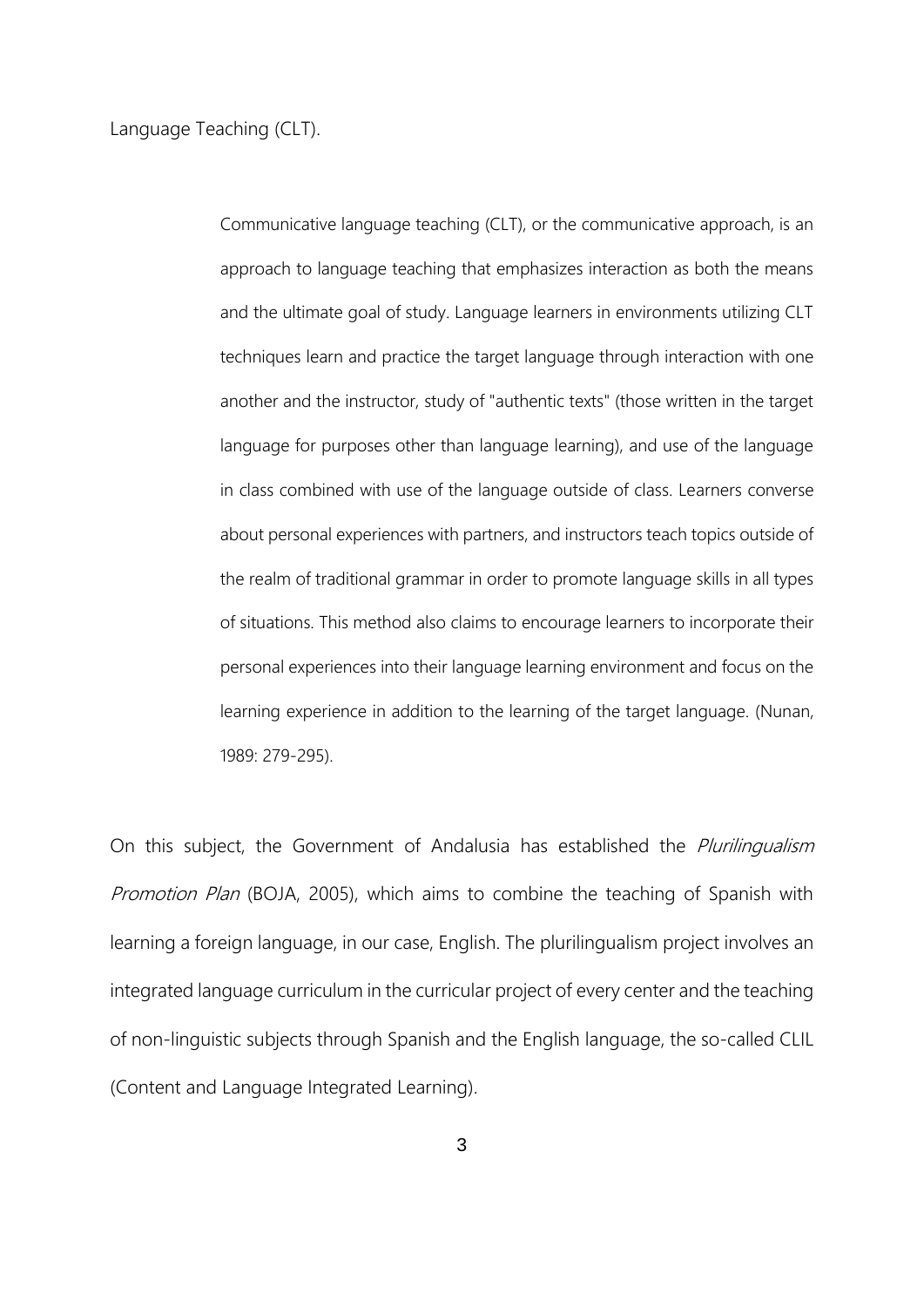The acronym CLIL (Content and Language Integrated Learning) started to become the most widely used term for this kind of provision during the 1990s. CLIL is the platform for an innovative methodological approach of far broader scope than language teaching. Accordingly, its advocates stress how it seeks to develop proficiency in both the non-language subject and the language in which this is taught, attaching the same importance to each. Furthermore, achieving this twofold aim calls for the development of a special approach to teaching in that the non-language subject is not taught in a foreign language but with and through a foreign language. This implies a more integrated approach to both teaching and learning, requiring that teachers should devote special thought not just to how languages should be taught, but to the educational process in general." (European Commission, 2006: 6).

# 3. RESEARCH OBJECTIVES

This research focuses on evaluating the usability of the rubric proposed in this paper to assess speaking activities performed by students on the first year of Bachillerato.

At this stage, the students work with some basic competences, among them the linguistic competence, and they are intended to achieve some specific teaching objectives by means of speaking activities. Therefore, the most relevant goals in speaking activities are highlighted as follows: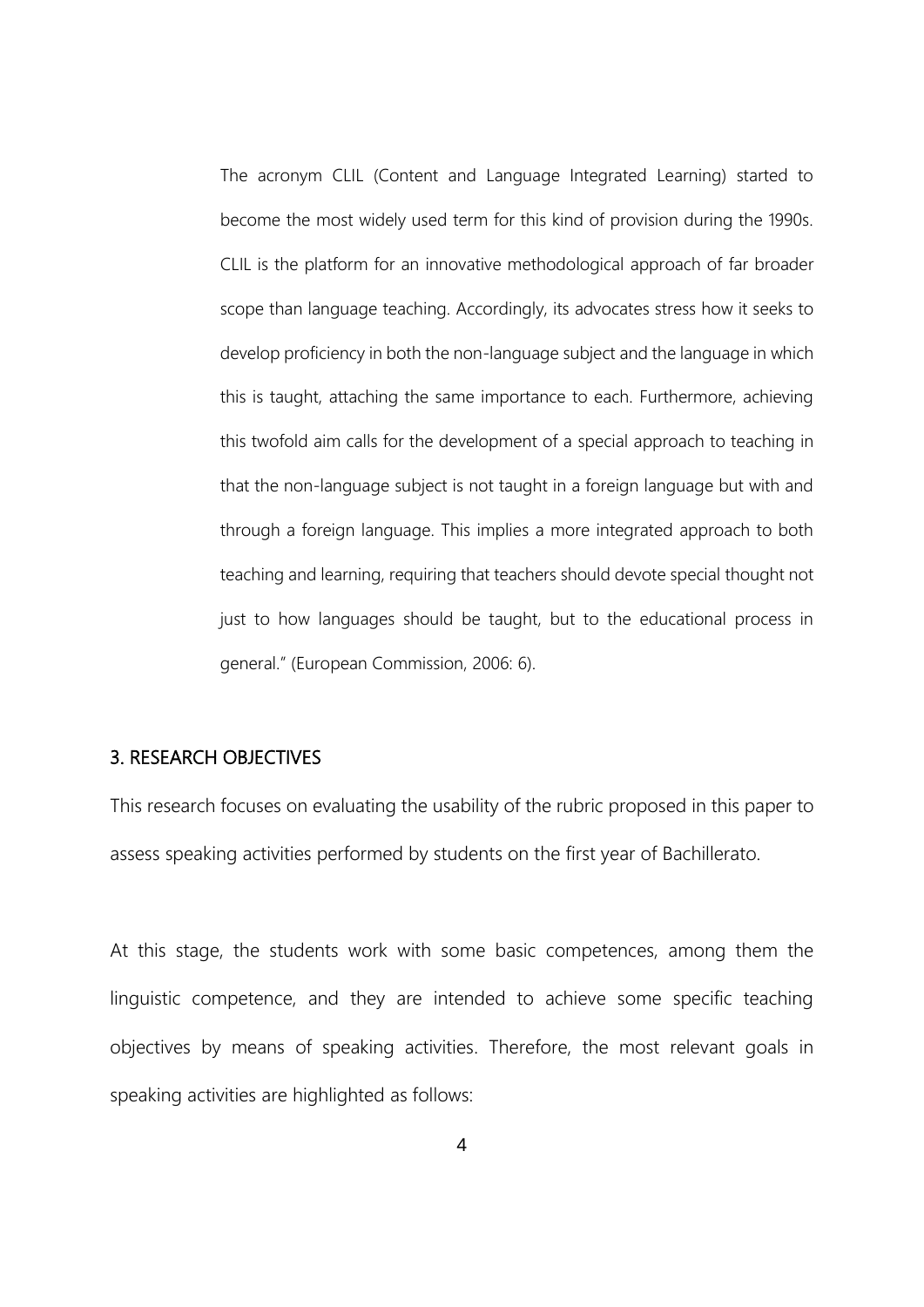- To produce oral texts in different communicative situations.
- To express knowledge using textual mechanism.
- To know the basic sociolinguistic conventions of the English speaking countries.
- To understand the importance of putting into practice the input received previously.

These objectives agree with the ones regulated by the law in force in Bachillerato: BOE 2015, from which these objectives are extracted in the part referring to the objectives at the stage of *Bachillerato*.

Therefore, the proposed rubric must cover all these aspects to better evaluate the students and to discern their level and skills by means of the descriptors that it contains.

# 4. LITERATURE REVIEW

This paper sets its basis on different previous studies and research about the evaluation process, the use of rubrics, its protocol of creation and its validity and efficacy in real educational contexts.

> Assessment is vital to the education process. In schools, the most visible assessments are summative. Summative assessments are used to measure what students have learnt at the end of a unit, to promote students, to ensure they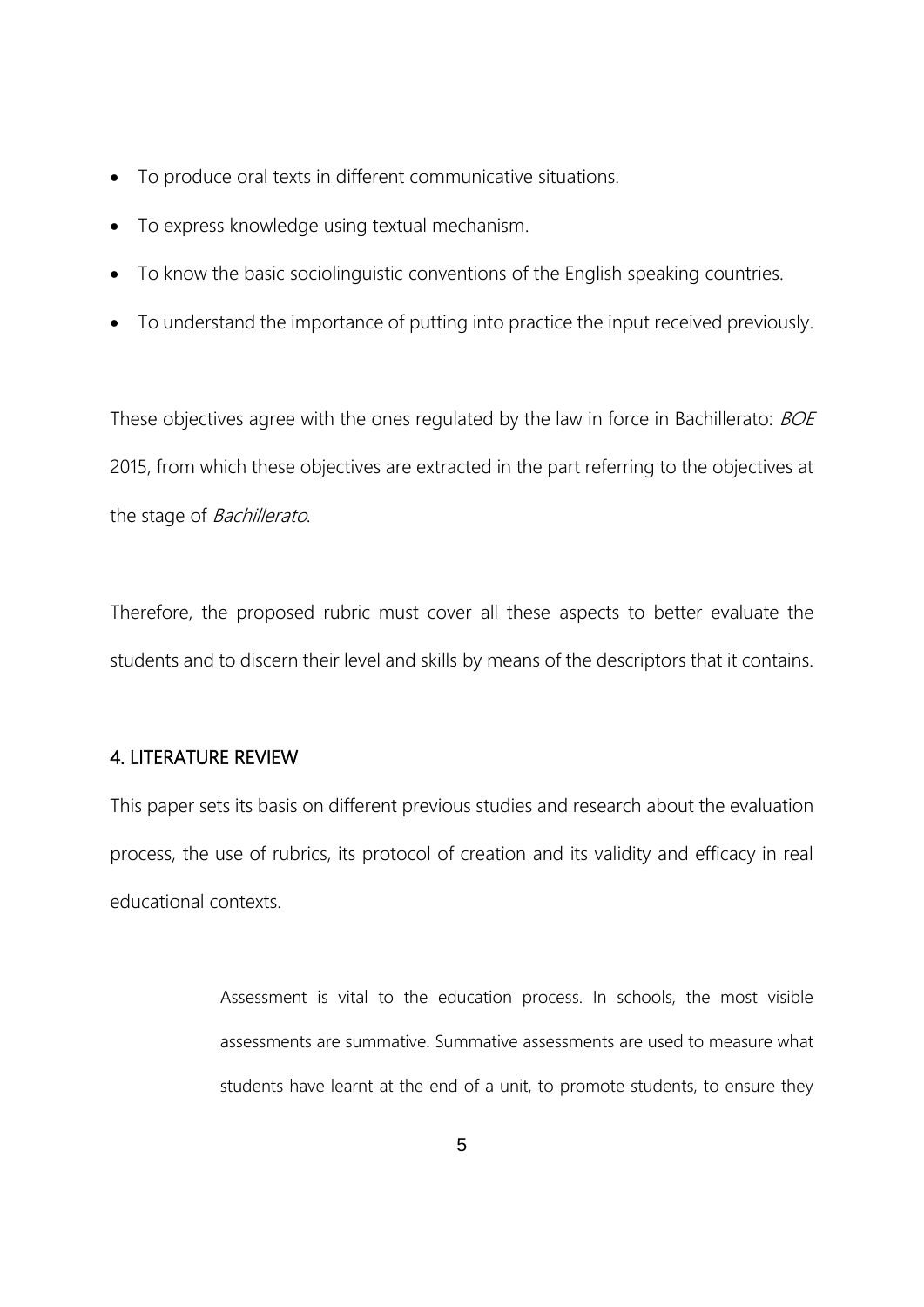have met required standards on the way to earning certification for school completion or to enter certain occupations, or as a method for selecting students for entry into further education. Ministries or departments of education may use summative assessments and evaluations to hold publicly funded schools accountable for providing quality education. Increasingly, international summative assessments – such as OECD's Program for International Student Assessment (PISA) – have been important for comparing national education systems to developments in other countries. (OECD, 2008: 2)

EFL lessons tend to use this summative assessment to better evaluate the students considering their efforts over the academic year. In this way, learning is understood as a process in which the student is immersed and focused on the final goal, but considering such process as a meaningful way of learning and acquisition of linguistic competences.

> A scoring rubric is an attempt to communicate our expectations of quality around a task. Because consistent criteria are made public in rubrics, it allows both teachers and learners to evaluate those criteria which can be sometimes complex and/or subjective. (Ottonello, Ainciburu and Sagardoy, 2012: 180).

The rubric used in The Escuela Oficial de Idiomas (EOI) in Andalusia to evaluate speaking has been used in this research as a starting point to use it as the basis to create a rubric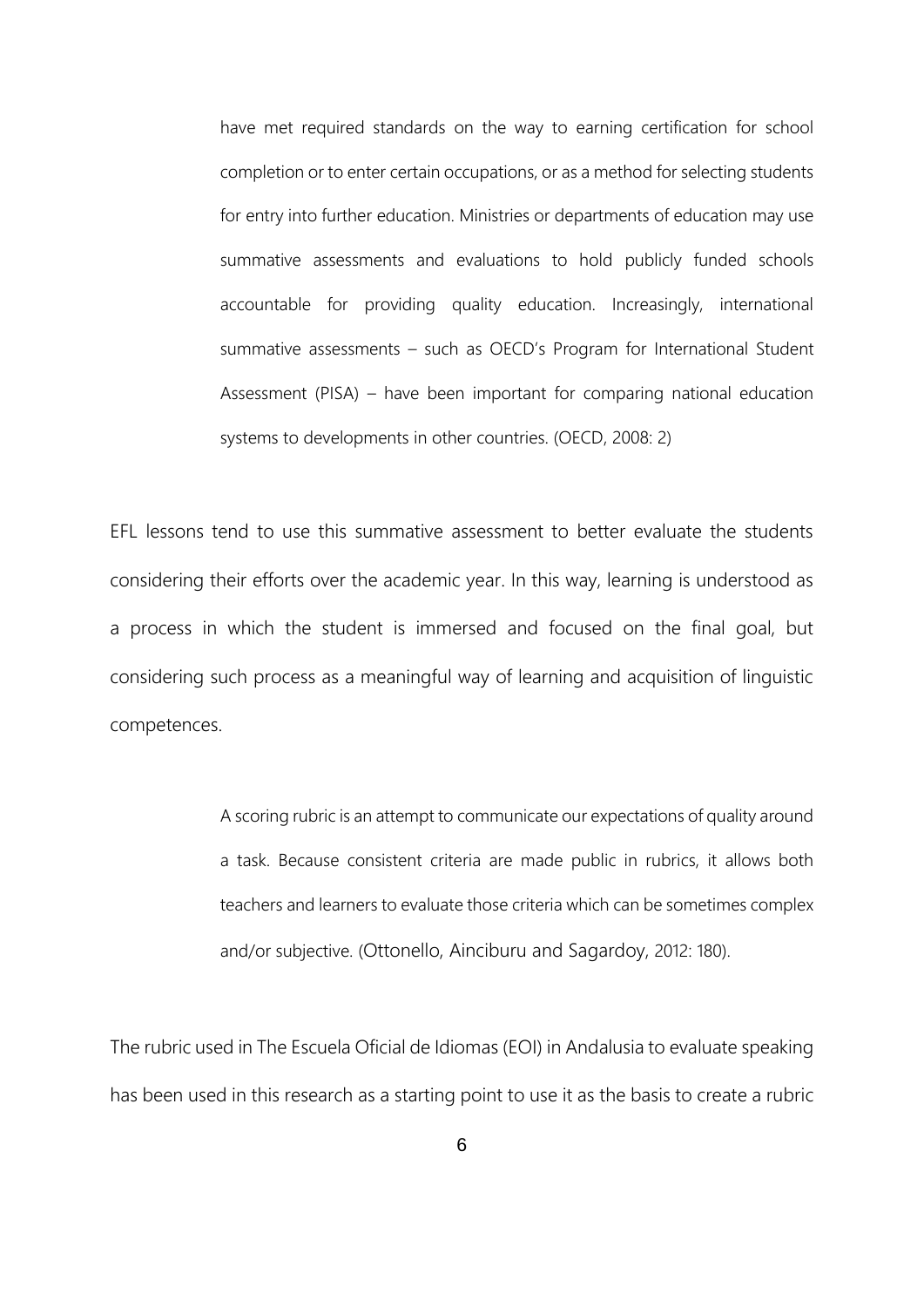for secondary education. That rubric from EOI includes the main aspects that a teacher considers when assessing a student in the English as a Foreign Language (EFL) and contributes to clearly define assessment criteria.

> Due to the marked changes in the goals of language education programs, language teachers have moved away from the goal of accuracy towards a focus on fluency and communicative effectiveness. Consequently, the teaching of speaking and writing skills have become increasingly important. As it is stressed in the Common European Framework, communicative competence entails firstly, grammatical or linguistic competence, secondly, sociolinguistic competencewhich addresses how utterances are appropriately produced and understood in different sociolinguistic contexts- discourse competence or the ability to sustain coherent discourse with another speaker and finally, strategic competence- the means by which learners deal with potential breakdowns in communication. (Otto, 2013: 1)

Thus, the descriptors of the CEFR (Council of Europe) have been taken into account to know which aspects are relevant in the current linguistic framework in TEFL and to this respect, apply them to the new protocol to simplify the rubric from EOI for secondary education. CEFR descriptors are relevant in secondary education because this stage bases its objectives, assessment criteria and contents on its framework foundations, explained in the law in force at that stage.

7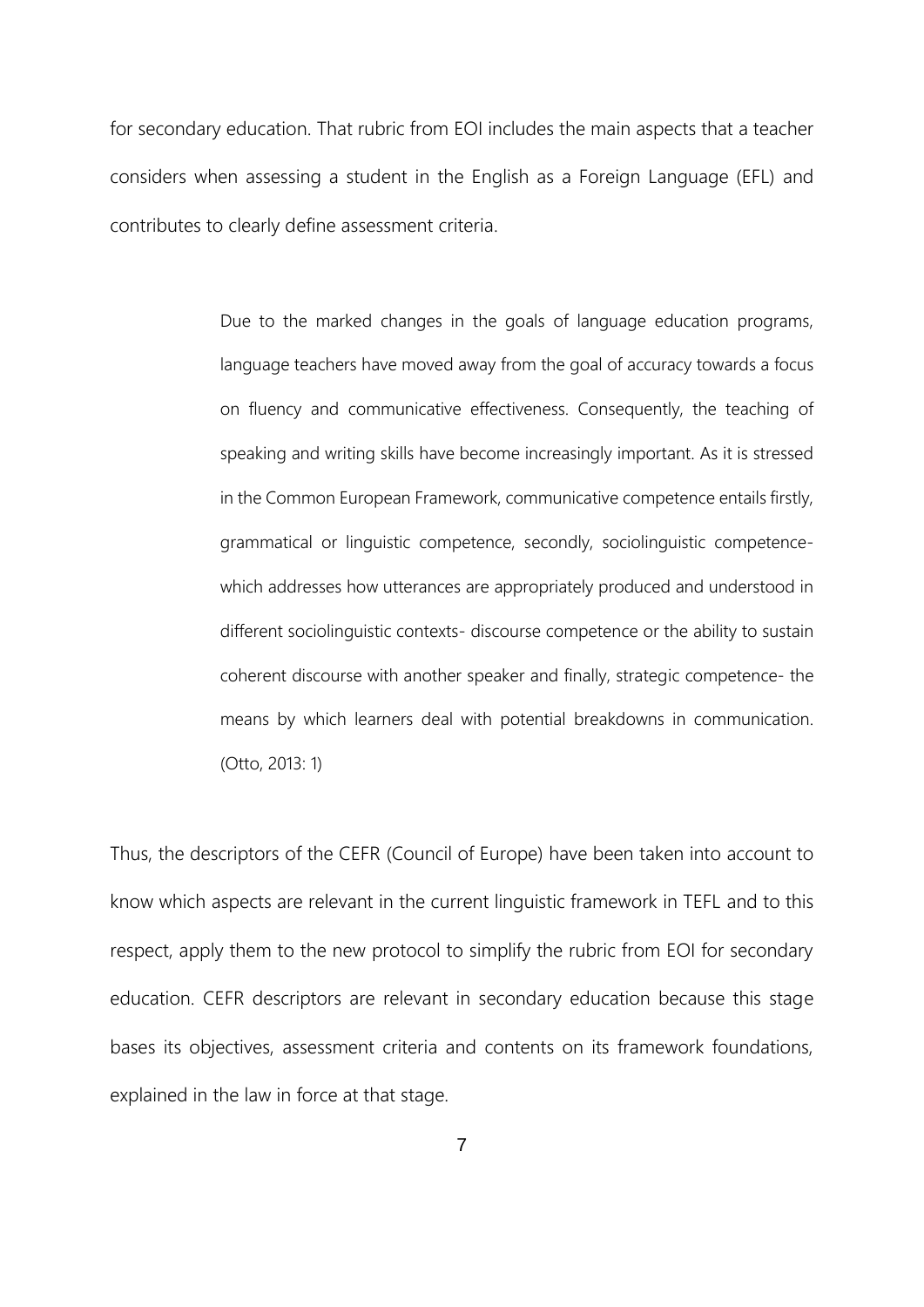Estas pruebas de certificación se relacionan con la evaluación de dominio a la que se refiere el Marco Común Europeo de Referencia para las Lenguas (MCER) y, en este sentido, deben evaluar la competencia comunicativa y deben medir el nivel de dominio del alumno o alumna en la lengua meta; es decir, deben estar concebidas para valorar lo que el alumno o alumna «sabe hacer», teniendo como referencia los objetivos comunicativos por destreza, las competencias y los criterios de evaluación marcados en el currículo de estas enseñanzas. Por ello, las pruebas han de realizarse según unos estándares que garanticen su validez, fiabilidad, viabilidad, equidad, transparencia e impacto positivo, ya que conducen a certificaciones ancladas en los niveles del Consejo de Europa, que deben aunar rigor, prestigio y utilidad práctica. (BOJA, 2017).

This EOI, according to the abovementioned CEFR guidelines, uses four different rubrics depending on the type of production (interaction or monologue) and on whether the channel (written or oral). However, the one to evaluate the monologue includes more specific parameters and descriptors and it may be used for different purposes and a great variety of situations and audiences. Therefore, the way in which that rubric could be used in secondary education to evaluate speaking was chosen as a starting point for this research.

For this purpose, it has been read related material about assessing in EFL and linguistic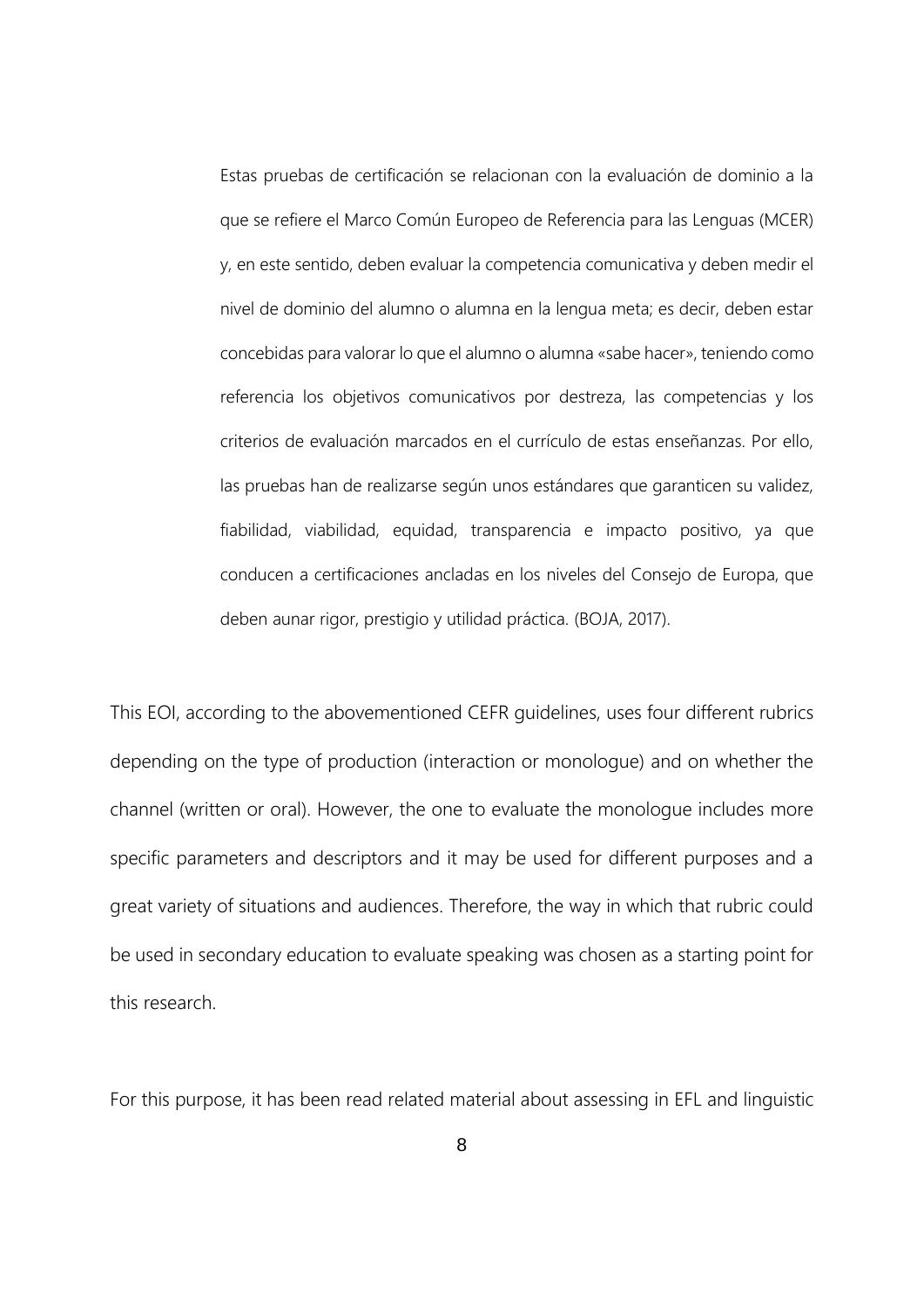aspects related to CLIL and CLT (European Commission, 2006). In addition, two noteworthy elements like coherence and cohesion are highlighted due to their relevance in the rubric from EOI. Both coherence and cohesion are essential when analyzing an oral text because they provide sense to what is said and give consistency since a discursive perspective. Authors such as Halliday and Hasan (1976) and Widdowson (1978) studied deeply the concepts of cohesion and coherence and how they impact in a text regarding textual parameters.

Hence, a rubric includes certain elements such as coherence and cohesion, which allow the teacher to better evaluate the students and their linguistic competences. The following excerpt describes how a rubric can be helpful when assessing because it contains a series of specific criteria to evaluate knowledge by means of different descriptors. A rubric measures student's level according to a given syllabus and it helps the teacher in the assessment period to perform this task since a more objective perspective.

> Una Matriz (sic) de Valoración (sic) (Rúbrica (sic) – Rubric (sic) en inglés) facilita la Calificación (sic) del desempeño del estudiante en las áreas del currículo (materias o temas) que son complejas, imprecisas y subjetivas. Esta Matriz (sic) podría explicarse como un listado del conjunto de criterios específicos y fundamentales que permiten valorar el aprendizaje, los conocimientos y/o las

> > 9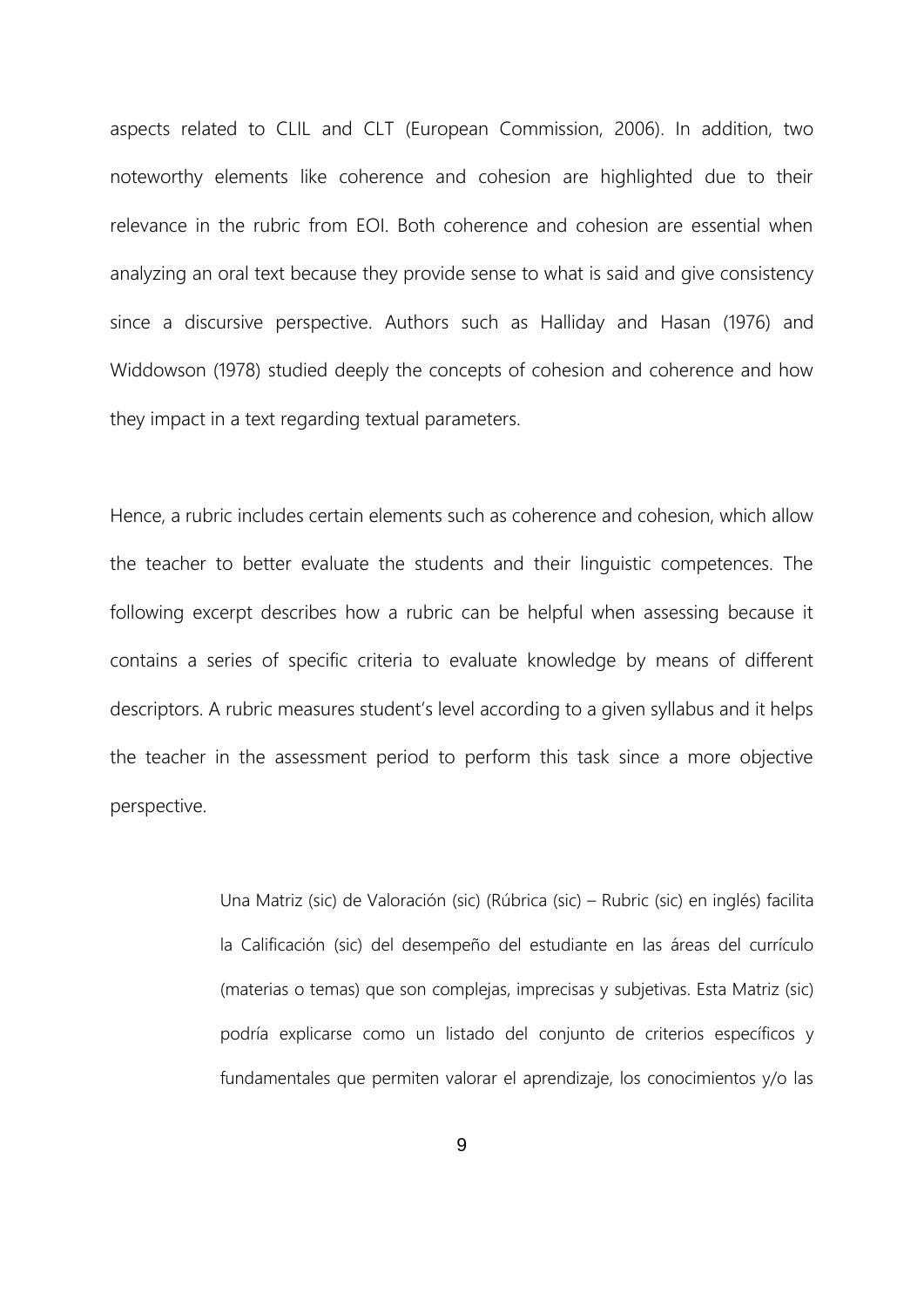competencias, logrados por el estudiante en un trabajo o materia particular. (Gómez, Aguirre, Posso, and García, 2001).

In this respect, the following lines are also illustrative:

Así pues, la evaluación de las competencias básicas a partir de la resolución de tareas requiere la construcción de rúbricas que sirvan de referencia para el reconocimiento del nivel de dominio alcanzado en cada una de las competencias como consecuencia de la realización de una determinada tarea. Dicho de una forma sencilla: los criterios de evaluación utilizados en la configuración operativa de cada una de las competencias básicas pueden convertirse en elementos constitutivos de una rúbrica. (Moya, 2008: 20).

Thus, rubrics are useful material to EFL lessons and their main goal is to clearly define assessment criteria, as well as establish students' level according to the different parameters which are evaluated.

> One might expect that, due to the importance that rubrics have in contemporary testing, there should be extensive literature about the way in which they must be designed, validated and implemented. Nevertheless, "there is surprisingly little information on how commonly used rating scales are constructed" (Knoch, 2009:42). Brindley (1998:117) points out that "it is often difficult to find elicit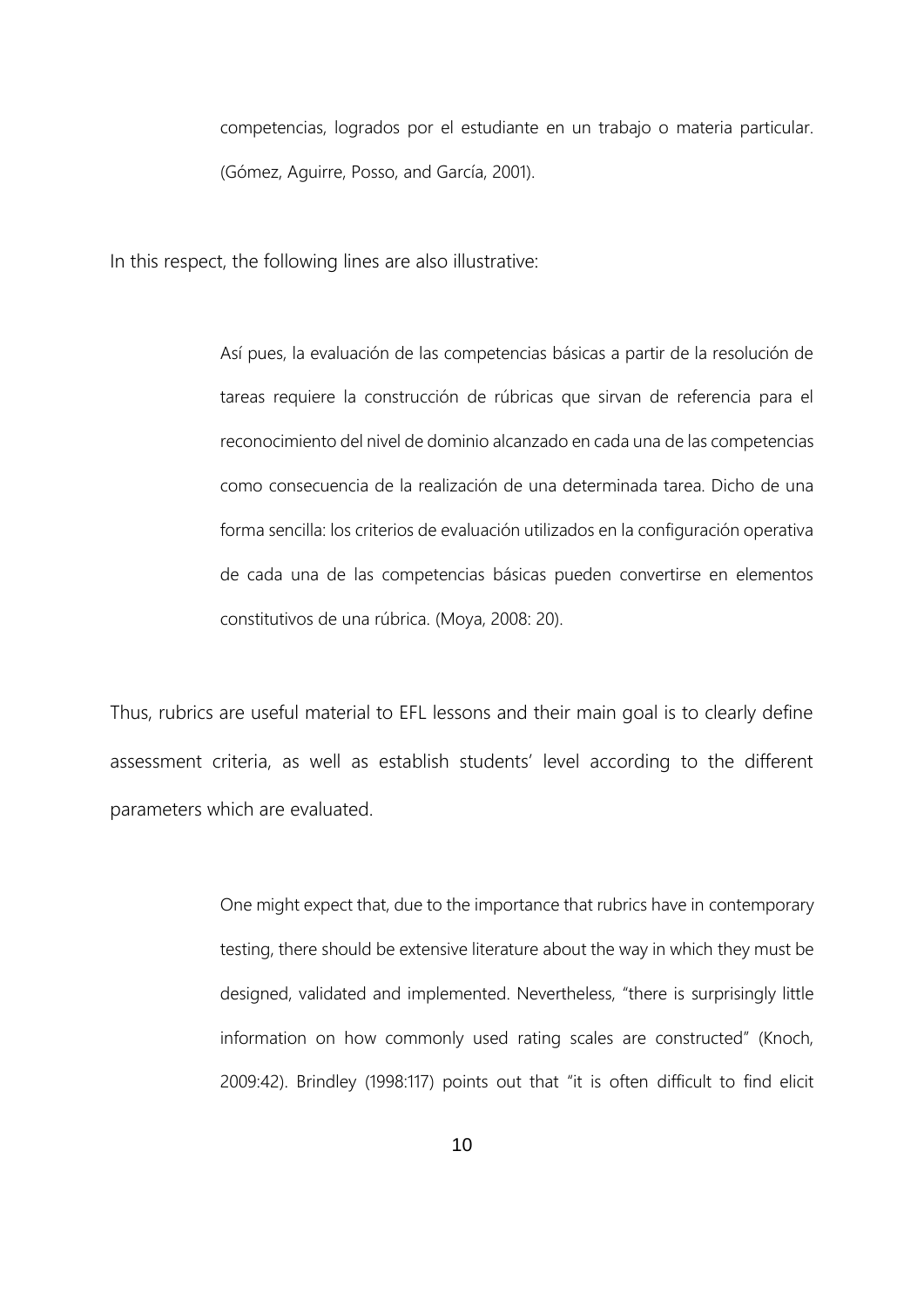information on how the descriptors used in some high-profile rating scales were arrived at". (Cruz: 2016: 152).

Therefore, after studying the potential usability of the rubric from EOI for secondary education, it has been decided to move forward and create another improved rubric. EOI and secondary education are different levels and they require specific needs, which are represented by certain descriptors adapted to the assessment criteria and objectives of both stages. The change is motivated by a necessity of simplifying the rubric from EOI to adapt it to the new stage.

Furthermore, the protocol of creation of rubrics designed by Cruz (2016) at the University of Jaén has been considered to discern the proper or improper way of creating a rubric. In this case, this protocol was used to improve and simplify the rubric from EOI to adapt it to a new context and module: secondary education.

Regarding the concept of validity, every rubric must be validated so that a teacher can use it in the evaluation process. A rubric is related to assessment criteria when containing descriptors which evaluate students' linguistic competences for the proposed task. Thus, those descriptors are linked to the most relevant aspects that are evaluated in the assessment period in an oral task at a given level.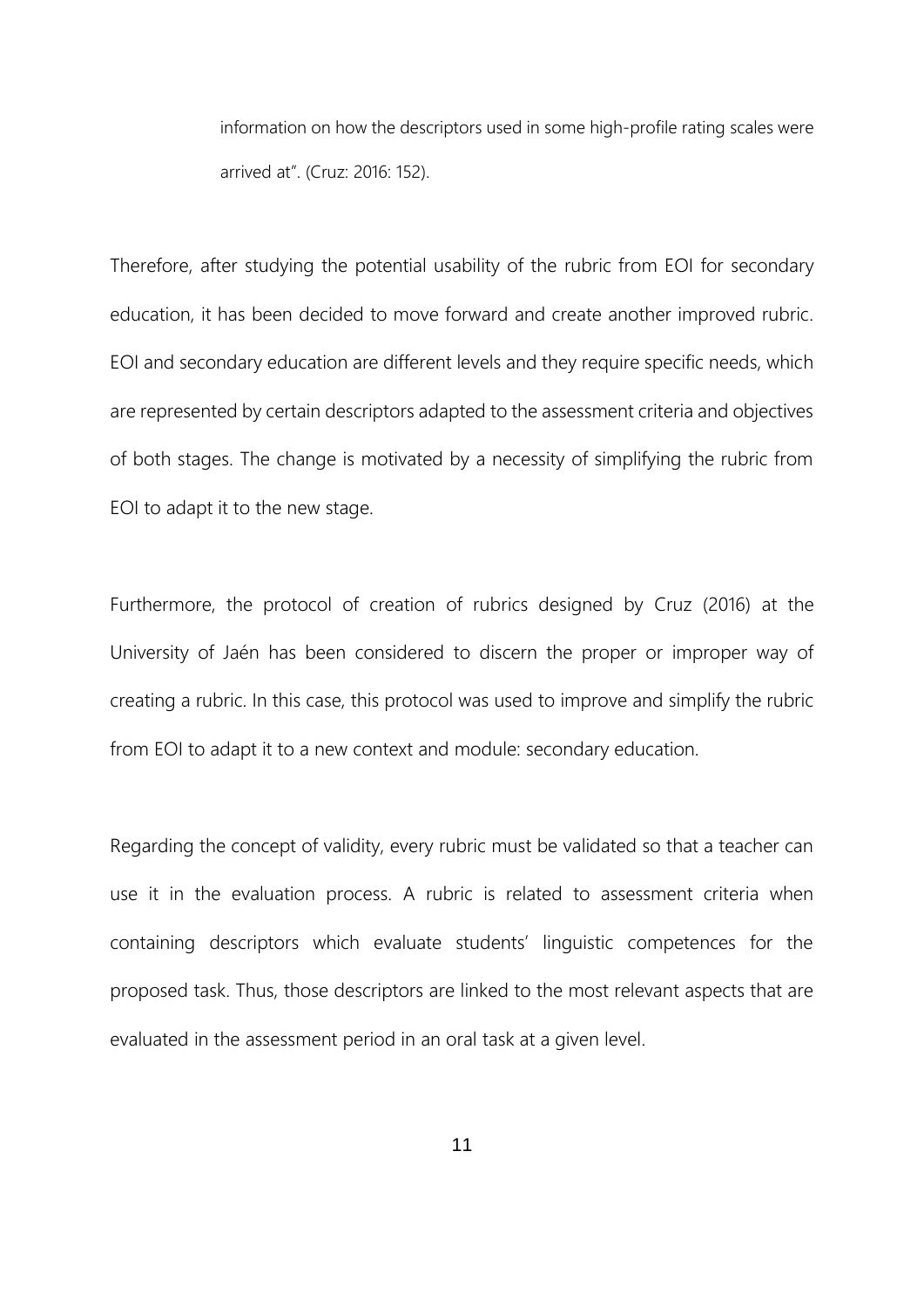The new rubric is focused on secondary education considers those descriptors from the rubric of EOI due to its adequacy in terms of assessment criteria and objectives regulated by the law in force in Bachillerato. Hence, validity is intrinsically linked to the specific objective of the rubric used in the assessment process.

> Validation is the process of accumulating evidence that supports the appropriateness of the inferences that are made of student responses for specified assessment uses. Validity refers to the degree to which the evidence supports that these interpretations are correct and that the way the interpretations are used is appropriate. (Moskal and Leydens, 2000: 1).

Therefore, a well-designed rubric must deal with the assessment criteria to be evaluated by means of that rubric, regardless the teacher who evaluates the students. Then, a rubric must serve as an objective instrument so that the teacher can evaluate a task in which every descriptor is scored independently.

> Clarifying the scoring rubric is likely to improve both interrater and intrarater reliability. A scoring rubric with well-defined score categories should assist in maintaining consistent scoring regardless of who the rater is or when the rating is completed. (Moskal and Leydens, 2000: 4).

Apart from this, other sources of information concerning rubrics and their elements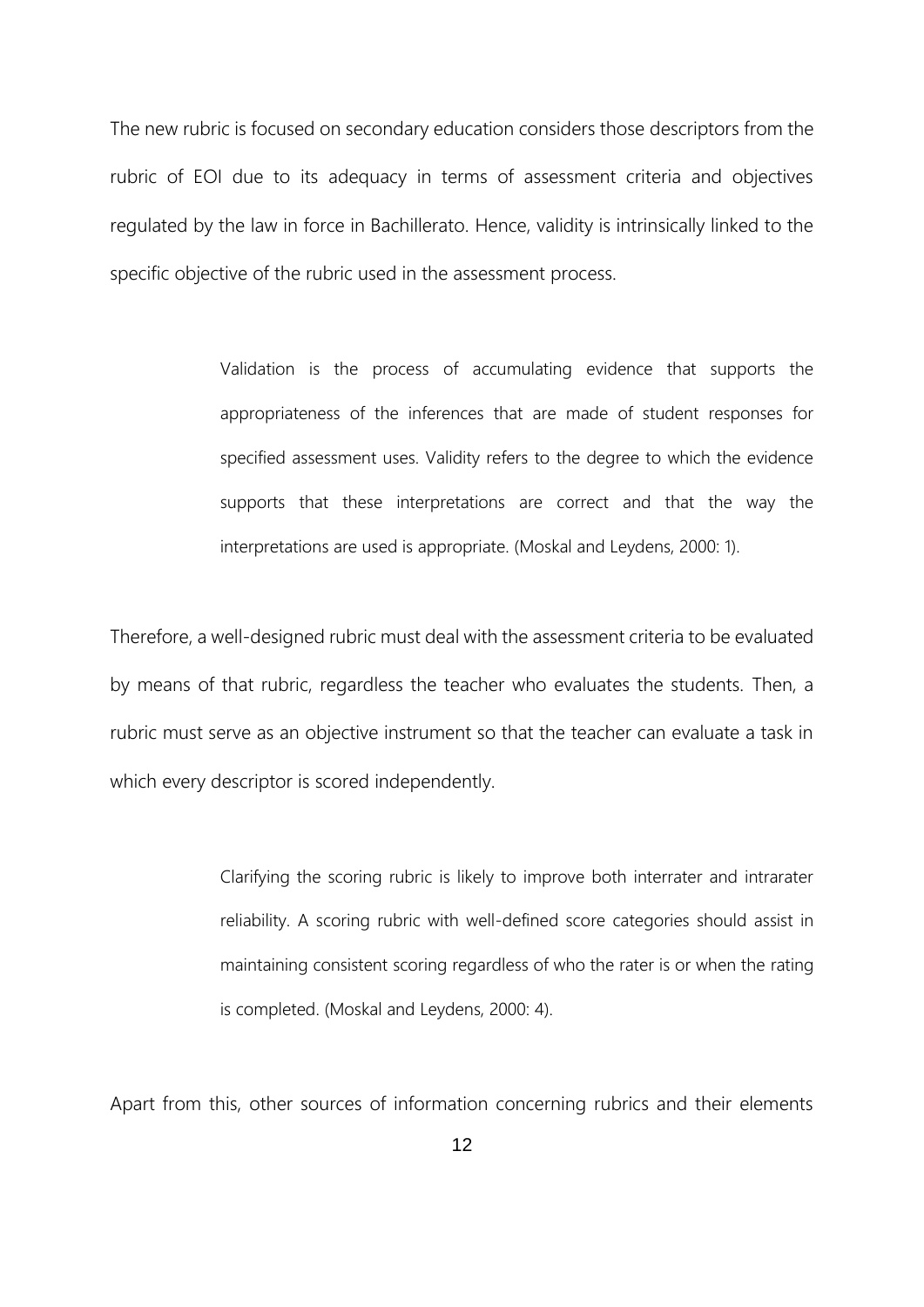were used. For this purpose, they have been consulted different documents such as Popham (1997), Thurstone and Chave (1956) and their studies about evaluation and scales. One of the most recent sources consulted was Knoch (2009), which deepens into the development and validation of a rating scale and although it is a book about rubrics for writing, most of what is said can be applied to speaking because it is a very comprehensive book and full of common sense. In addition, another recent document is Dawson (2015), which breaks down the differences between analytic and holistic approaches and the idiosyncrasy of rubrics in the evaluation process.

Hence, this background has been very helpful to determine the most important aspects and how to implement them in the new rubric and to be able to evaluate its good and improvable patterns.

# 5. METHODOLOGY

# 5.1 Description about validity and reliability of rubrics.

The CEFR has divided the acquisition of linguistic competences into six levels: A1, A2, B1, B2, C1 and C2. These levels are based on the different objectives that an EFL learner must acquire, regarding the four skills: reading, writing, listening and speaking. Then, this research is focused on creating a new rubric to assess the first year of Bachillerato using as a starting point the rubric used to evaluate the students in EOI, which bases its foundations on the CEFR.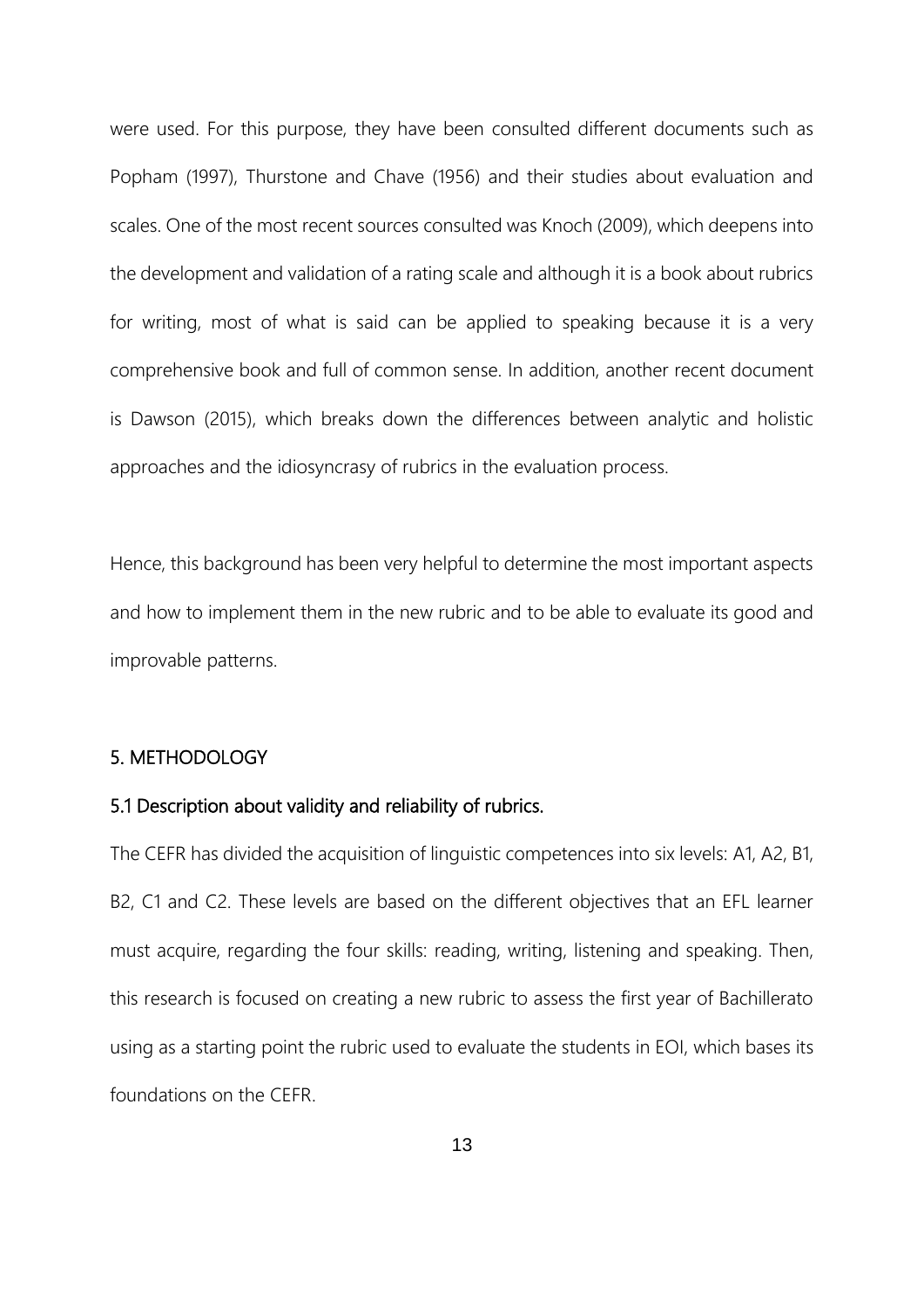After analyzing the rubric from EOI and studying the objectives and assessment criteria in the proposed level of Bachillerato, A1 is the level chosen because this stage agrees with students' level and the objectives they must reach during the academic year, which the law in force at this stage establishes. Students who achieve A1 level should be able to develop the next skills according to their communicative competences.

> A1: Can understand and use familiar everyday expressions and very basic phrases aimed at the satisfaction of needs of a concrete type. Can introduce him/herself and others and can ask and answer questions about personal details such as where he/she lives, people he /she knows and things he/she has. Can interact in a simple way provided the other person talks slowly and clearly and is prepared to help. (Council of Europe, 2011: 24).

The CEFR establishes different levels and these are acquired by means of reception, interaction and production, either orally or in written. Thus, the following table explains deeply which are the skills needed to acquire this level in the different categories described.

14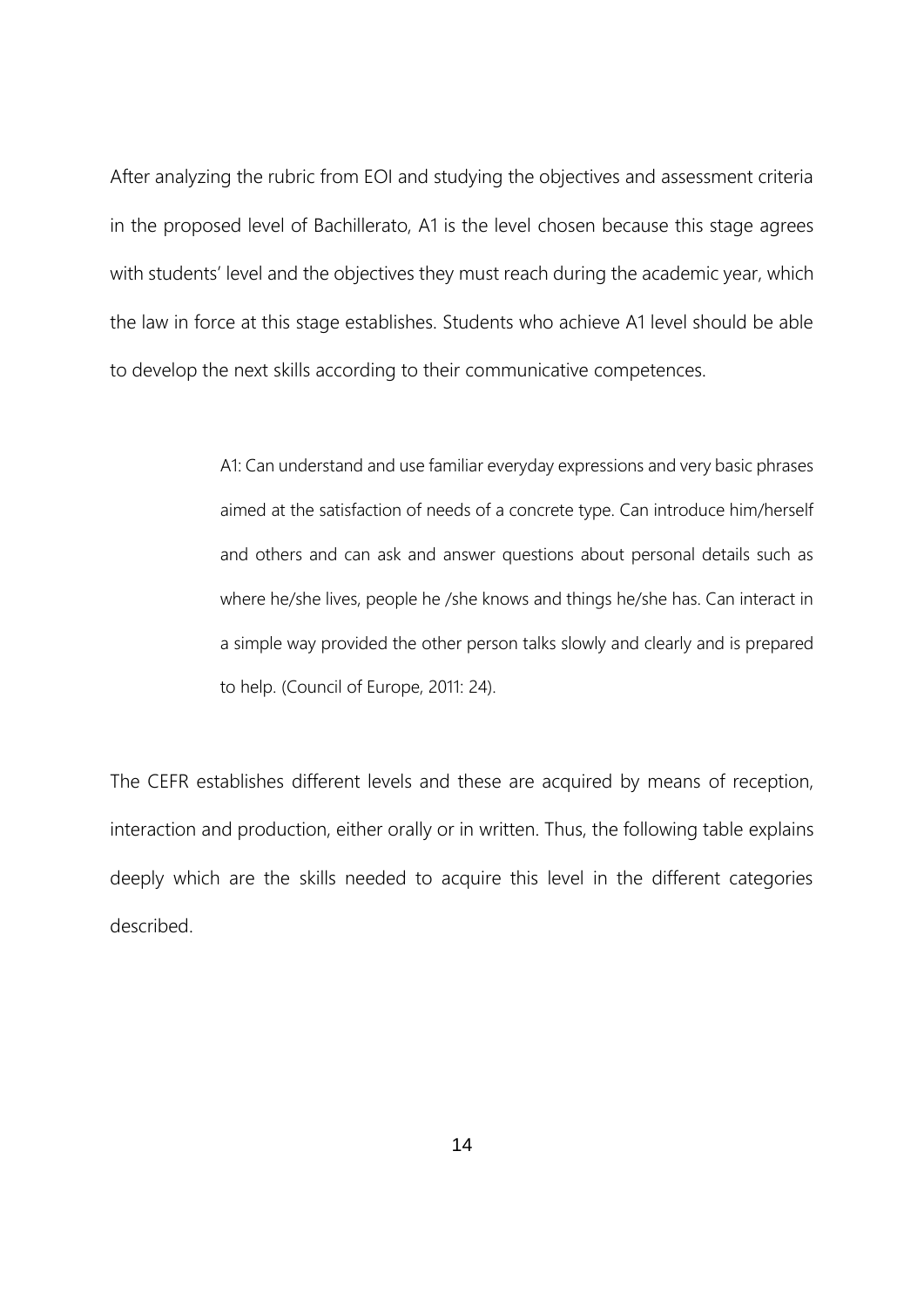|    | Reception      |             | Interaction          |                        | Production   |             |
|----|----------------|-------------|----------------------|------------------------|--------------|-------------|
|    | Listening      | Reading     | Spoken Interaction   | Written Interaction    | Spoken       | Written     |
|    |                |             |                      |                        | Production   | Production  |
| A1 | I can          | I can       | I can interact in a  | I can write a short,   | I can use    | I can write |
|    | recognize      | understand  | simple way provided  | simple postcard, for   | simple       | simple      |
|    | familiar words | familiar    | the other person is  | example sending        | phrases and  | isolated    |
|    | and very basic | names,      | prepared to repeat   | holiday greetings. I   | sentences to | phrases and |
|    | phrases        | words and   | or rephrase things   | can fill in forms with | describe     | sentences.  |
|    | concerning     | very simple | at a slower rate of  | personal details, for  | where I live |             |
|    | myself, my     | sentences,  | speech and help me   | example entering my    | and people I |             |
|    | family and     | for         | formulate what I'm   | name, nationality and  | know.        |             |
|    | immediate      | example     | trying to say. I can | address on a hotel     |              |             |
|    | concrete       | on notices  | ask and answer       | registration form.     |              |             |
|    | surroundings   | and         | simple questions in  |                        |              |             |
|    | when people    | posters or  | areas of immediate   |                        |              |             |
|    | speak slowly   | in          | need or on very      |                        |              |             |
|    | and clearly.   | catalogues. | familiar topics.     |                        |              |             |

Table 1. Council of Europe: self-assessment grid (Council of Europe 2011: 26)

The next table describes five levels of competence for the A1 level. These five categories (range, accuracy, fluency, interaction and coherence) are qualitative aspects of spoken language use. Each of them is explained deeply and points out the skills needed in the A1 level in each of these categories.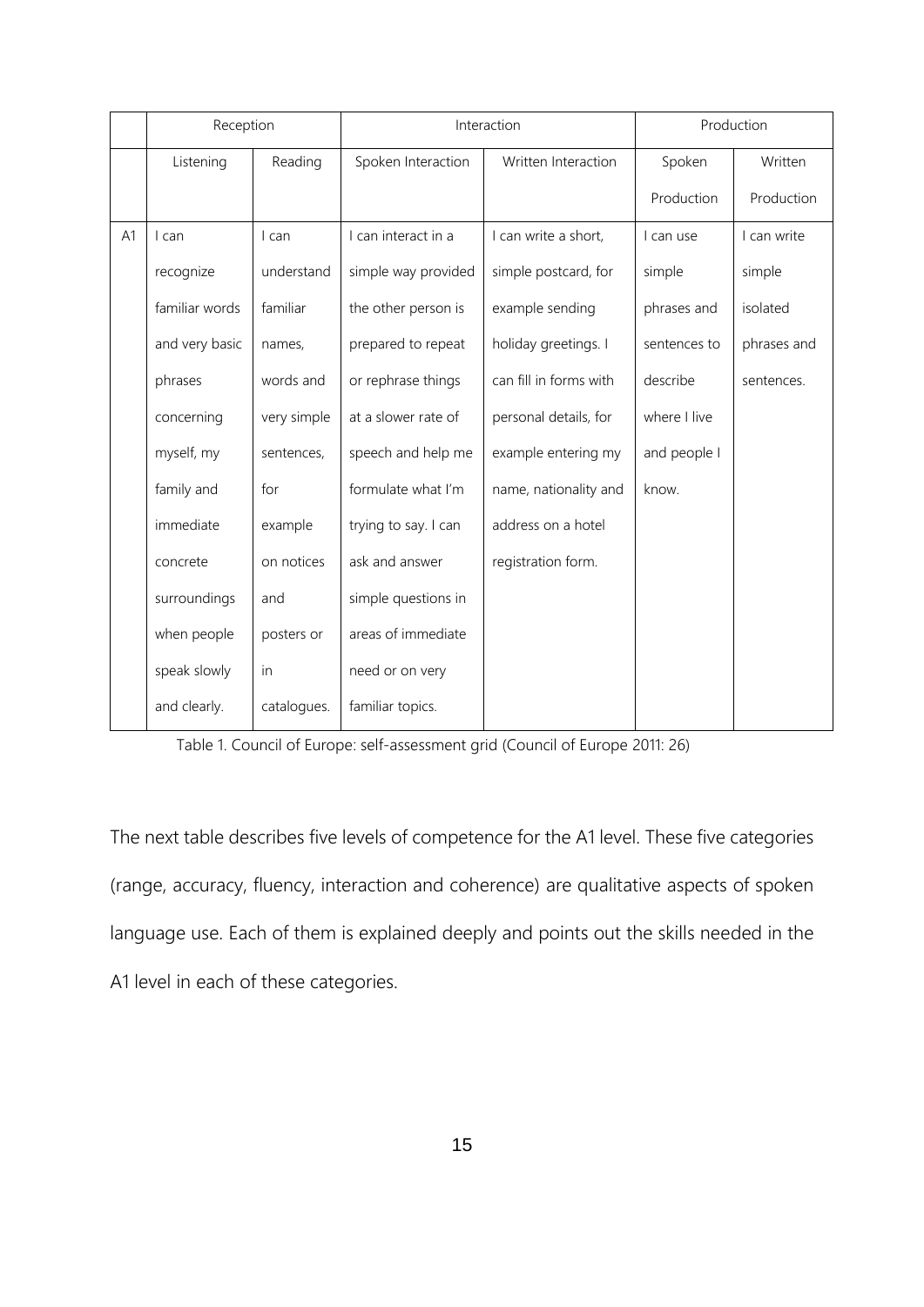|    | Range                                                                                                                                     | <b>Accuracy</b>                                                                                                                          | <b>Fluency</b>                                                                                                                                                                                               | <b>Interaction</b>                                                                                                                                                                           | <b>Coherence</b>                                                                                      |
|----|-------------------------------------------------------------------------------------------------------------------------------------------|------------------------------------------------------------------------------------------------------------------------------------------|--------------------------------------------------------------------------------------------------------------------------------------------------------------------------------------------------------------|----------------------------------------------------------------------------------------------------------------------------------------------------------------------------------------------|-------------------------------------------------------------------------------------------------------|
| A1 | Hasaverybasic<br>repertoire of<br>wordsandsimple<br>phrases related<br>topersonal<br>details and<br>particular<br>concrete<br>situations. | Shows only<br>limited control of a<br>few simple<br>grammatical<br>structures and<br>sentence patterns<br>lin a memorised<br>repertoire. | Can manage very<br>short, isolated,<br>mainly pre-<br>packaged<br>utterances, with<br>muchpausingto<br>searchfor<br>expressions, to<br>articulate less<br>familiar words, and<br>to repair<br>communication. | Can ask and<br>answer questions<br>about personal<br>details. Can<br>interact in a<br>simple way but<br>communication is<br>totally dependent<br>on repetition,<br>rephrasing and<br>repair. | Can link words or<br>groups of words<br>with very basic<br>linear connectors<br>like 'and' or 'then'. |

Table 2. Council of Europe: qualitative aspects of spoken language use (Council of Europe 2011: 29)

Considering these parameters described by the CEFR, we decided to take as a starting point the rubric used in the EOI in Andalusia, regulated by (BOJA, 2017). In this regulation in Annex V, it is explained how the different descriptors included in the rubric will be taken into account when assessing speaking.

The next figure is the rubric from EOI, extracted from page 34 (BOJA, 2017), which is the basis of the new rubric for Bachillerato. There it can be seen how speaking is assessed by means of different parameters. There are five elements used in this evaluation process: adequacy; coherence, cohesion, fluency and communicative strategies; pronunciation and intonation; grammatical accuracy and richness and lexical accuracy and richness.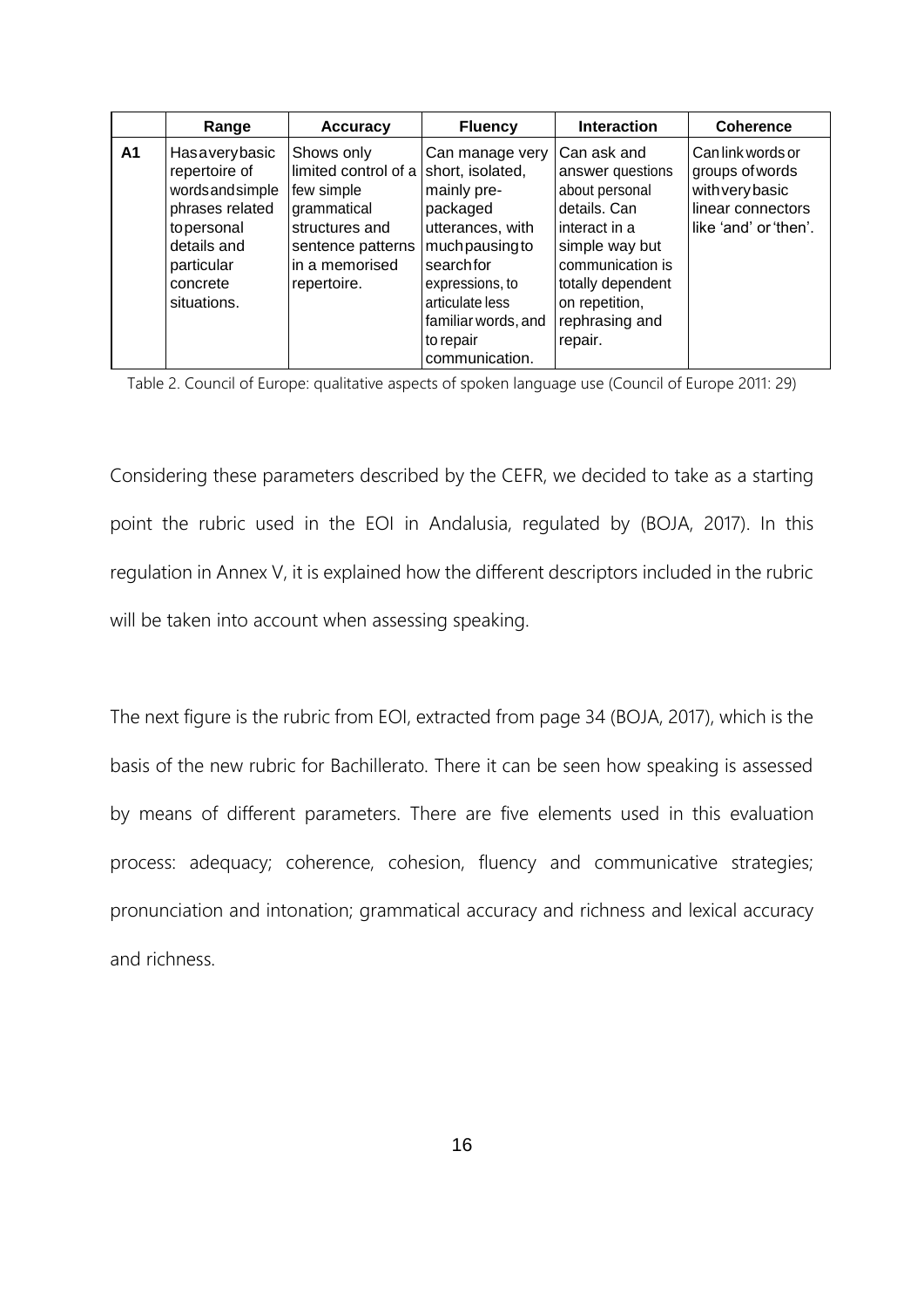

Figure 1. BOJA 2017: assessment rubric EOI (BOJA 2017: 34)

However, to create a new proposal for Bachillerato, since the main goal is to simplify this rubric from EOI, the descriptors chosen for the new rubric are almost the same as in the rubric from EOI. The five descriptors chosen are adequacy; coherence, cohesion and fluency; pronunciation and intonation; grammar and vocabulary. Therefore, the five categories are the same but simplified and seen as general parameters, as it is going to be explained later.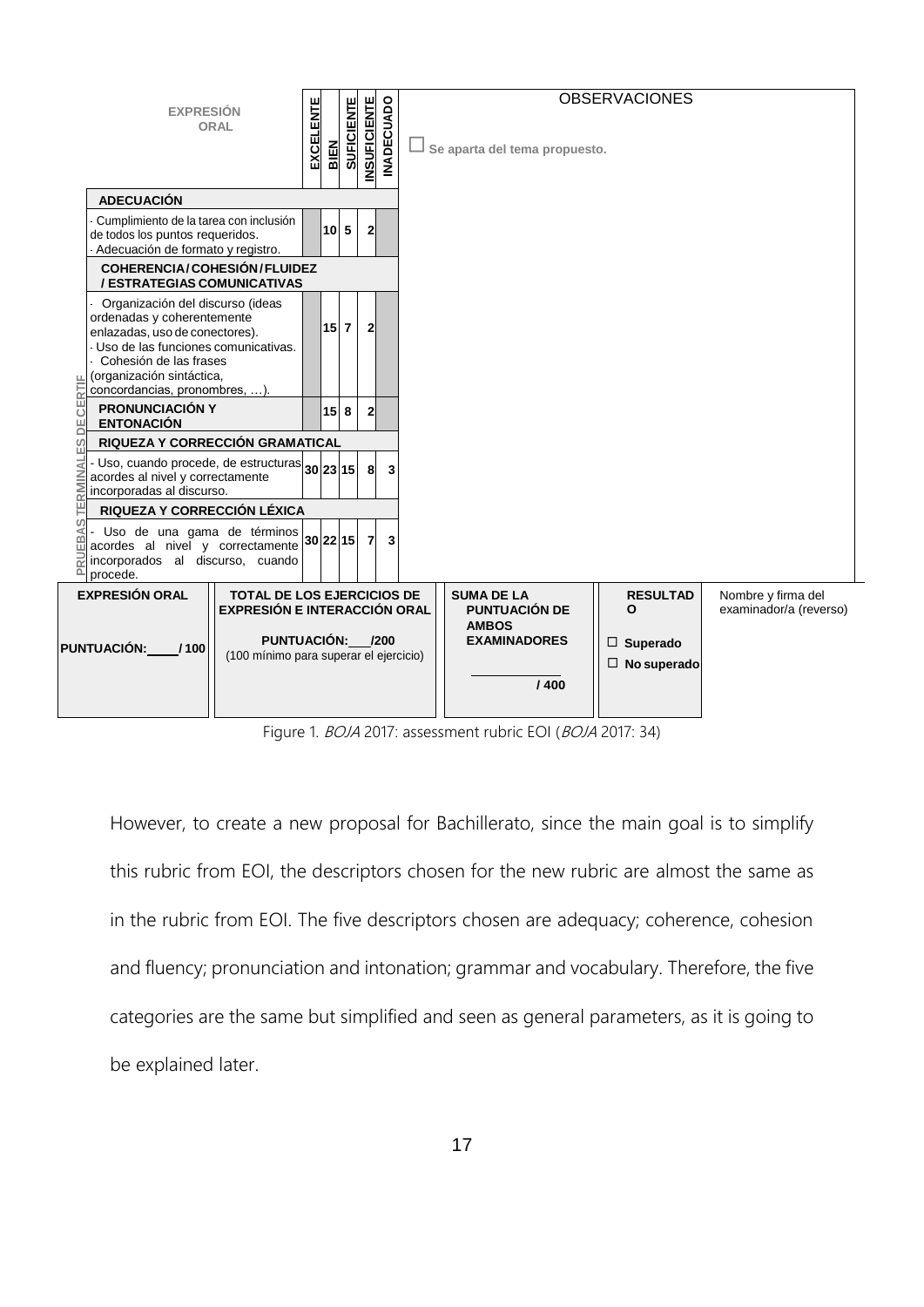In addition, in this (BOJA, 2017: 26-30), the descriptors used in the rubric from EOI are explained in detail according to the corresponding mark that goes from 10 to 2 in adequacy, from 15 to 2 in coherence and cohesion, from 15 to 2 in pronunciation and intonation, from 30 to 3 in grammatical accuracy and richness and from 30 to 3 in lexical accuracy and richness. This information is as follows:

#### 2. 1. ADECUACIÓN Cumplimiento de la tarea con inclusión de todos los puntos requeridos. Adecuación de formato y registro.

Con este criterio se evalúa si el alumno o alumna:

1. Ha realizado la tarea requerida, evitando digresiones que se aparten del enunciado propuesto, y desarrollando todos los puntos mencionados en dicho enunciado.

2. Ha respetado el formato que corresponda a la tarea, por ejemplo:

• En expresión oral: ha desarrollado el tema (descripción, relato, argumentación, etc.) respetando el tiempo – mínimo y máximo indicado.

• En interacción oral: ha realizado la conversación requerida, siendo sus intervenciones adecuadas en cuanto a frecuencia y duración, de forma que ha podido incluir toda la información relevante.

3. Ha usado un registro adecuado a la situación comunicativa planteada y al propósito comunicativo. Teniendo en cuenta que en los niveles intermedio y avanzado se contempla únicamente una variedad de lengua estándar, se espera del alumno o alumna:

• Que sea capaz de adecuar el registro –neutro o informal- al propósito comunicativo planteado por la tarea, evitando la mezcla de registros que rompa la uniformidad del discurso (por ejemplo, usar una expresión o vocablo de registro coloquial dentro de una descripción, argumentación, etc. resulta desconcertante para la persona receptora del discurso).

• En interacción oral: que se le dé al interlocutor el trato adecuado, más o menos formal, en función de la situación y el propósito comunicativo planteados (ej. trato de tú o de usted, fórmulas de cortesía que correspondan a una relación más íntima/cercana o más distante, etc.).

Nota importante: Aunque se hubiesen observado escrupulosamente los parámetros 2 y 3 arriba mencionados, en caso de no haberse observado en absoluto el parámetro 1 (actuación que se aparta claramente del tema propuesto), la tarea se verá anulada en su totalidad y se marcará la casilla reservada al efecto en el apartado de "Observaciones", no siendo necesario cumplimentar los distintos apartados de la hoja de observación. La calificación otorgada al conjunto de la tarea será, en este caso, de 0/100.

| <b>BIEN: 10</b>        | La actuación se corresponde exactamente con los parámetros 1, 2 y 3 descritos anteriormente: el<br>alumno o alumna ha respetado escrupulosamente el formato y el enunciado y no ha habido ninguna<br>variación o inadecuación en el registro.                                                                                                                                                                                                                                                                                                                                                                                                                                                                                                |
|------------------------|----------------------------------------------------------------------------------------------------------------------------------------------------------------------------------------------------------------------------------------------------------------------------------------------------------------------------------------------------------------------------------------------------------------------------------------------------------------------------------------------------------------------------------------------------------------------------------------------------------------------------------------------------------------------------------------------------------------------------------------------|
| <b>SUFICIENTE: 5</b>   | La actuación satisface sin más lo descrito anteriormente: los parámetros 1, 2 y 3 arriba mencionados<br>se han observado solo parcialmente. Ejemplo: sin haberse apartado del enunciado (parámetro 1),<br>algunos puntos se han obviado; aun habiéndosele dado al interlocutor el trato adecuado (parámetro)<br>3), no se han observado determinadas normas, por ejemplo, en las fórmulas de cortesía.                                                                                                                                                                                                                                                                                                                                       |
| <b>INSUFICIENTE: 2</b> | La actuación no se corresponde con los parámetros 1, $2 \gamma$ 3 descritos anteriormente.<br>1. Aporta escasa información y/o hay muchas irrelevancias, si bien no se ha apartado del tema<br>propuesto. En caso de que esto ocurra, ver "Nota importante" del apartado anterior.<br>2. Se observan carencias o errores en el formato (por ejemplo: da su opinión sin argumentar, no ha<br>incluido toda la información relevante por falta de tiempo o por cualquier otro motivo, no ha<br>intervenido lo suficiente en la conversación, etc.).<br>3. No hay uniformidad de registro. Se mezclan en varias ocasiones vocablos de registro inadecuado.<br>En interacción: no se le da al interlocutor el trato adecuado de forma reiterada. |

Table 3. BOJA 2017: descriptors EOI (BOJA 2017: 26)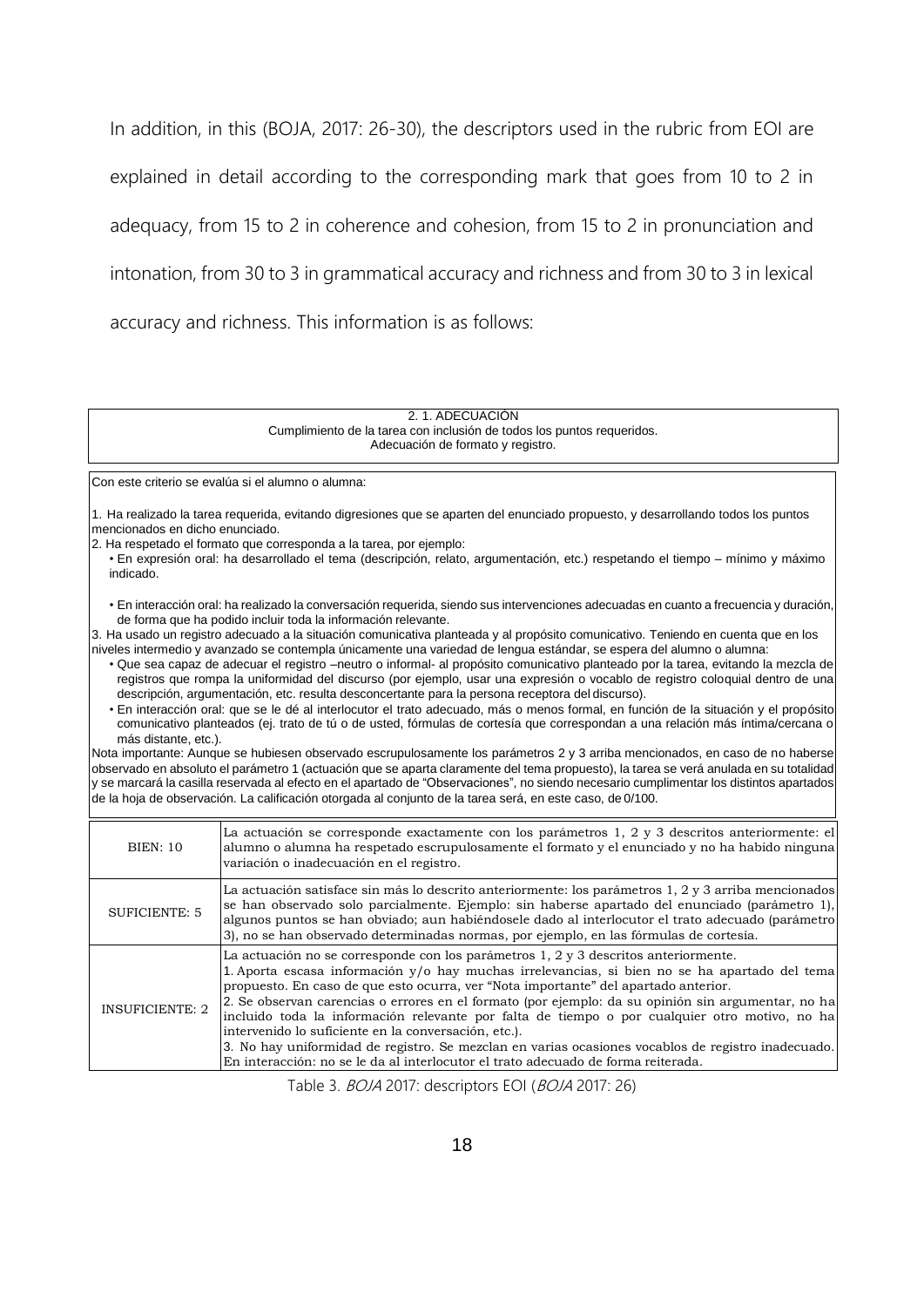#### 2. 2. COHERENCIA / COHESIÓN ESTRATEGIAS COMUNICATIVAS - FLUIDEZ

Organización del discurso: ideas ordenadas y coherentemente enlazadas, uso de conectores + intercambio del turno de palabra en interacción. Uso de las funciones comunicativas.

Cohesión de las frases (organización sintáctica, concordancias, pronombres, …)

Con este criterio se evalúa si el alumno o alumna:

1. Ha organizado y distribuido la información de forma ordenada, hilando las ideas con lógica:

- En expresión oral: ha elaborado un discurso con introducción, desarrollo, conclusión y marcando claramente los cambios de idea, argumento, etc. mediante conectores o fórmulas equivalentes. Las transiciones en la información evidencian claramente la línea discursiva, de tal manera que el interlocutor pueda seguir el discurso y razonamiento de forma lineal yfluida.
- En interacción oral: el intercambio del turno de palabra ha sido equilibrado y coherente, de tal manera que ha resultado fácil seguir la conversación, entendiéndose el razonamiento de inmediato, sin ninguna duda o dificultad.

Al medir la organización del discurso, es de máxima importancia tener en cuenta que lo fundamental es que las ideas estén hiladas siguiendo una lógica discursiva para que la comunicación se realice clara y eficazmente.

Se hace especial hincapié en la necesidad de detectar las actuaciones cuyo orden es meramente aparente, debido a una organización con introducción, desarrollo y conclusión y/o al uso de conectores que en realidad no permiten seguir el discurso y razonamiento de forma lineal y fluida. Cabe la posibilidad de que una exposición, aun con pocos conectores, siga una línea discursiva perfectamente clara y lógica. La presencia de numerosos conectores no garantiza de por sí el cumplimiento de un discurso coherente. Los equipos examinadores velarán especialmente por no dejarse influir por este tipo de actuaciones.

#### 2. Ha usado las funciones/estrategias comunicativas necesarias para la producción de un discurso coherente y fluido; por ejemplo:

- En expresión oral: ha demostrado su capacidad de describir, comparar, ejemplificar, opinar, matizar, elaborar hipótesis, etc. y ha usado fórmulas para suplir la posible discontinuidad de las ideas (vacilación, reformulación, etc.).
- En interacción oral: ha demostrado su capacidad de pedir o dar/ofrecer información, opinión, consejos, ayuda; de sugerir, de expresar satisfacción, desagrado, etc. y ha usado fórmulas para suplir la posible discontinuidad de las intervenciones (vacilación, reformulación, turno de palabra, cooperación, etc.).
- 3. Ha producido frases cohesionadas:

• Ha usado los procedimientos de cohesión sintáctica (ej. oraciones principales y subordinadas), de sustitución (ej. pronombres), de concordancia (ej. sujeto con verbo, género, número, etc.) evidenciando a qué o a quién se hace referencia y evitando cualquier tipo de ambigüedad o confusión, permitiendo una comprensión inmediata de cada frase o sucesión de frases.

| <b>BIEN: 15</b>      | La actuación se corresponde exactamente con los parámetros 1, 2 y 3 descritos anteriormente,<br>resultando el discurso perfectamente coherente, cohesionado y por ende, verdaderamente fluido.                                                                                |
|----------------------|-------------------------------------------------------------------------------------------------------------------------------------------------------------------------------------------------------------------------------------------------------------------------------|
| <b>SUFICIENTE: 7</b> | La actuación satisface sin más lo descrito anteriormente, detectándose determinados fallos en el<br>cumplimiento de alguno de los parámetros 1, 2 o 3, si bien ninguno de los tres es claramente<br>inadecuado. Solo en algún momento se ve afectada la fluidez del discurso. |
| INSUFICIENTE: 2      | La actuación no se corresponde con los parámetros 1, 2 y 3 descritos anteriormente, o bien uno de<br>los tres es claramente inadecuado. La fluidez del discurso se ve afectada en varios momentos.                                                                            |

Table 4. BOJA 2017: descriptors EOI (BOJA 2017: 27)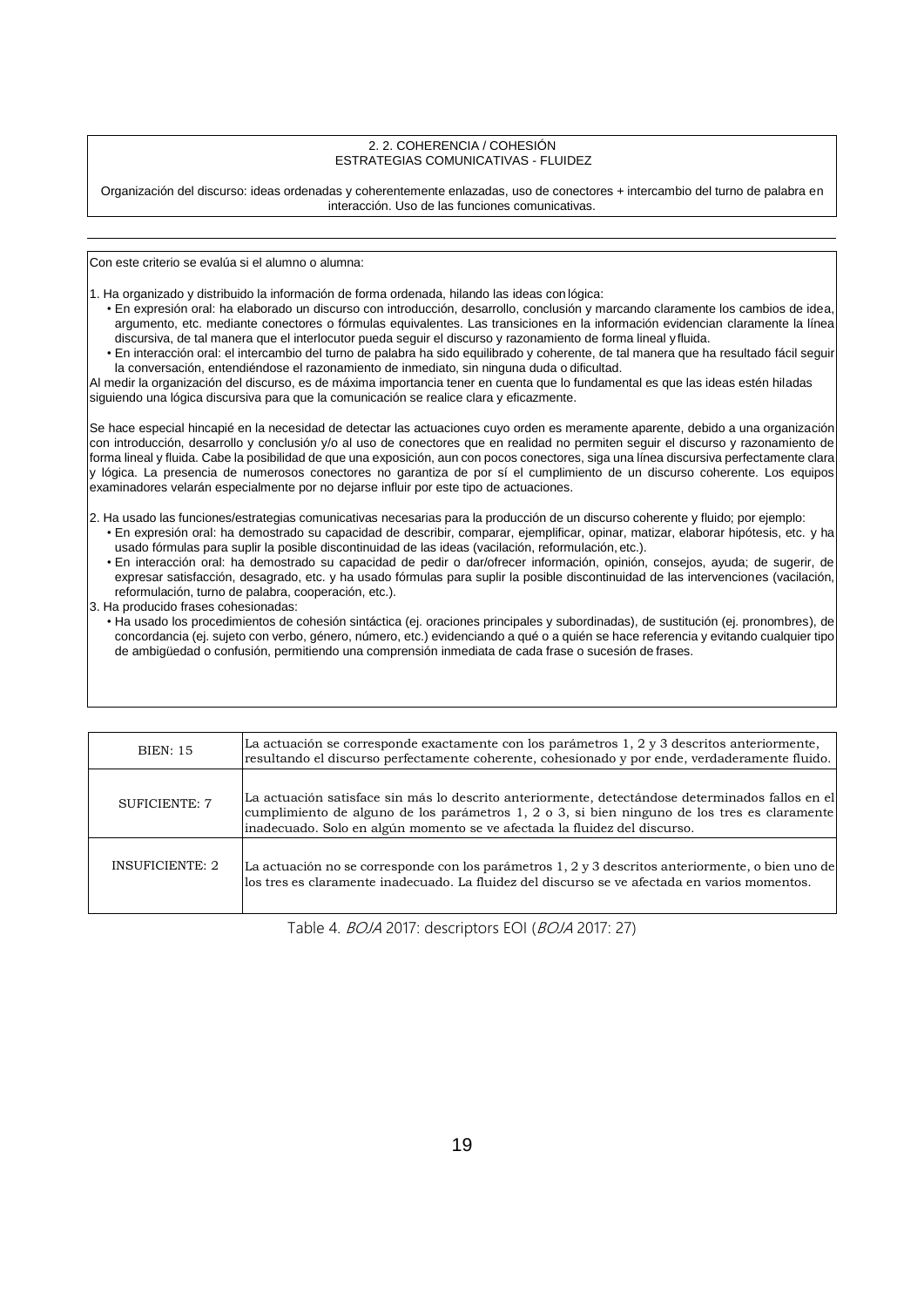#### 2. 3. PRONUNCIACIÓN Y ENTONACIÓN

Con este criterio se evalúa si el alumno o alumna:

1. Produce sonidos que se ajustan a los estándares de la lengua meta y son claramente inteligibles, sea cual sea la variedad regional que utilice.

2. Respeta las convenciones de acentuación de la cadena hablada.

3. Respeta una entonación acorde con los distintos enunciados (afirmativos, interrogativos, etc.).

| <b>BIEN: 15</b>        | La actuación se corresponde exactamente con los parámetros 1, 2 y 3 descritos anteriormente,<br>resultando el discurso, sin duda alguna, perfectamente inteligible para cualquier persona.                                                                                                                                                                                                                                                                                                                                                                             |
|------------------------|------------------------------------------------------------------------------------------------------------------------------------------------------------------------------------------------------------------------------------------------------------------------------------------------------------------------------------------------------------------------------------------------------------------------------------------------------------------------------------------------------------------------------------------------------------------------|
| <b>SUFICIENTE: 8</b>   | La actuación satisface sin más lo descrito anteriormente, detectándose determinados fallos en el<br>cumplimiento de alguno de los parámetros 1, 2 o 3, si bien ninguno de los tres es claramente<br>inadecuado.<br>Por ejemplo, algún sonido resulta claramente dificultoso para el alumno o alumna sin dejar<br>totalmente de ser inteligible; o bien se han detectado algunos errores de acentuación o entonación,<br>pero ello no impide la comprensión del discurso.<br>A pesar de determinados fallos, la comprensión del discurso no se ve en absoluto afectada. |
| <b>INSUFICIENTE: 2</b> | La actuación no se corresponde con los parámetros 1, 2 y 3 descritos anteriormente, o bien uno<br>de los tres es claramente inadecuado.<br>Por ejemplo, varios sonidos difieren de los de la lengua meta, o se pone de manifiesto que se<br>desconocen las reglas de relación entre fonemas y grafías de la lengua meta, o la acentuación y/o<br>entonación es un calco de la lengua materna, etc.<br>La comprensión del discurso se ve afectada en varios momentos.                                                                                                   |

Table 5. *BOJA* 2017: descriptors EOI (*BOJA* 2017: 28)

#### 2. 4. RIQUEZA Y CORRECCIÓN GRAMATICAL

Uso, cuando procede, de estructuras acordes al nivel y correctamente incorporadas al discurso.

Con este criterio se mide el repertorio de recursos gramaticales y su corrección formal.

La riqueza en los recursos gramaticales se observa cuando, tanto en el aspecto sintáctico como en el morfológico, el alumno o alumna:

1. Demuestra variedad en las estructuras que usa sin reiteración en las mismas.

2. Usa estructuras acordes al nivel evaluado.

3. Usa dichos recursos gramaticales cuando procede.

Al medir la riqueza de los recursos gramaticales, es de máxima importancia tener presente que:

- La producción debe reflejar el nivel que se evalúa. Dicho de otro modo, si el alumno o alumnano ha incorporado contenidos gramaticales propios del nivel, se considerará que no ha cumplido con el parámetro de riqueza. Los equipos examinadores velarán especialmente por considerar la actuación insuficiente si este caso se produjera, teniendo en cuenta que, de lo contrario, estarían otorgando una certificación propia del nivel anterior, lo cual es incoherente dado que el alumno o alumna ya es, probablemente, titular de dicha certificación.
- Los recursos gramaticales solo se pueden evaluar positivamente si se incorporan al texto cuando realmente procede. Los equipos examinadores velarán especialmente por no considerar rica una producción donde abundan recursos gramaticales acordes al nivel evaluado, si estos han sido introducidos en el texto de forma gratuita o abusiva.

La corrección en los recursos gramaticales, solo se puede medir en consonancia con el grado de riqueza demostrado. Dicho de otro modo, si la riqueza es claramente inexistente o inadecuada, la corrección lo será igualmente: si no hay contenidos gramaticales, es obvio que estos no pueden ser ni correctos ni incorrectos, debido a su ausencia. Por este motivo, se han unido ambos parámetros en un mismo criterio.

La corrección en los recursos gramaticales se observa cuando:

4. Tanto en el aspecto sintáctico como morfológico, el alumno o alumna respeta la organización y el funcionamiento de las estructuras sintácticas que usa: orden de palabras, construcción completa, términos que correspondan a dicha construcción, etc.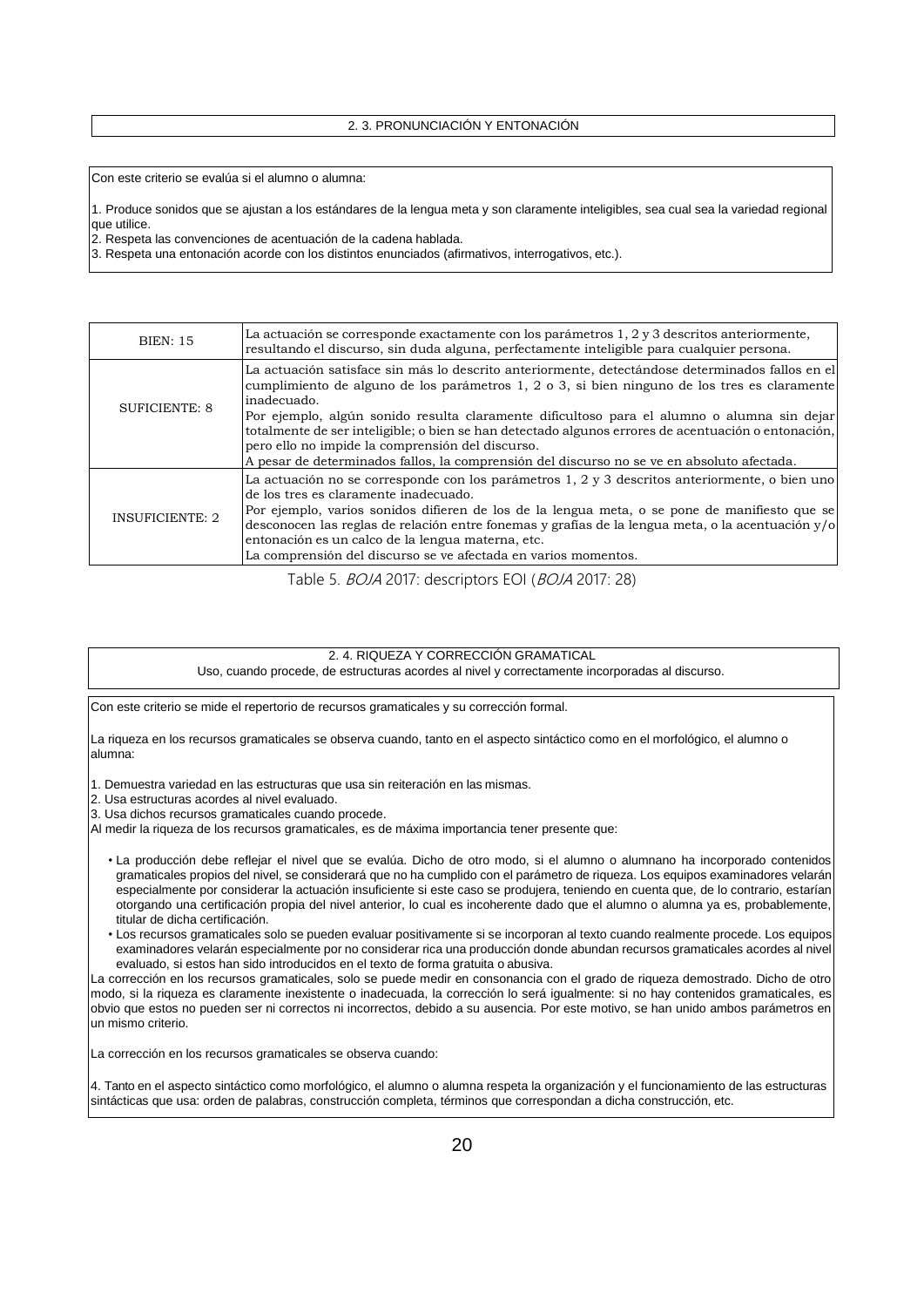| <b>EXCELENTE: 30</b>                                                                                                                                        | La actuación se corresponde exactamente con los parámetros 1, 2, 3 y 4 descritos<br>anteriormente, considerándose la actuación óptima.                                                                                                                                   |  |
|-------------------------------------------------------------------------------------------------------------------------------------------------------------|--------------------------------------------------------------------------------------------------------------------------------------------------------------------------------------------------------------------------------------------------------------------------|--|
| Sin llegar a ser óptima, la actuación satisface lo descrito en los parámetros 1, 2, 3 y 4. La<br>BIENT: 23<br>riqueza y la corrección se consideran buenas. |                                                                                                                                                                                                                                                                          |  |
| SUFICIENTE: 15                                                                                                                                              | La actuación satisface sin más lo descrito anteriormente, detectándose determinados fallos<br>en el cumplimiento de alguno de los parámetros 1, 2, 3 y 4 si bien ninguno de los cuatro<br>es claramente insuficiente.                                                    |  |
| <b>INSUFICIENTE: 8</b>                                                                                                                                      | La actuación no se corresponde con los parámetros 1, 2, 3 y 4 descritos anteriormente, o<br>bien uno de los cuatro es claramente insuficiente.<br>El alumno o alumna comete algunos errores en el uso de contenidos gramaticales de<br>nivel inferior al evaluado.       |  |
| INADECUADO: 3                                                                                                                                               | La actuación no se corresponde con los parámetros 1, 2, 3 y 4 descritos anteriormente; al<br>menos dos de los cuatro son claramente insuficientes.<br>El alumno o alumna comete bastantes errores en el uso de contenidos gramaticales de<br>nivel inferior al evaluado. |  |

Table 6. BOJA 2017: descriptors EOI (BOJA 2017: 29)

#### 2. 5. RIQUEZA Y CORRECCIÓN LÉXICA

Con este criterio se mide el repertorio de recursos léxicos, su corrección formal y su adecuación en el contexto. La riqueza en los recursos léxicos se observa cuando el alumno o alumna:

1. Usa una amplia gama de palabras y expresiones sin apenas repeticiones.

2. Utiliza un léxico preciso y específico acorde al nivel evaluado.

3. Usa dichos recursos léxicos cuando procede, respetando la adecuación al contexto en que se

utilizan. Al medir la riqueza de los recursos léxicos, es de máxima importancia tener presenteque:

• La producción debe reflejar el nivel que se evalúa. Dicho de otro modo, si el alumno o alumna no ha incorporado vocablos propios del nivel, se considerará que no ha cumplido con el parámetro de riqueza. Los equipos examinadores velarán especialmente por considerar la actuación insuficiente si este caso se produjera, teniendo en cuenta que, de lo contrario, estarían otorgando una certificación propia del nivel anterior, lo cual es incoherente dado que el alumno o alumna ya es, probablemente, titular de dicha certificación;

• Los recursos léxicos solo se pueden evaluar positivamente si se incorporan al texto cuando realmente procede. Los equipos examinadores velarán especialmente por no considerar rica una producción donde abundan vocablos acordes al nivel evaluado, si estos han sido introducidos en el texto de forma gratuita o abusiva, no habiéndose respetado su adecuación al contexto en que se han usado. Del mismo modo, no se considerará que el alumno o alumna ha demostrado riqueza cuando los vocablos empleados, aun siendo propios del nivel evaluado, se hayan presentado mediante una mera enumeración, no incorporándose dentro del texto.

La corrección en los recursos léxicos, solo se puede medir en consonancia con el grado de riqueza demostrado. Dicho de otro modo, si la riqueza es claramente inexistente o inadecuada, la corrección lo será igualmente: si no hay contenidos léxicos, es obvio que estos no pueden ser ni correctos ni incorrectos, debido a su ausencia. Por este motivo, se han unido ambos parámetros en un mismo criterio. La corrección en los recursos léxicos se observa cuando:

4. El alumno o alumna usa términos y expresiones que existen en la lengua meta, respetando una correcta formación de las palabras.

| EXCELENTE: 30  | La actuación se corresponde exactamente con los parámetros 1, 2, 3 y 4 descritos<br>anteriormente, considerándose la actuación óptima.                                                                                |
|----------------|-----------------------------------------------------------------------------------------------------------------------------------------------------------------------------------------------------------------------|
| BIFN: 22       | Sin llegar a ser óptima, la actuación satisface lo descrito en los parámetros 1, 2, 3 y 4. La<br>riqueza y la corrección se consideran buenas.                                                                        |
| SUFICIENTE: 15 | La actuación satisface sin más lo descrito anteriormente, detectándose determinados fallos<br>en el cumplimiento de alguno de los parámetros 1, 2, 3 y 4 si bien ninguno de los cuatro<br>es claramente insuficiente. |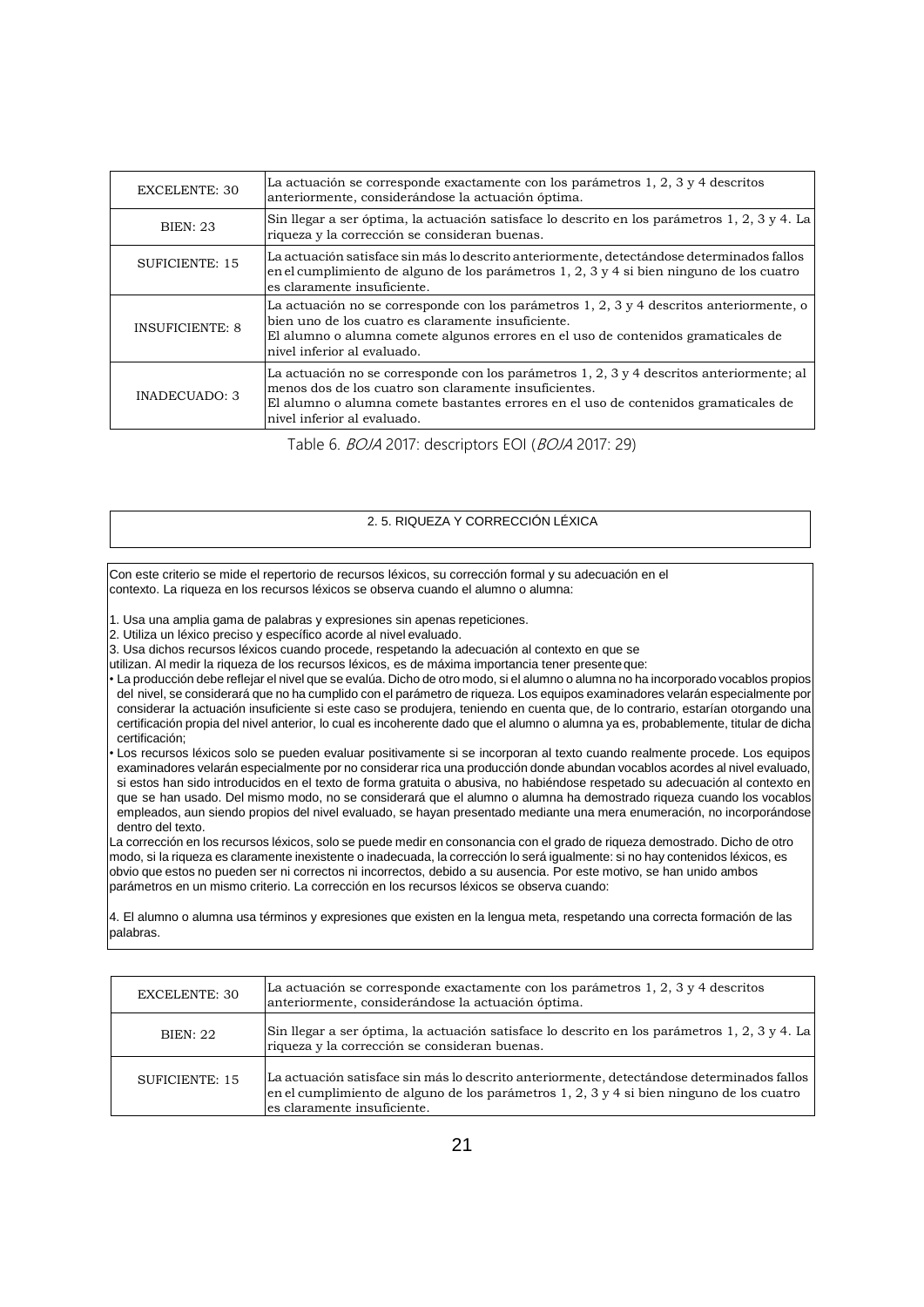| <b>INSUFICIENTE: 7</b> | La actuación no se corresponde con los parámetros 1, 2, 3 y 4 descritos anteriormente, o<br>bien uno de los cuatro es claramente insuficiente.<br>El alumno o alumna demuestra desconocer algunos vocablos de nivel inferior al<br>evaluado, o comete algunos errores en el uso de los mismos.         |
|------------------------|--------------------------------------------------------------------------------------------------------------------------------------------------------------------------------------------------------------------------------------------------------------------------------------------------------|
| INADECUADO: 3          | La actuación no se corresponde con los parámetros 1, 2, 3 y 4 descritos anteriormente; al<br>menos dos de los cuatro son claramente insuficientes.<br>El alumno o alumna demuestra desconocer bastantes vocablos de nivel inferior al<br>evaluado, o comete bastantes errores en el uso de los mismos. |

Table 7. BOJA 2017: descriptors EOI (BOJA 2017: 30)

In the new rubric for Bachillerato these five elements are maintained because they agree with the objectives and assessment criteria regulated by the law in force in Bachillerato. Thus, they are useful to evaluate speaking at this stage because they cover every important aspect to be considered during the assessment process at this stage.

Once the descriptors have been established, it is time to bear in mind the concept of scale and its role in the evaluation process, considering its validity and the way in which it is showed as valid.

> The scale must transcend the group measured. One crucial experimental test must be applied to our method of measuring attitudes before it can be accepted as valid. A measuring instrument must not be seriously affected in its measuring function by the object of measurement. To the extent that its measuring function is so affected, the validity of the instrument is impaired or limited. (…) If the scale is to be regarded as valid, the scale values of the statements should not be affected by the opinions of the people who help to construct it. (Thurstone and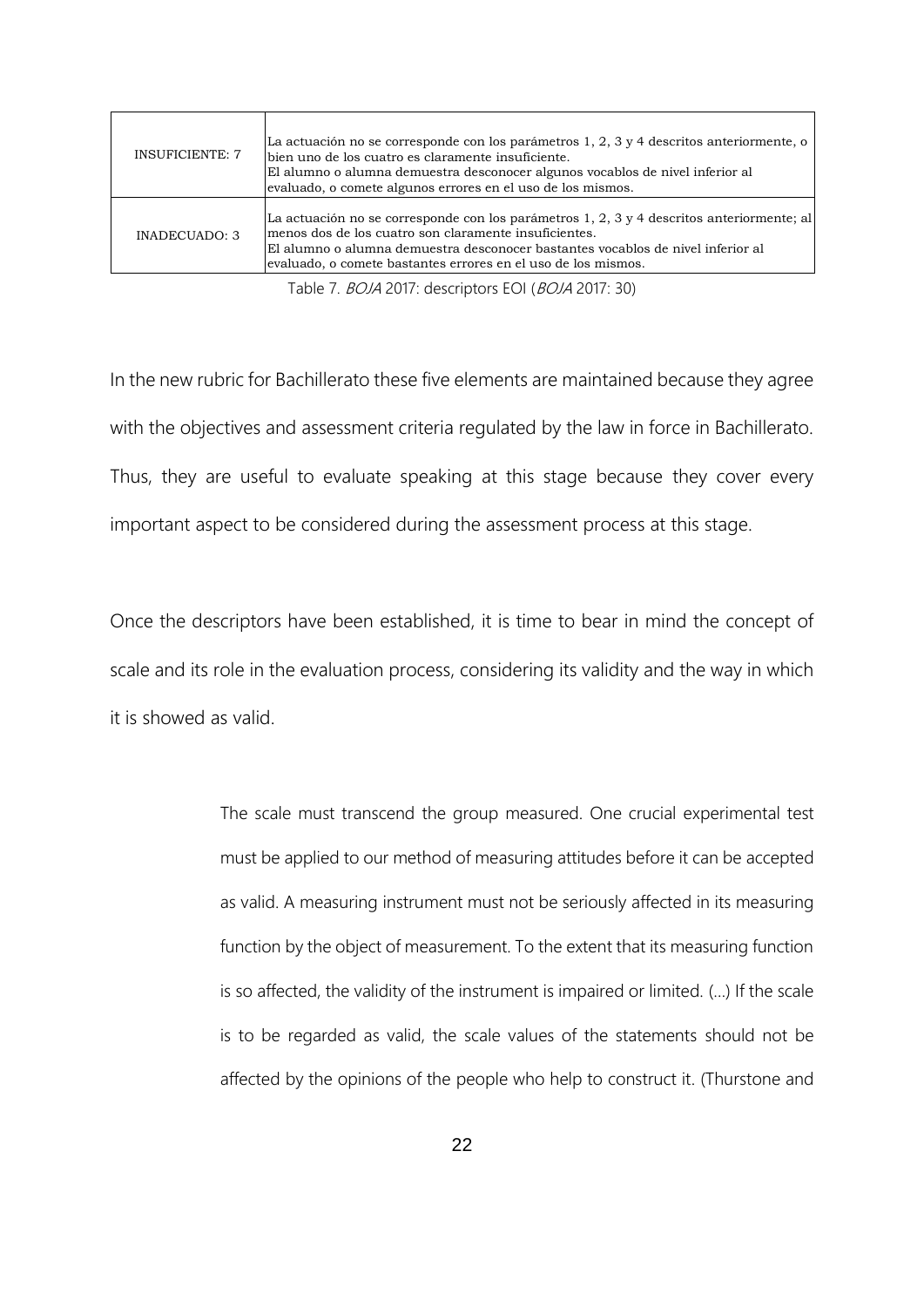Chave, 1956: 91-92).

According to Thurstone and Chave, a scale should be useful regardless its function. Therefore, the same rubric should be suitable for different types of speaking activities, regardless the topic or information which is required. The most relevant of a scale are the descriptors analyzed, which are based on linguistic aspects which can be shared to many different tasks.

# 5.2 Further aspects to be considered.

Regarding quantitative assessment, as it can be checked in the abovementioned tables 1-7, the rubric from EOI measures qualification in each descriptor in a different way. In BOJA 2017 there is no explicit reference to the reason because each descriptor is quantified differently. Therefore, in the new proposal of a rubric for Bachillerato, every descriptor is quantified from 20 to 0 and no difference is done because the five elements are essential in the evaluation process, considering the evaluation criteria at this stage in the law in force.

Moreover, the reason to quantify these five descriptors from 0 to 20 is that there are five elements and each of them counts 20 points. Therefore, there are 100 points in total, which is the most common way to quantify English exams in secondary education, as well as in EOI, as it can be checked in the abovementioned sample rubric.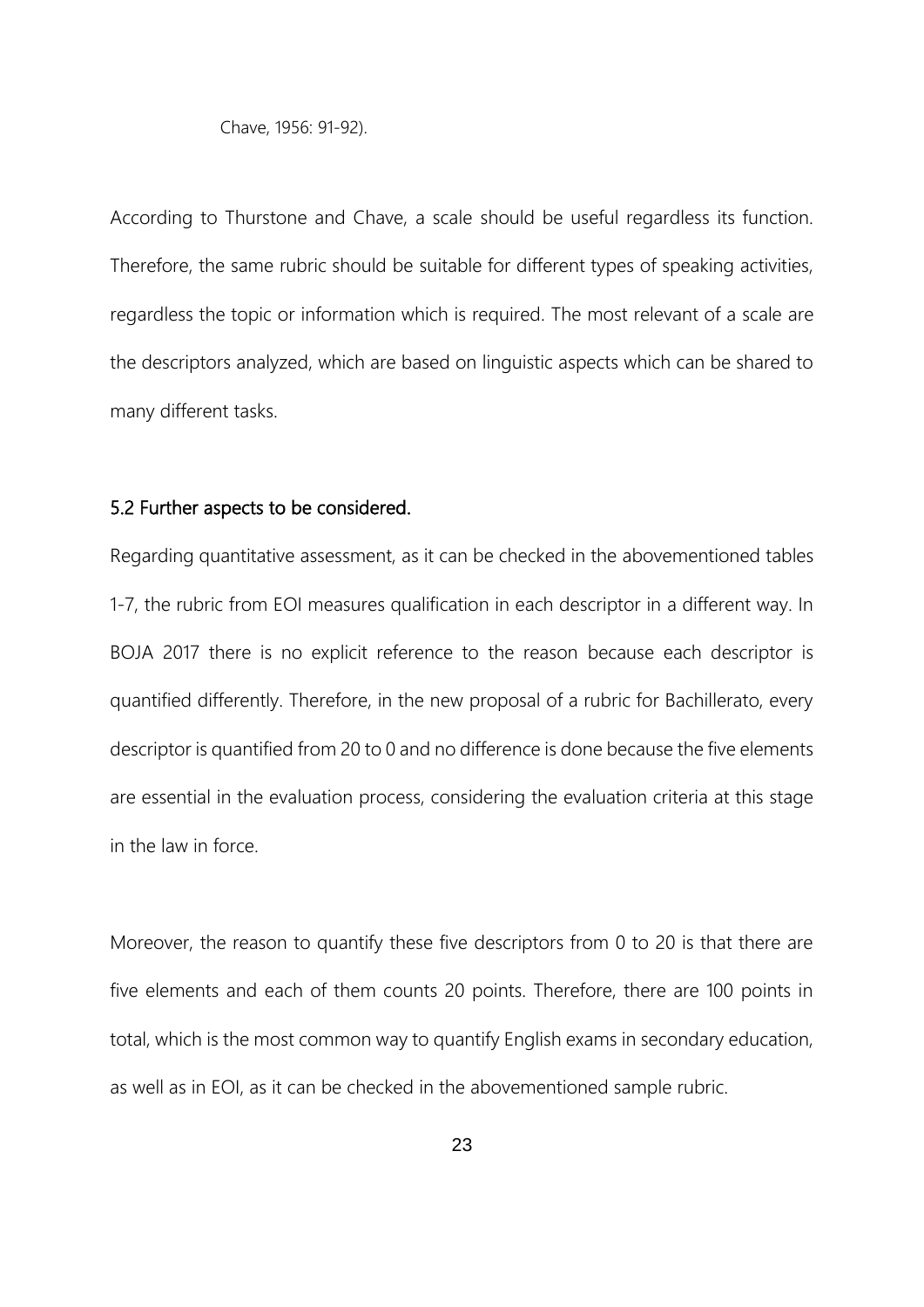Thus, there are two different types of assessment: quantitative and qualitative. The rubric from EOI contains both, as well as the new proposal. These two terms are explained deeply in the following table referring to the concepts themselves and to their methodological application in the EFL evaluation process. All in all, qualitative assessment takes into account its quality and quantitative assessment represents how something can be measured numerically.

|                | <b>Oualitative</b>                            | Ouantitative                     |  |
|----------------|-----------------------------------------------|----------------------------------|--|
|                | Concerned with understanding                  | Concerned with discovering facts |  |
|                | human behavior from the informant's           | about social phenomena.          |  |
| Conceptual     | perspective.                                  | Assumes a fixed and measurable   |  |
|                | Assumes a dynamic and negotiated reality      | reality                          |  |
|                | Data are collected through                    | Data are collected through       |  |
|                | participant observation and interviews        | measuring things                 |  |
|                | Data are analyzed by themes from descriptions | Data are analyzed through        |  |
| Methodological | by informants                                 | numerical comparisons and        |  |
|                | Data are reported in the language of the      | statistical inferences           |  |
|                | informant                                     | Data are reported through        |  |
|                |                                               | statistical analyses             |  |

Table 8. McLeod, S. (2008)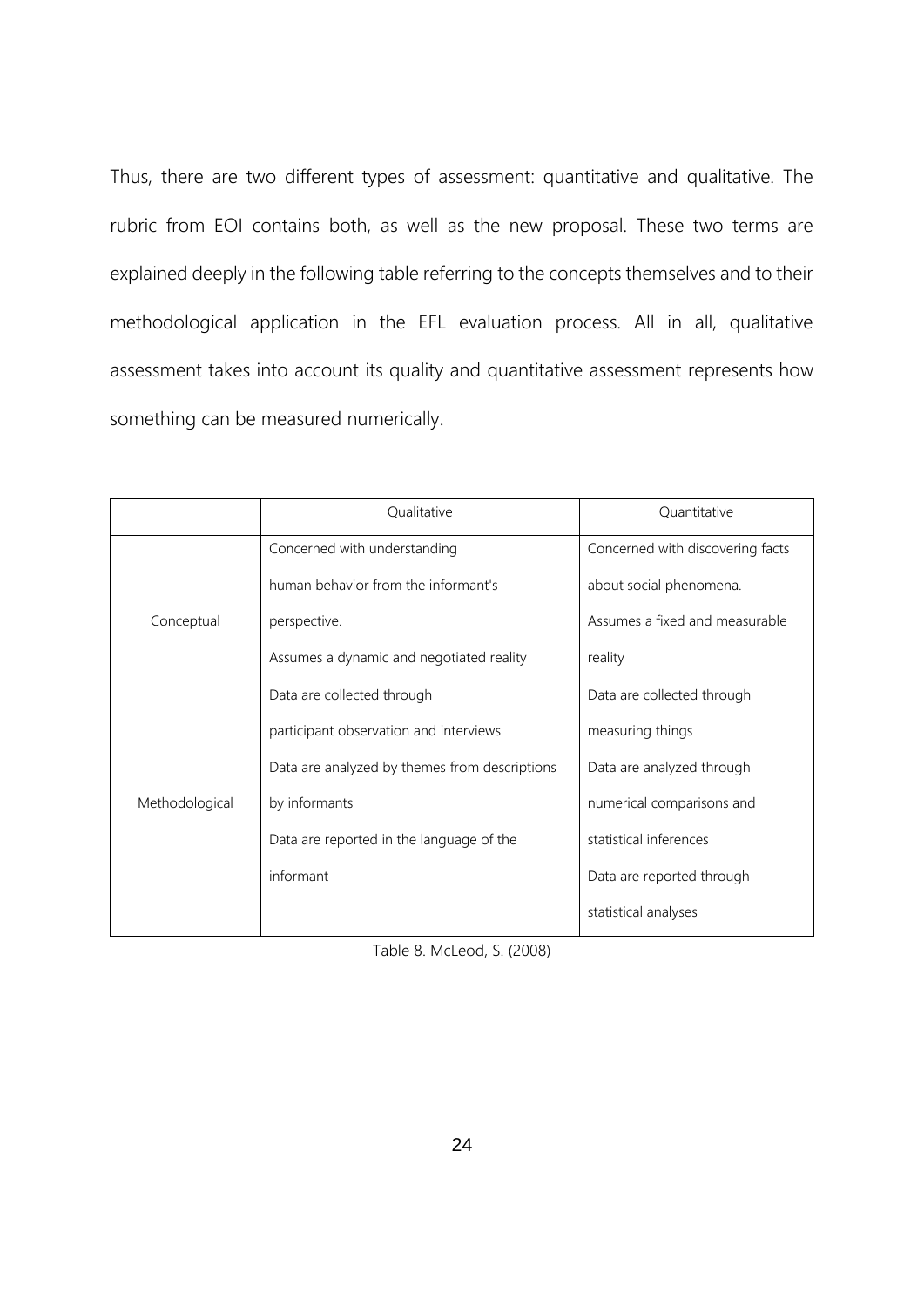Considering qualitative research subjectivity, in the rubric which is going to be proposed it is pertinent to get rid of qualitative parameters (excelente, bien, suficiente, insuficiente and *inadecuado*) because numeric marks are enough and adequate to assess speaking activities. In other researches, qualitative aspects may provide valuable information and add certain nuances, but in this case numeric data are enough.

Then, after deciding that it is necessary to create a new rubric based on the one from EOI, it is pertinent to establish different parameters to take into account:

- Holistic or analytic approach.
- Quantitative issues like the different marks (for each descriptor and the total).
- Flexibility depending on the type of group at that stage.

The element scoring strategy has been taken from Popham's (1997) three essential features. In line with earlier work on assessment judgements (e.g. Sadler, 1989), Popham discusses analytic and holistic scoring strategies. Holistic scoring strategies require the user to take all of the criteria into consideration and aggregate them to a single overall quality judgement. Analytic scoring strategies require the user to make a series of judgements about individual criteria, which are often combined formulaically to produce an overall mark. For a discussion of the pros and cons of analytic and holistic scoring, see Sadler (2009a). (Dawson, 2015: 5).

25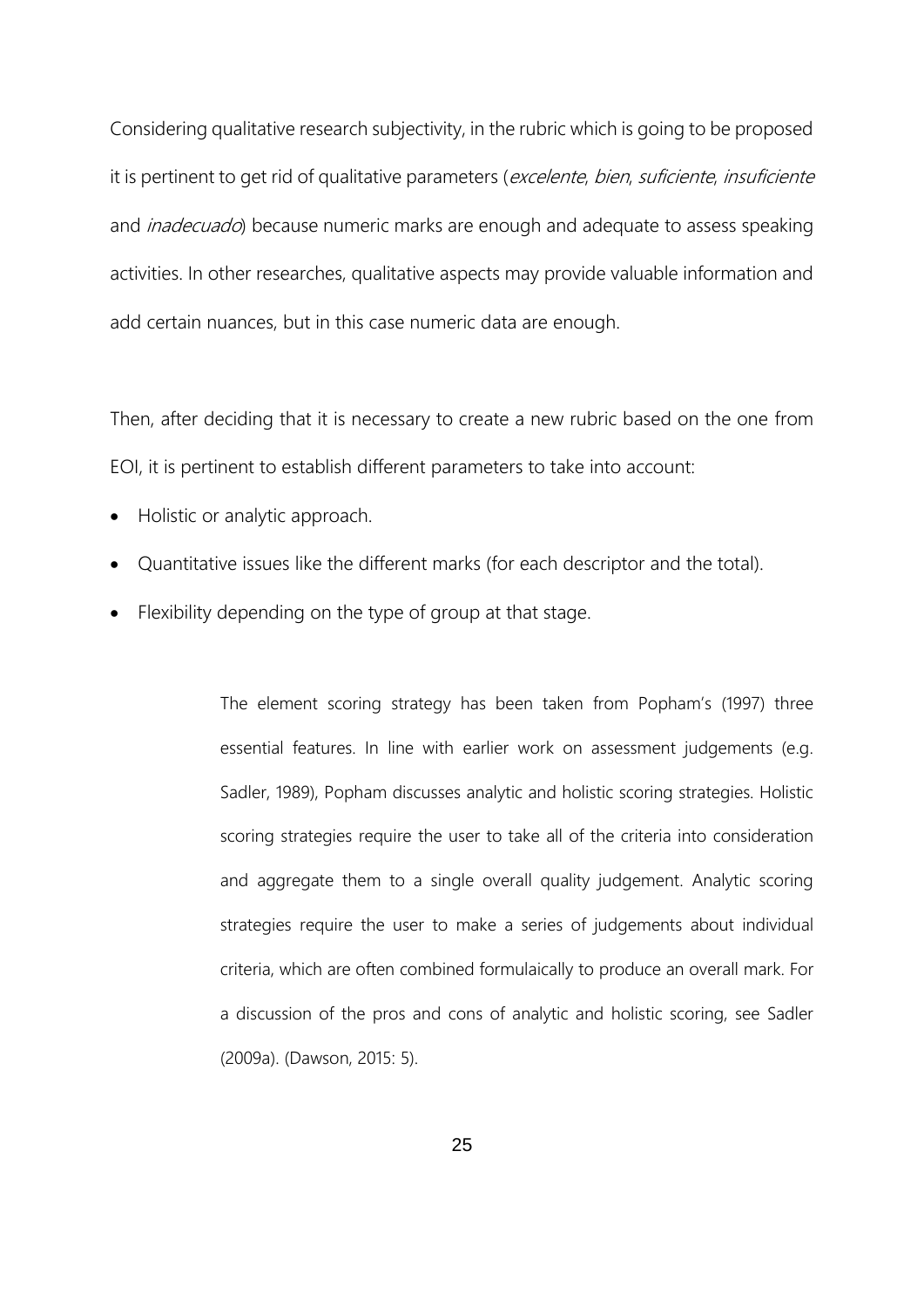Thus, this new rubric is based on an analytical approach since there are different descriptors which are used and finally these are quantified as a whole, but giving each of them their well-deserved importance. Then, individual criteria are taken into consideration to produce an overall mark. This is a way of carrying out a significant evaluation process because the process itself comprises properly every aspect that participates in a communicative situation.

> Evaluative criteria are used to distinguish acceptable responses from unacceptable responses (Popham, 1997, p. 72). These typically occupy the leftmost column on a rubric. Examples of evaluative criteria include 'organization, mechanics, word choice and supporting details' (Popham, 1997, p. 72), and 'introduction, argument, summary and conclusions, and references' (Biggs & Tang, 2007, p. 210). Although evaluative criteria may be considered an essential element (Popham, 1997), in many rubrics available online, and in the sample rubric, they are missing. (Dawson, 2015: 5).

Every rubric contains some descriptors to evaluate different linguistic competences and some guidelines about scoring each of those descriptors. That is to say, a rubric usually includes an appendix which describes how to score each element depending on the skills needed to acquire a given mark. Therefore, the teacher can choose the suitable mark for each descriptor and better apply the rubric in a more objective way.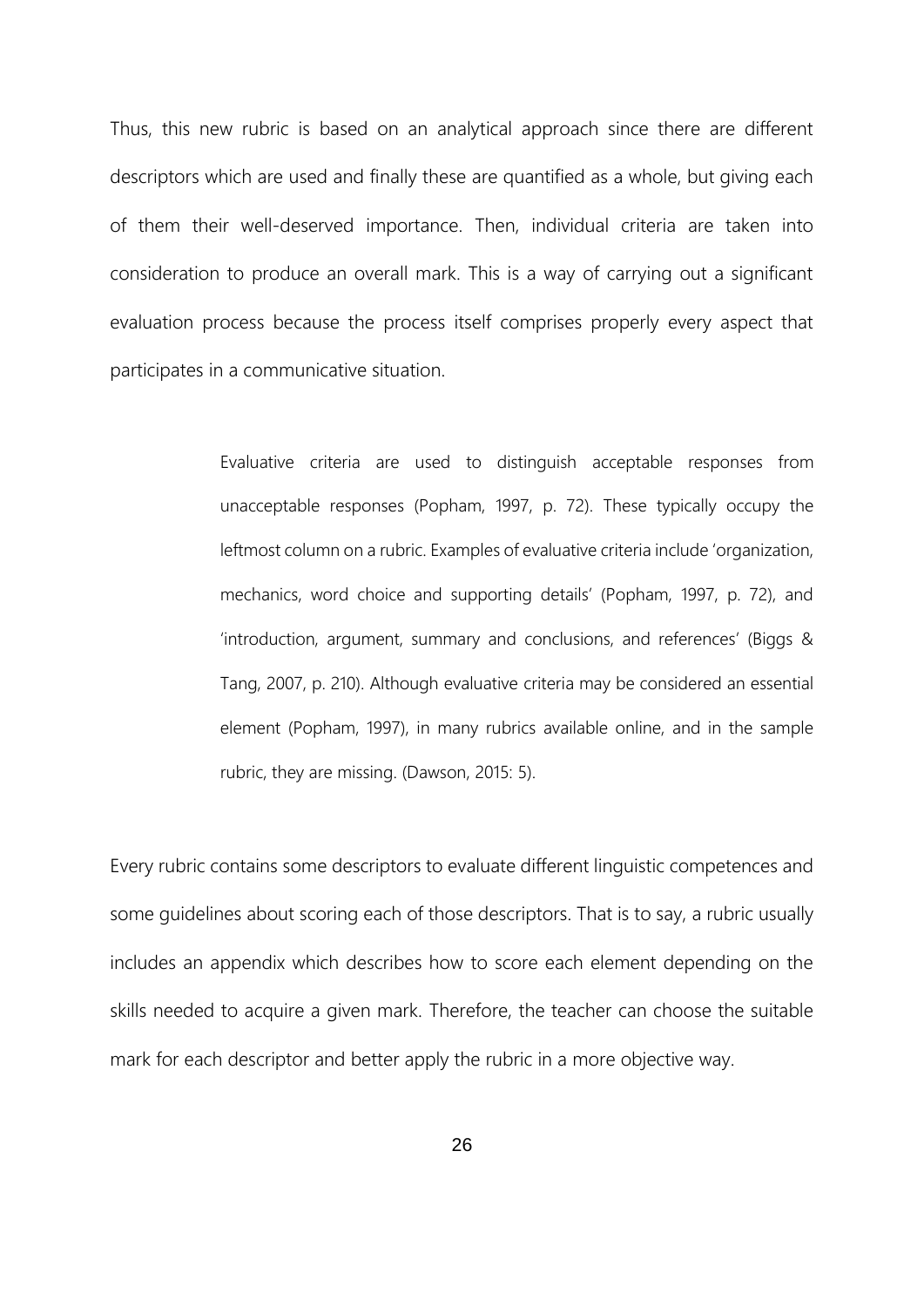# 5.3 The New Proposal

This far, it has been established why it is necessary to ascertain the performance of the Bachillerato students. The linguistic categories have also described against which their performance that will be measured. It is time now to describe a new proposal. At this stage, to create the new rubric, the protocol created by Cruz (Cruz, 2016) in his thesis dissertation "Protocol to Design a CEFR-Linked Proficiency Rating Scale for Oral Production and its App Implementation" has taken into consideration, but adapting that protocol to the rubric from EOI and certain CEFR parameters to build the new rubric.

> Then, how can we reconcile both ideas, the idea of our rubrics being a representation of test designers view of language and the idea that the rubrics should not be affected by the opinions of the people who help to construct it? The answer is that, once the language construct of rubrics designers is integrated in the rubric and proved to be qualitatively valid, it must become a solid measurement tool whose interpretation is clear and not subject to the opinion of any individual rater. (Cruz, 2016: 159-160).

As it is said in this previous excerpt, a rubric must be a tool of quantitative and qualitative measurement so that the teacher can make the evaluation process easier and more accurate. A rubric is a way of objectifying this assessment process, mainly in activities that imply an oral production, in which there are many factors that in some cases are difficult to assess. Moreover, rubrics serve as an instrument to unify evaluation criteria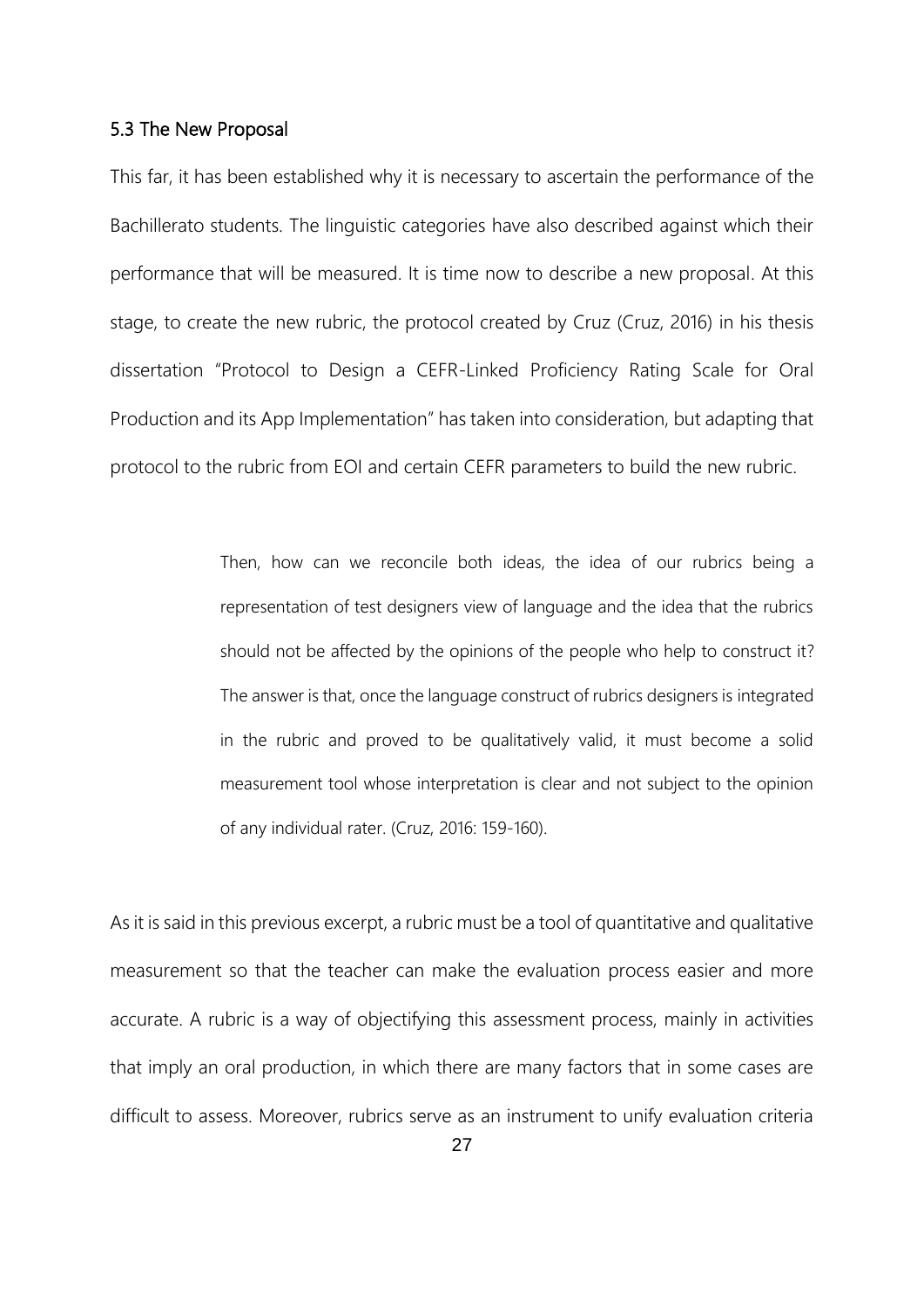and establish common parameters when assessing the students.

After revising this protocol, I concluded that they use a numeric scale from 1 to 5 extracted from the CEFR, but I decided to continue the scale from the rubric used in EOI. This scale goes from 1 to 100 and it is divided into different descriptors with their correspondent mark, as it can be seen on page 12 of this paper where the rubric from EOI is added. This decision of continuing EOI scale is motivated by a coherent point of view linked to qualifications used in secondary education, which always range from 1 to 100 or from 1 to 10.

Then, the next step was to simplify the descriptors from the rubric used in EOI to adapt it to the level object of this study. That original rubric was divided into five categories:

- Adequacy
- Coherence / Cohesion. Communicative Strategies Fluency
- Pronunciation and Intonation.
- Appropriateness and Accuracy of Grammatical Structures.
- Appropriateness and Accuracy of Lexis.

Therefore, in the new rubric I decided to maintain these five categories but changing certain aspects to simplify them and they are as follows:

• Adequacy, due to the importance of accomplishing the task guidelines.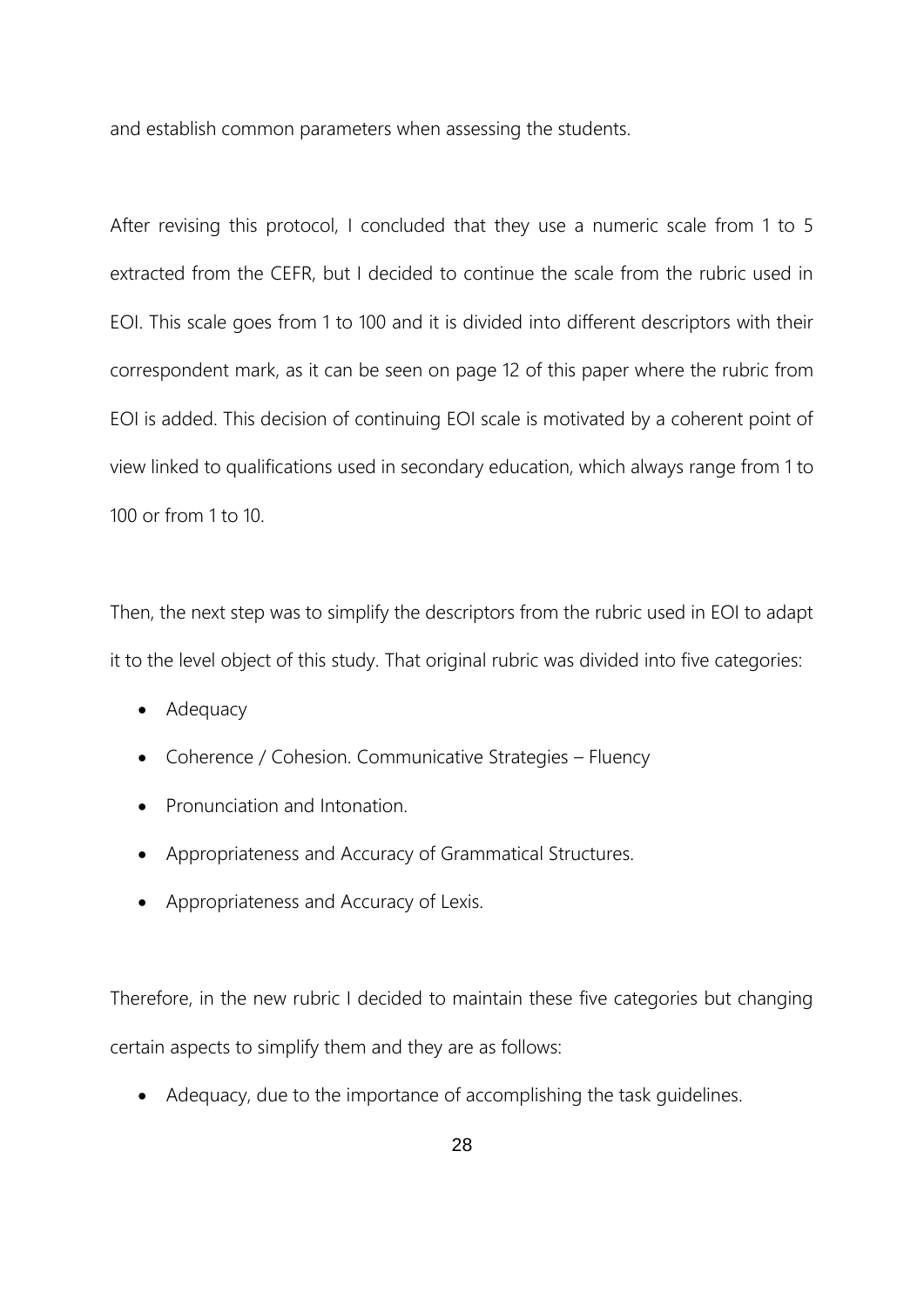- Coherence, Cohesion and Fluency, because every discourse must follow certain discursive parameters and conventionalisms. In this descriptor, communicative strategies are avoided because when we perform a cohesive and coherent discourse, we use some communicative strategies to do so (i.e.: clarification, reformulation, etc.). The students need some textual parameters to build a text and implicitly, those communicative strategies are carried out.
- Pronunciation and Intonation, because phonetic and phonology are essential elements when speaking.
- Grammar, because correctness is highlighted at this stage to enhance students' level and competences.
- Vocabulary is essential due to their importance when performing a text.

The first category is the same as in the rubric from EOI, but the second one changes and now the part of communicative strategies is avoided because it was assumed that this is included in aspects like coherence, cohesion and fluency. That happens because to express meaning and a well-built discourse it is necessary to use communicative mechanisms to perform a message. Then, the third category remains the same, but the fourth and fifth categories are simplified into grammar and vocabulary, respectively because it is easier to discern the information and it is explained deeply in the correspondent descriptors.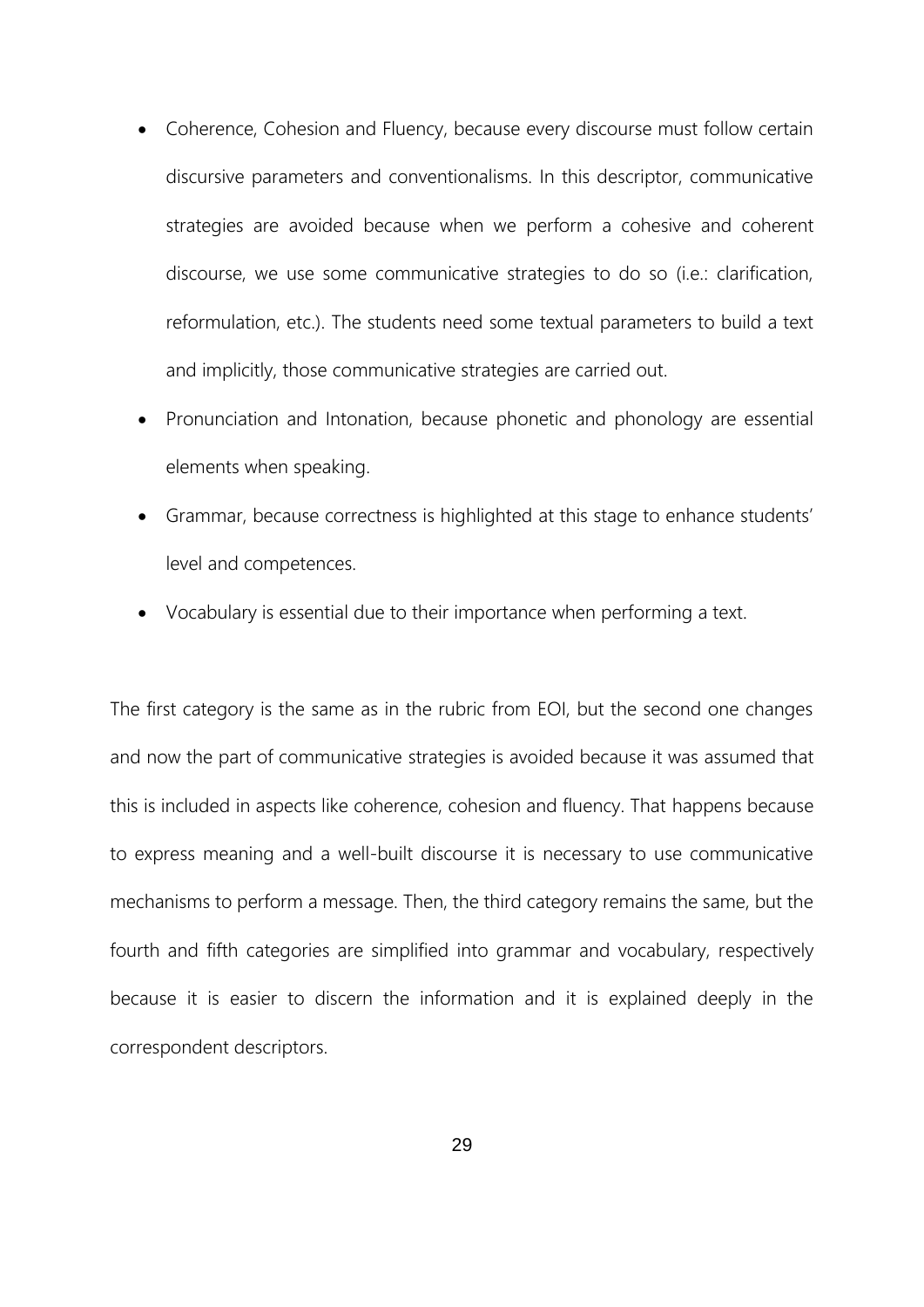Then, the part referring to categories is assimilated and adapted to the new ones, but using the information abovementioned in the BOJA for the rubric of EOI. Besides, there is a part in which the teacher can write down some comments about mistakes or other relevant aspects in the speaking activity. Here it is the final rubric after these changes:

| <b>MARKS</b>   | <b>ADEQUACY</b> | <b>COHERENCE,</b><br><b>COHESIÓN AND</b><br><b>FLUENCY</b> | <b>PRONUNCIATION</b><br><b>AND INTONATION</b> | <b>GRAMMAR</b> | <b>VOCABULARY</b> |
|----------------|-----------------|------------------------------------------------------------|-----------------------------------------------|----------------|-------------------|
| 20             |                 |                                                            |                                               |                |                   |
| 15             |                 |                                                            |                                               |                |                   |
| 10             |                 |                                                            |                                               |                |                   |
| 5 <sup>5</sup> |                 |                                                            |                                               |                |                   |
| $\mathbf{0}$   |                 |                                                            |                                               |                |                   |
| <b>TOTAL:</b>  |                 |                                                            |                                               |                |                   |
|                |                 |                                                            | <b>NOTES</b>                                  |                |                   |
|                |                 |                                                            |                                               |                |                   |

Table 9. Marking sheet.

Finally, the part referring to descriptors is also assimilated and adapted to the new ones taking as a starting point the ones from the rubric of EOI. In addition, there are certain changes in the numeric scale (from 20 to 0 in each category) and the descriptors are explained according to these marks so that the teacher can easily use the rubric. Here it is the appendix used to understand the new rubric and to use it properly in the assessment process: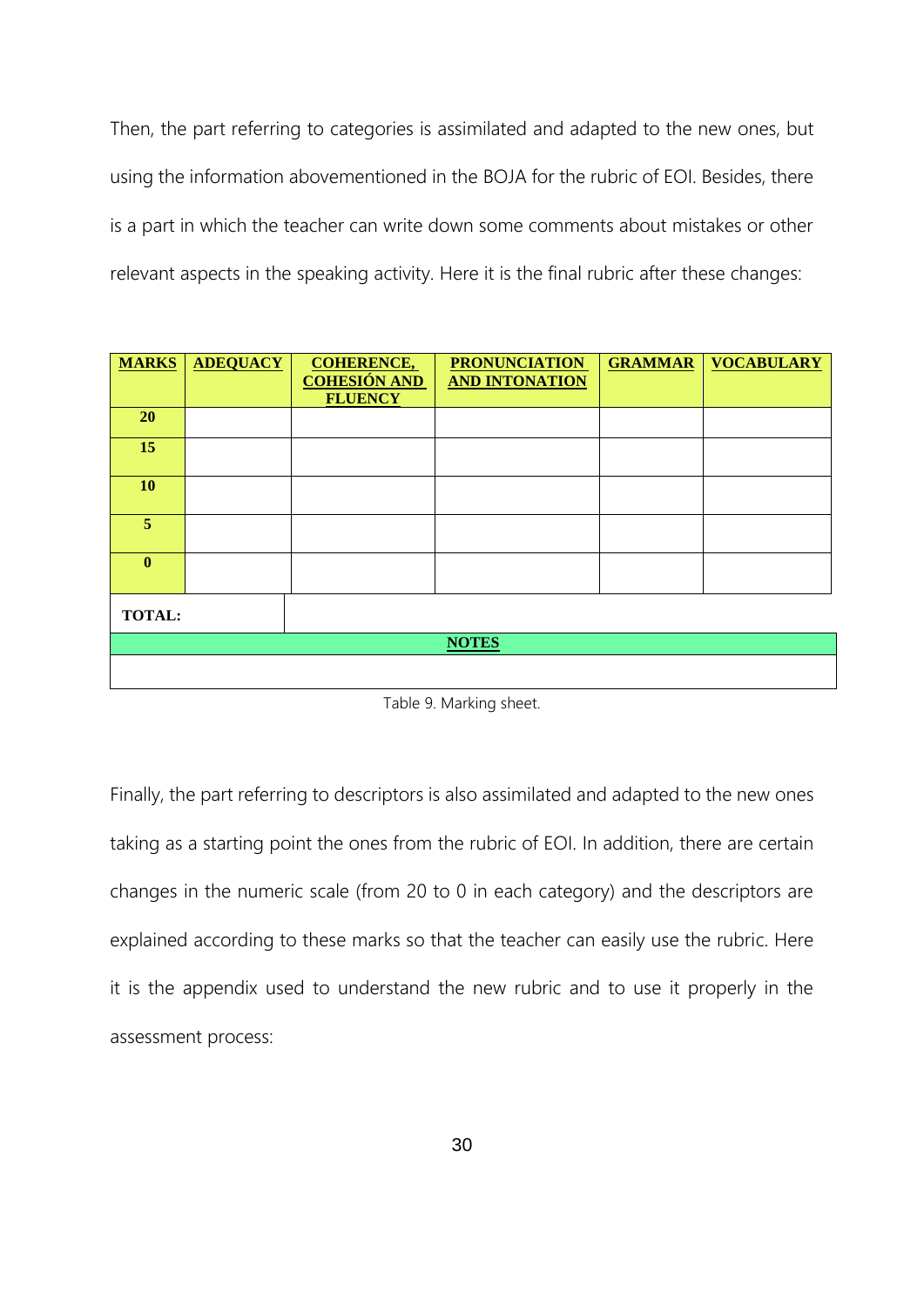|              |                 | <b>COHERENCE,</b>   | <b>PRONUNCIATION</b>      |                 |                     |
|--------------|-----------------|---------------------|---------------------------|-----------------|---------------------|
| <b>MARKS</b> | <b>ADEQUACY</b> | <b>COHESION AND</b> | <b>AND INTONATION</b>     | <b>GRAMMAR</b>  | <b>VOCABULARY</b>   |
|              |                 | <b>FLUENCY</b>      |                           |                 |                     |
|              | Completion of   | Organization of     | Sounds produced that      | Use, when       | Use of a great      |
|              | the task,       | the discourse:      | conform to the            | appropriate, of | range of            |
|              | including all   | ideas ordered       | standards of the          | structures      | Terms according     |
|              | required        | and coherently      | target language and       | according to    | to the              |
|              | points.         | linked, use of      | are clearly intelligible, | the level and   | level and correctly |
|              | Format and      | connectors.         | regardless of the         | correctly       | incorporated into   |
|              | register        | Use of              | regional variety used.    | incorporated    | the speech, when    |
| 20           | adequacy        | communicative       | The accentuation          | into the        | appropriate.        |
|              |                 | functions.          | conventions of the        | speech.         |                     |
|              |                 |                     | spoken chain are          |                 |                     |
|              |                 | Cohesion of         | Respected.                |                 |                     |
|              |                 | sentences           | Intonation is             |                 |                     |
|              |                 | (syntactic          | respected according       |                 |                     |
|              |                 | organization,       | to the different          |                 |                     |
|              |                 | concordances,       | statements                |                 |                     |
|              |                 | pronouns)           | (affirmative              |                 |                     |
|              |                 |                     | interrogative, etc.).     |                 |                     |
|              | Great part of   | Ideas are           | Pronunciation and         | Use, when       | Use of many         |
|              | the required    | organized in        | intonation: in most of    | appropriate, of | terms according     |
|              | points is       | some parts of       | the cases in an           | structures      | to the level and    |
|              | mentioned       | the discourse.      | adequate way, except      | according to    | correctly           |
| 15           |                 |                     | from certain mistakes.    | the level and   | incorp01ated into   |
|              |                 | Use of cohesive     |                           | correctly       | the                 |
|              |                 | devices but         |                           | incorporated    | speech but some     |
|              |                 | some of them        |                           | into the        | of them in a        |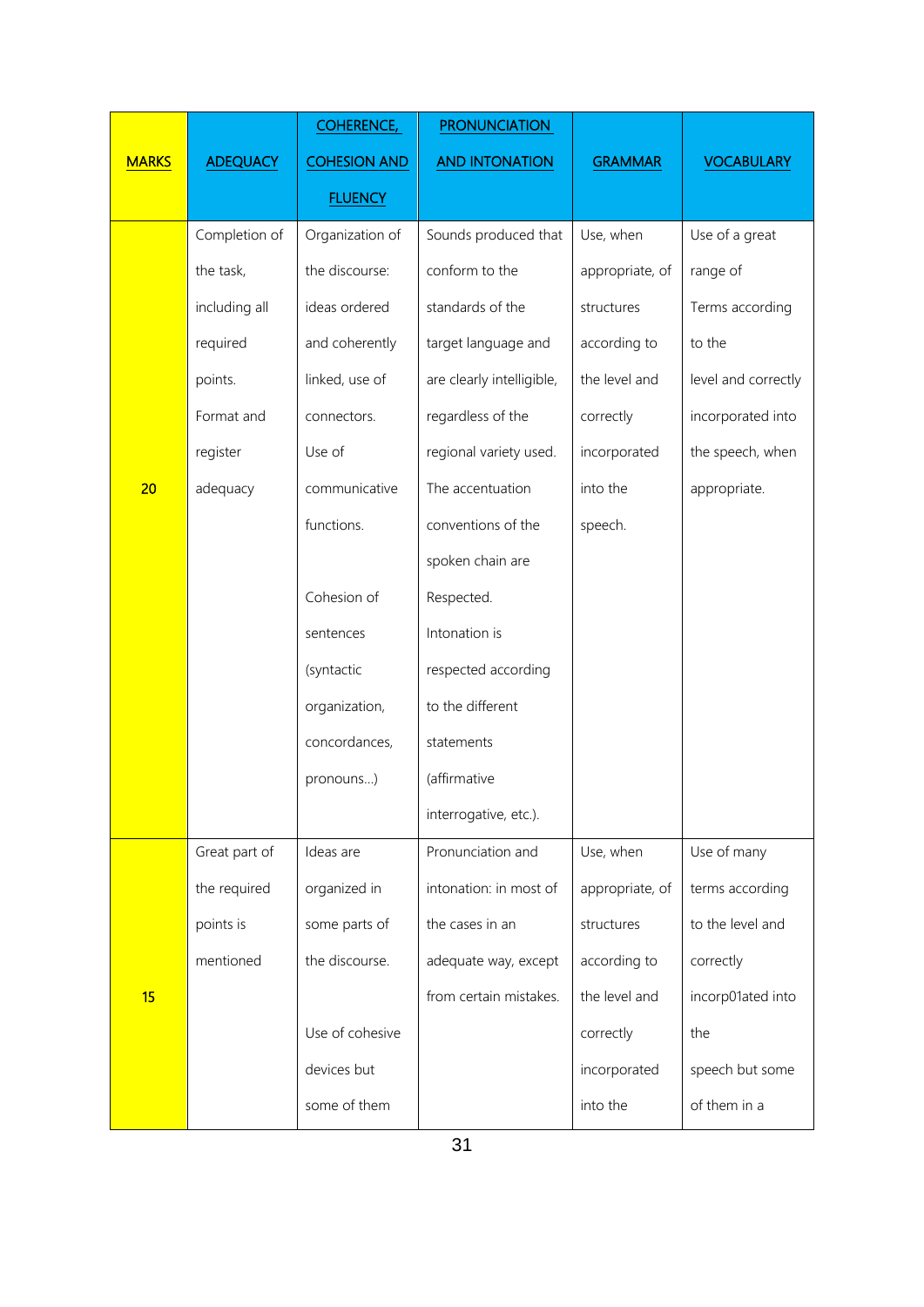|    |                 | very basic       |                        | speech but      | wrong               |
|----|-----------------|------------------|------------------------|-----------------|---------------------|
|    |                 |                  |                        | with certain    | context.            |
|    |                 |                  |                        | mistakes        |                     |
|    | Some of the     | Ideas are        | Pronunciation and      | Use, when       | Use of some terms   |
|    | required points | organized in     | intonation: in some of | appropriate, of | according to the    |
|    | are avoided.    | some parts of    | the cases in           | structures      | level! and          |
| 10 | Format md       | the discourse.   | .m adequate way,       | according to    | correctly           |
|    | register have   |                  | except from some       | the level and   | incorporated into   |
|    | some mistakes   | Use of cohesive  | mistakes.              | incorporated    | the                 |
|    |                 | devices but      |                        | into the        | speech but some     |
|    |                 | some of them     |                        | speech but      | of them in a        |
|    |                 | very basic.      |                        | with basic      | wrong               |
|    |                 |                  |                        | mistakes        | context.            |
|    | Many of the     | Ideas are        | Pronunciation and      | Use, when       | Use of few terms    |
|    | required points | organized in the | intonation: in few     | appropriate, of | according to the    |
|    | are avoided.    | discourse poorly | cases in an adequate   | structures      | level and correctly |
|    | Format and      | and just in a    | way. Poor use of       | according to    | incorp01ated into   |
|    | register too    | proper way in    | stress.                | the level and   | the speech.         |
|    | inadequate      | certain          |                        | incorporated    |                     |
| 5  |                 | occasions.       |                        | into the        |                     |
|    |                 |                  |                        | speech but      |                     |
|    |                 | Use of cohesive  |                        | with a great    |                     |
|    |                 | devices but      |                        | number of       |                     |
|    |                 | none of them is  |                        | mistakes        |                     |
|    |                 | from the         |                        |                 |                     |
|    |                 | required level.  |                        |                 |                     |
|    | Points required | Lack of          | Poor pronunciation     | No use of       | No use of terms     |
|    | are not         | coherence and    | and intonation,        | structures      | according to the    |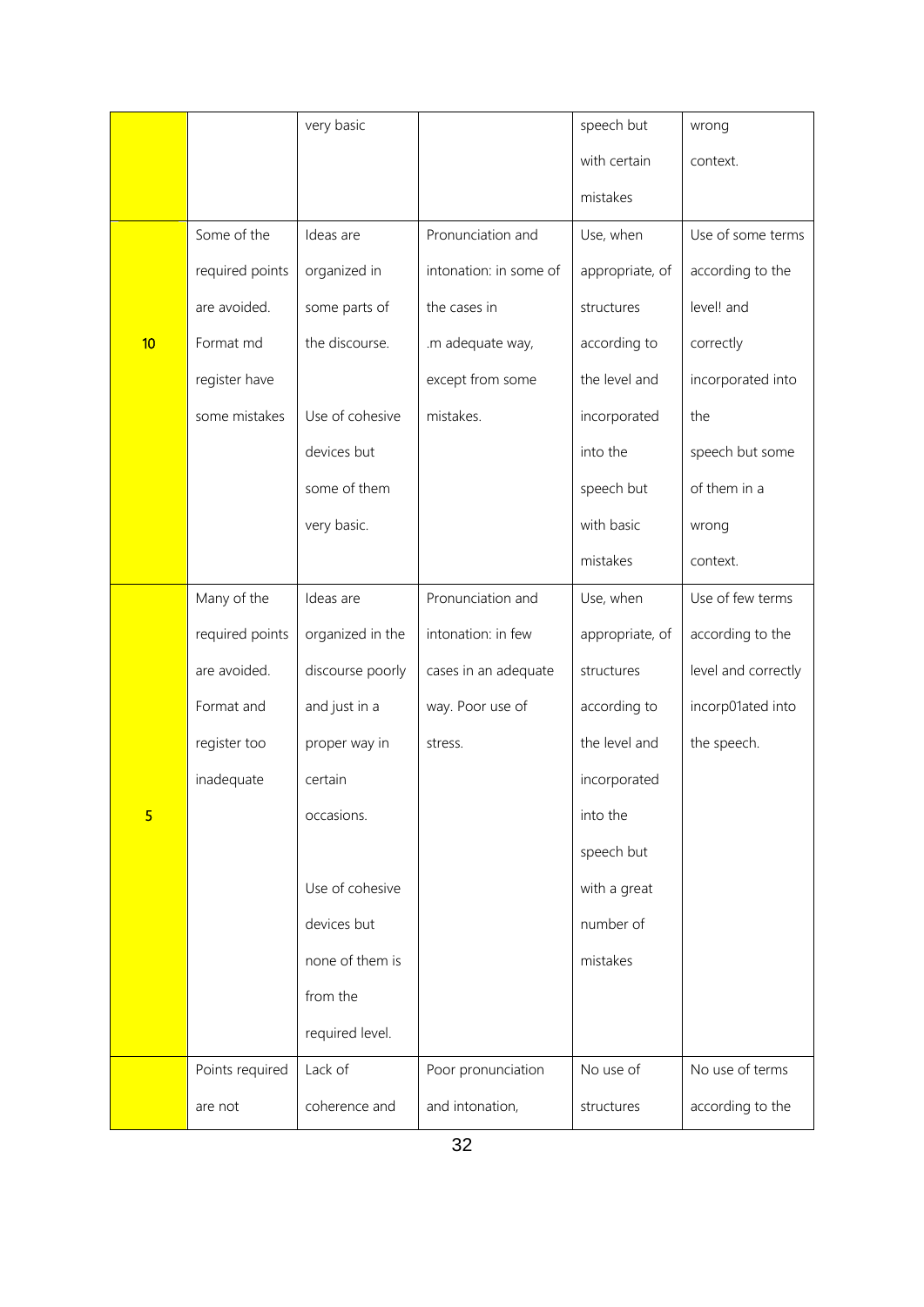|                | followed at all. | organization of  | without stress | according to | level |
|----------------|------------------|------------------|----------------|--------------|-------|
| $\overline{0}$ | Lack of format   | ideas.           | elements.      | the level    |       |
|                | and proper       |                  |                |              |       |
|                | register.        | No cohesive      | No phonetic    |              |       |
|                |                  | de Wices at all. | elements.      |              |       |

Table 10. New Rubric.

# 6. RESULTS ANALYSIS

I compiled data at a secondary education high school (IES) in a small village in Andalusia. The study has focused on applying the proposed new rubric on the first year of Bachillerato. Data have been collected from a speaking activity in which students had to perform a monologue about a given topic. The following tables show students' marks:

| <b>MARKS</b>                 | <b>ADEQUACY</b>                                           | <b>COHERENCE,</b><br><b>COHESIÓN AND</b><br><b>FLUENCY</b> | <b>PRONUNCIATION</b><br><b>AND INTONATION</b> | <b>GRAMMAR</b> | <b>VOCABULARY</b> |  |  |  |
|------------------------------|-----------------------------------------------------------|------------------------------------------------------------|-----------------------------------------------|----------------|-------------------|--|--|--|
| <b>20</b>                    |                                                           |                                                            |                                               |                |                   |  |  |  |
| 15                           | X                                                         |                                                            |                                               |                |                   |  |  |  |
| <b>10</b>                    |                                                           |                                                            |                                               | X              | X                 |  |  |  |
| 5                            |                                                           | X                                                          | X                                             |                |                   |  |  |  |
| $\mathbf{0}$                 |                                                           |                                                            |                                               |                |                   |  |  |  |
| <b>TOTAL:</b> $45/100 = 4.5$ |                                                           |                                                            |                                               |                |                   |  |  |  |
| <b>NOTES</b>                 |                                                           |                                                            |                                               |                |                   |  |  |  |
|                              | Proper use of cohesive devices and organization of ideas. |                                                            |                                               |                |                   |  |  |  |

Table 11: student 1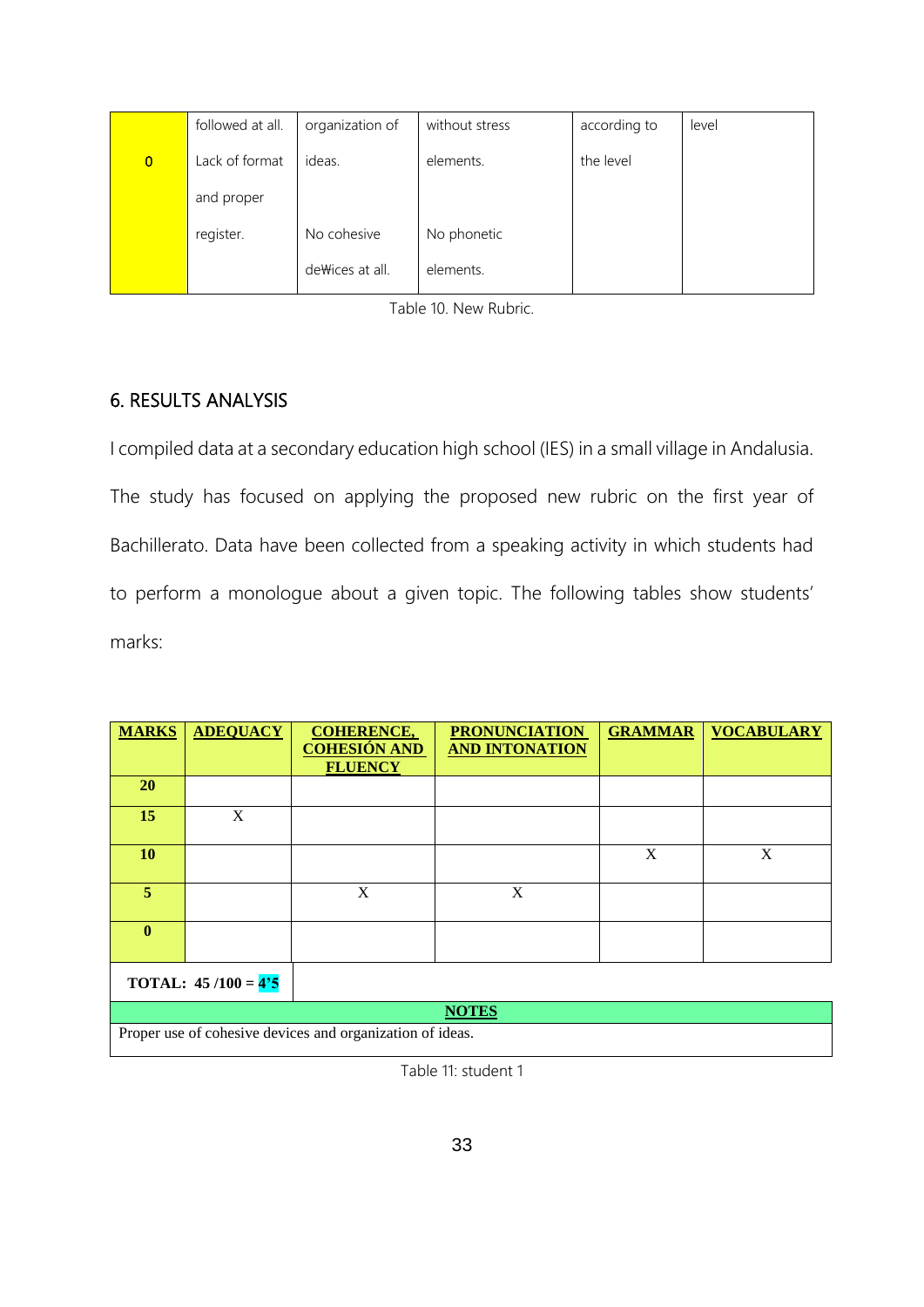| <b>MARKS</b>          | <b>ADEQUACY</b>                 | <b>COHERENCE,</b><br><b>COHESIÓN AND</b><br><b>FLUENCY</b> | <b>PRONUNCIATION</b><br><b>AND INTONATION</b> | <b>GRAMMAR</b>            | <b>VOCABULARY</b> |  |
|-----------------------|---------------------------------|------------------------------------------------------------|-----------------------------------------------|---------------------------|-------------------|--|
| <b>20</b>             |                                 |                                                            |                                               |                           |                   |  |
| 15                    | X                               |                                                            |                                               |                           |                   |  |
| 10                    |                                 | X                                                          | X                                             | $\boldsymbol{\mathrm{X}}$ | X                 |  |
| 5 <sup>5</sup>        |                                 |                                                            |                                               |                           |                   |  |
| $\mathbf{0}$          |                                 |                                                            |                                               |                           |                   |  |
| TOTAL: $55/100 = 5'5$ |                                 |                                                            |                                               |                           |                   |  |
| <b>NOTES</b>          |                                 |                                                            |                                               |                           |                   |  |
|                       | Proper use of cohesive devices. |                                                            |                                               |                           |                   |  |

Table 12: student 2

| <b>MARKS</b>                                                                             | <b>ADEQUACY</b> | <b>COHERENCE,</b><br><b>COHESIÓN AND</b> | <b>PRONUNCIATION</b><br><b>AND INTONATION</b> | <b>GRAMMAR</b> | <b>VOCABULARY</b> |  |  |
|------------------------------------------------------------------------------------------|-----------------|------------------------------------------|-----------------------------------------------|----------------|-------------------|--|--|
|                                                                                          |                 | <b>FLUENCY</b>                           |                                               |                |                   |  |  |
| <b>20</b>                                                                                |                 |                                          |                                               |                | X                 |  |  |
| 15                                                                                       | X               | X                                        | X                                             | X              |                   |  |  |
| <b>10</b>                                                                                |                 |                                          |                                               |                |                   |  |  |
| 5                                                                                        |                 |                                          |                                               |                |                   |  |  |
| $\mathbf{0}$                                                                             |                 |                                          |                                               |                |                   |  |  |
| <b>TOTAL:</b> $80/100 = 8$                                                               |                 |                                          |                                               |                |                   |  |  |
| <b>NOTES</b>                                                                             |                 |                                          |                                               |                |                   |  |  |
| Proper use of cohesive devices and organization of ideas. A great variety of vocabulary. |                 |                                          |                                               |                |                   |  |  |

Table 13: student 3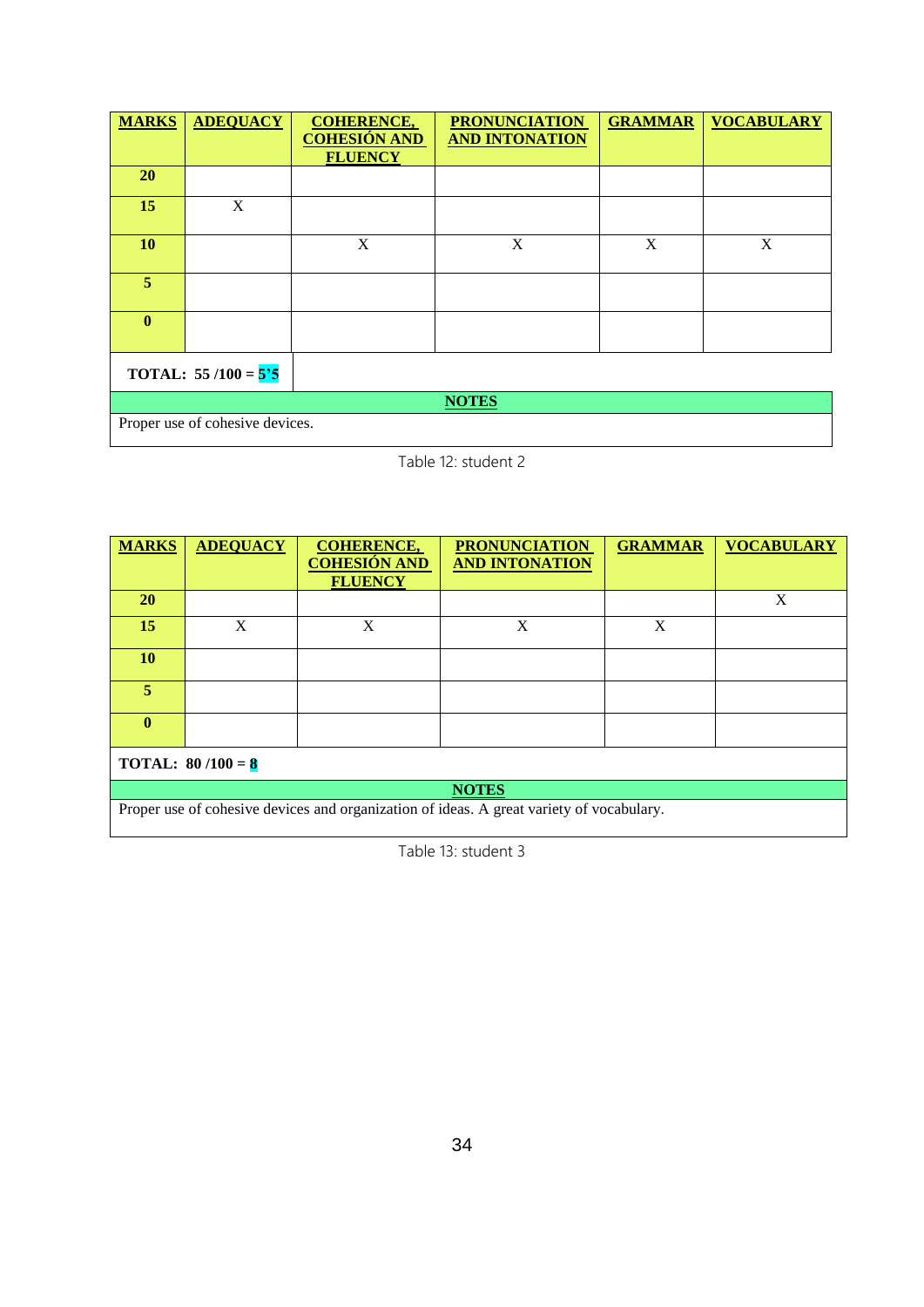| <b>MARKS</b>                 | <b>ADEQUACY</b> | <b>COHERENCE,</b><br><b>COHESIÓN AND</b><br><b>FLUENCY</b>            | <b>PRONUNCIATION</b><br><b>AND INTONATION</b> | <b>GRAMMAR</b> | <b>VOCABULARY</b> |  |
|------------------------------|-----------------|-----------------------------------------------------------------------|-----------------------------------------------|----------------|-------------------|--|
|                              |                 |                                                                       |                                               |                |                   |  |
| <b>20</b>                    | X               | X                                                                     | $\mathbf{X}$                                  | X              | X                 |  |
| 15                           |                 |                                                                       |                                               |                |                   |  |
| <b>10</b>                    |                 |                                                                       |                                               |                |                   |  |
| 5                            |                 |                                                                       |                                               |                |                   |  |
| $\mathbf{0}$                 |                 |                                                                       |                                               |                |                   |  |
| <b>TOTAL:</b> $100/100 = 10$ |                 |                                                                       |                                               |                |                   |  |
| <b>NOTES</b>                 |                 |                                                                       |                                               |                |                   |  |
|                              |                 | Correctness, very good pronunciation and great variety of vocabulary. |                                               |                |                   |  |

Table 14: student 4

| <b>MARKS</b> | <b>ADEQUACY</b>       | <b>COHERENCE,</b>                              | <b>PRONUNCIATION</b>  | <b>GRAMMAR</b> | <b>VOCABULARY</b> |  |
|--------------|-----------------------|------------------------------------------------|-----------------------|----------------|-------------------|--|
|              |                       | <b>COHESIÓN AND</b><br><b>FLUENCY</b>          | <b>AND INTONATION</b> |                |                   |  |
| <b>20</b>    |                       |                                                |                       |                |                   |  |
|              |                       |                                                |                       |                |                   |  |
| 15           | X                     |                                                |                       |                |                   |  |
|              |                       |                                                |                       |                |                   |  |
| <b>10</b>    |                       |                                                |                       |                |                   |  |
|              |                       |                                                |                       |                |                   |  |
| 5            |                       |                                                | X                     | X              | X                 |  |
|              |                       |                                                |                       |                |                   |  |
| $\mathbf{0}$ |                       | X                                              |                       |                |                   |  |
|              |                       |                                                |                       |                |                   |  |
|              |                       |                                                |                       |                |                   |  |
|              | TOTAL: $35/100 = 3'5$ |                                                |                       |                |                   |  |
| <b>NOTES</b> |                       |                                                |                       |                |                   |  |
|              |                       | Lack of coherence and no cohesion in the text. |                       |                |                   |  |

Table 15: student 5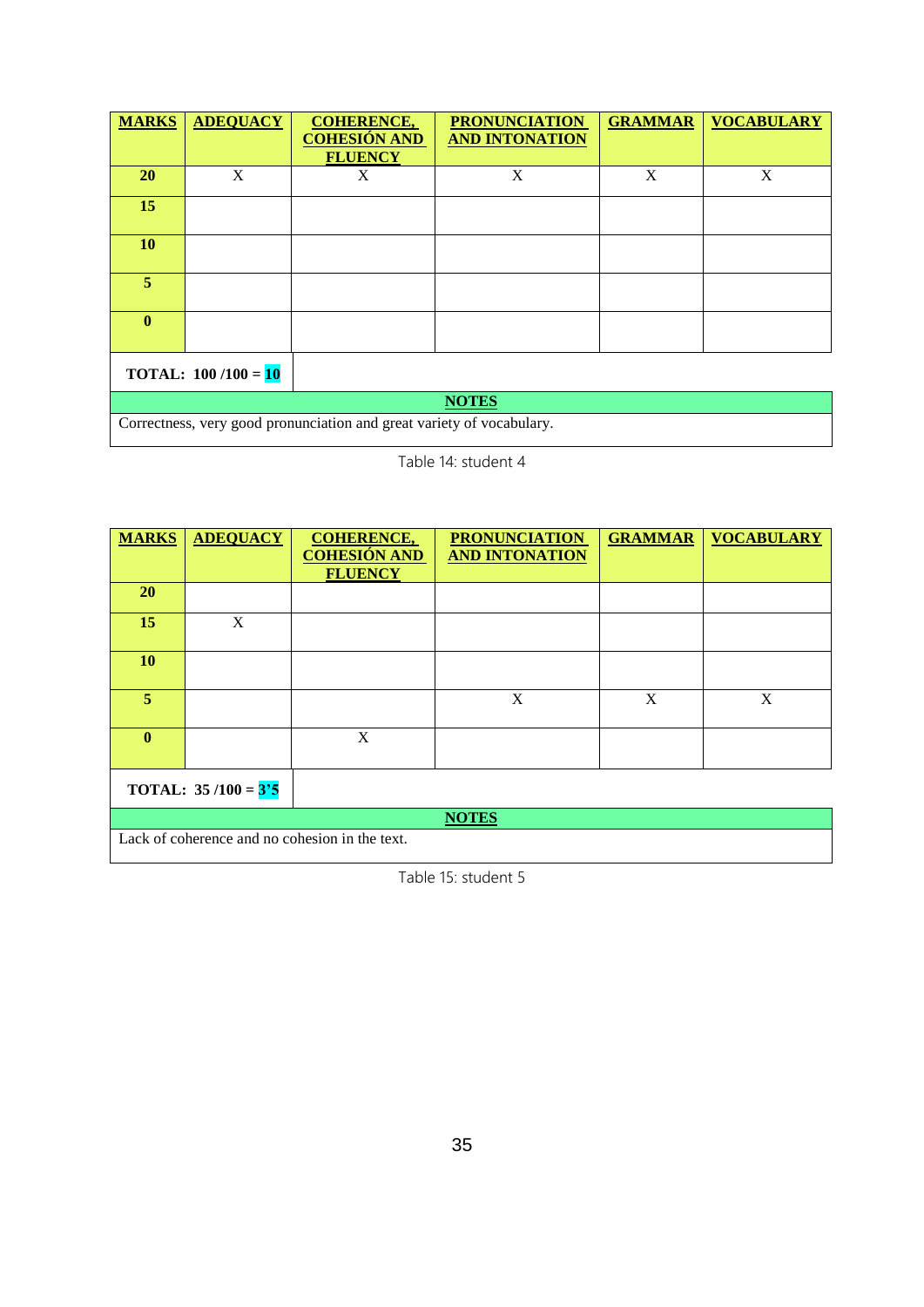| <b>MARKS</b>                          | <b>ADEQUACY</b>                                           | <b>COHERENCE,</b><br><b>COHESIÓN AND</b><br><b>FLUENCY</b> | <b>PRONUNCIATION</b><br><b>AND INTONATION</b> | <b>GRAMMAR</b> | <b>VOCABULARY</b> |  |  |  |
|---------------------------------------|-----------------------------------------------------------|------------------------------------------------------------|-----------------------------------------------|----------------|-------------------|--|--|--|
| 20                                    |                                                           |                                                            |                                               |                |                   |  |  |  |
| 15                                    | X                                                         |                                                            |                                               |                |                   |  |  |  |
| 10                                    |                                                           | X                                                          |                                               | X              | X                 |  |  |  |
| 5                                     |                                                           |                                                            | X                                             |                |                   |  |  |  |
| $\mathbf{0}$                          |                                                           |                                                            |                                               |                |                   |  |  |  |
| <b>TOTAL:</b> 50 /100 = $\frac{5}{5}$ |                                                           |                                                            |                                               |                |                   |  |  |  |
| <b>NOTES</b>                          |                                                           |                                                            |                                               |                |                   |  |  |  |
|                                       | Proper use of cohesive devices and organization of ideas. |                                                            |                                               |                |                   |  |  |  |

Table 16: student 6

| <b>MARKS</b>                         | <b>ADEQUACY</b> | <b>COHERENCE,</b><br><b>COHESIÓN AND</b><br><b>FLUENCY</b> | <b>PRONUNCIATION</b><br><b>AND INTONATION</b> | <b>GRAMMAR</b> | <b>VOCABULARY</b> |  |  |
|--------------------------------------|-----------------|------------------------------------------------------------|-----------------------------------------------|----------------|-------------------|--|--|
| <b>20</b>                            |                 |                                                            |                                               |                |                   |  |  |
| 15                                   | X               |                                                            |                                               |                |                   |  |  |
| 10                                   |                 |                                                            |                                               | X              | X                 |  |  |
| 5                                    |                 | X                                                          | X                                             |                |                   |  |  |
| $\mathbf{0}$                         |                 |                                                            |                                               |                |                   |  |  |
| <b>TOTAL:</b> 45/100 = $4^{\prime}5$ |                 |                                                            |                                               |                |                   |  |  |
| <b>NOTES</b>                         |                 |                                                            |                                               |                |                   |  |  |
| Proper organization of ideas.        |                 |                                                            |                                               |                |                   |  |  |

Table 17: student 7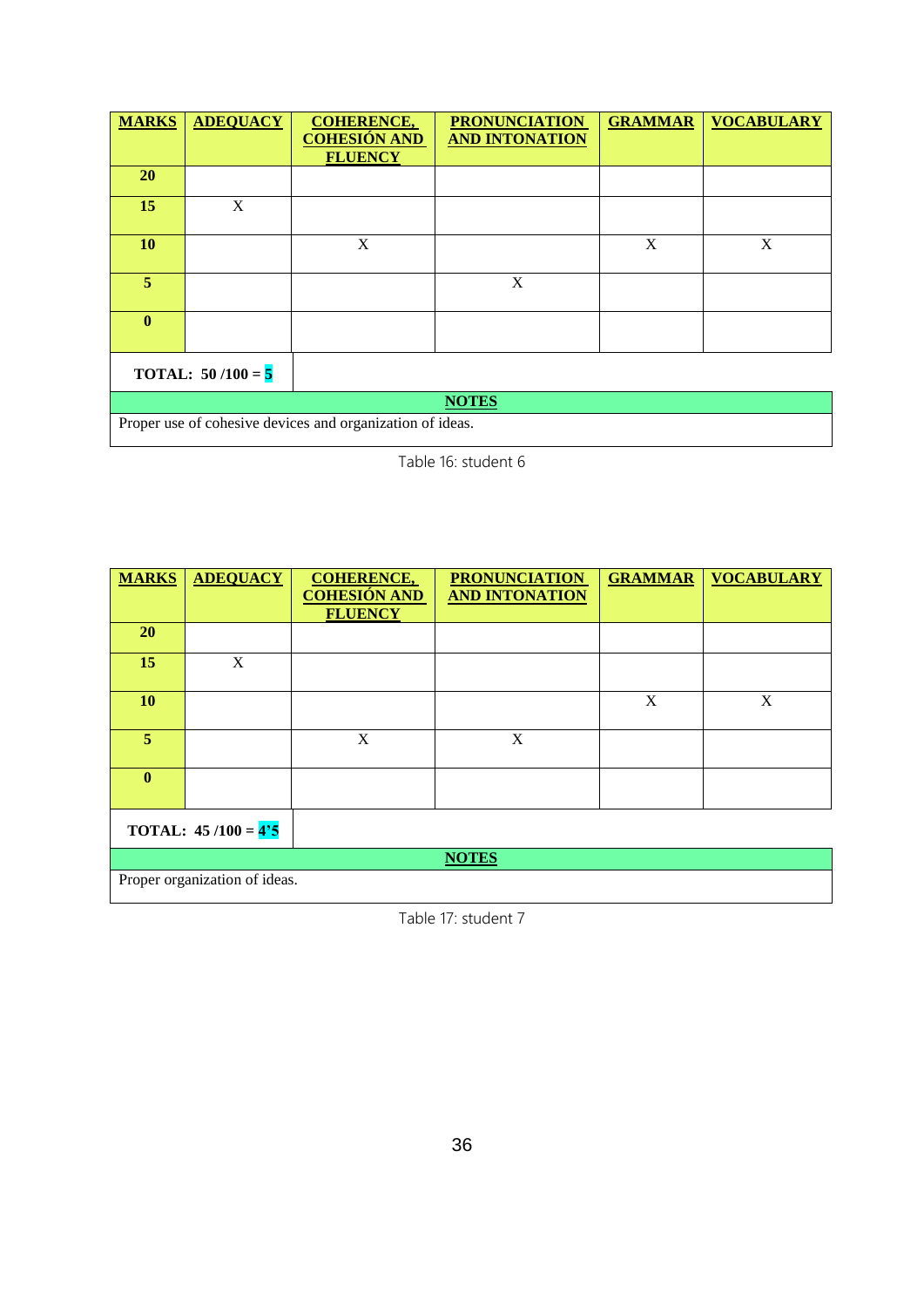| <b>MARKS</b> | <b>ADEQUACY</b>                       | <b>COHERENCE,</b><br><b>COHESIÓN AND</b><br><b>FLUENCY</b> | <b>PRONUNCIATION</b><br><b>AND INTONATION</b> | <b>GRAMMAR</b> | <b>VOCABULARY</b> |  |  |  |
|--------------|---------------------------------------|------------------------------------------------------------|-----------------------------------------------|----------------|-------------------|--|--|--|
| <b>20</b>    |                                       |                                                            |                                               |                |                   |  |  |  |
| 15           |                                       |                                                            |                                               |                |                   |  |  |  |
| 10           | X                                     | X                                                          | X                                             | X              | X                 |  |  |  |
| 5            |                                       |                                                            |                                               |                |                   |  |  |  |
| $\bf{0}$     |                                       |                                                            |                                               |                |                   |  |  |  |
|              | <b>TOTAL:</b> $50/100 = 5$            |                                                            |                                               |                |                   |  |  |  |
| <b>NOTES</b> |                                       |                                                            |                                               |                |                   |  |  |  |
|              | Some grammar mistakes, but not basic. |                                                            |                                               |                |                   |  |  |  |

Table 18: student 8

| <b>MARKS</b>          | <b>ADEQUACY</b> | <b>COHERENCE,</b><br><b>COHESIÓN AND</b> | <b>PRONUNCIATION</b><br><b>AND INTONATION</b> | <b>GRAMMAR</b> | <b>VOCABULARY</b> |
|-----------------------|-----------------|------------------------------------------|-----------------------------------------------|----------------|-------------------|
|                       |                 | <b>FLUENCY</b>                           |                                               |                |                   |
| <b>20</b>             |                 |                                          |                                               |                |                   |
| 15                    | X               |                                          |                                               |                |                   |
| 10                    |                 | X                                        | X                                             | X              | X                 |
| 5                     |                 |                                          |                                               |                |                   |
| $\mathbf{0}$          |                 |                                          |                                               |                |                   |
| TOTAL: $55/100 = 5'5$ |                 |                                          |                                               |                |                   |
|                       |                 |                                          | <b>NOTES</b>                                  |                |                   |

Proper use of cohesive devices and organization of ideas.

Table 19: student 9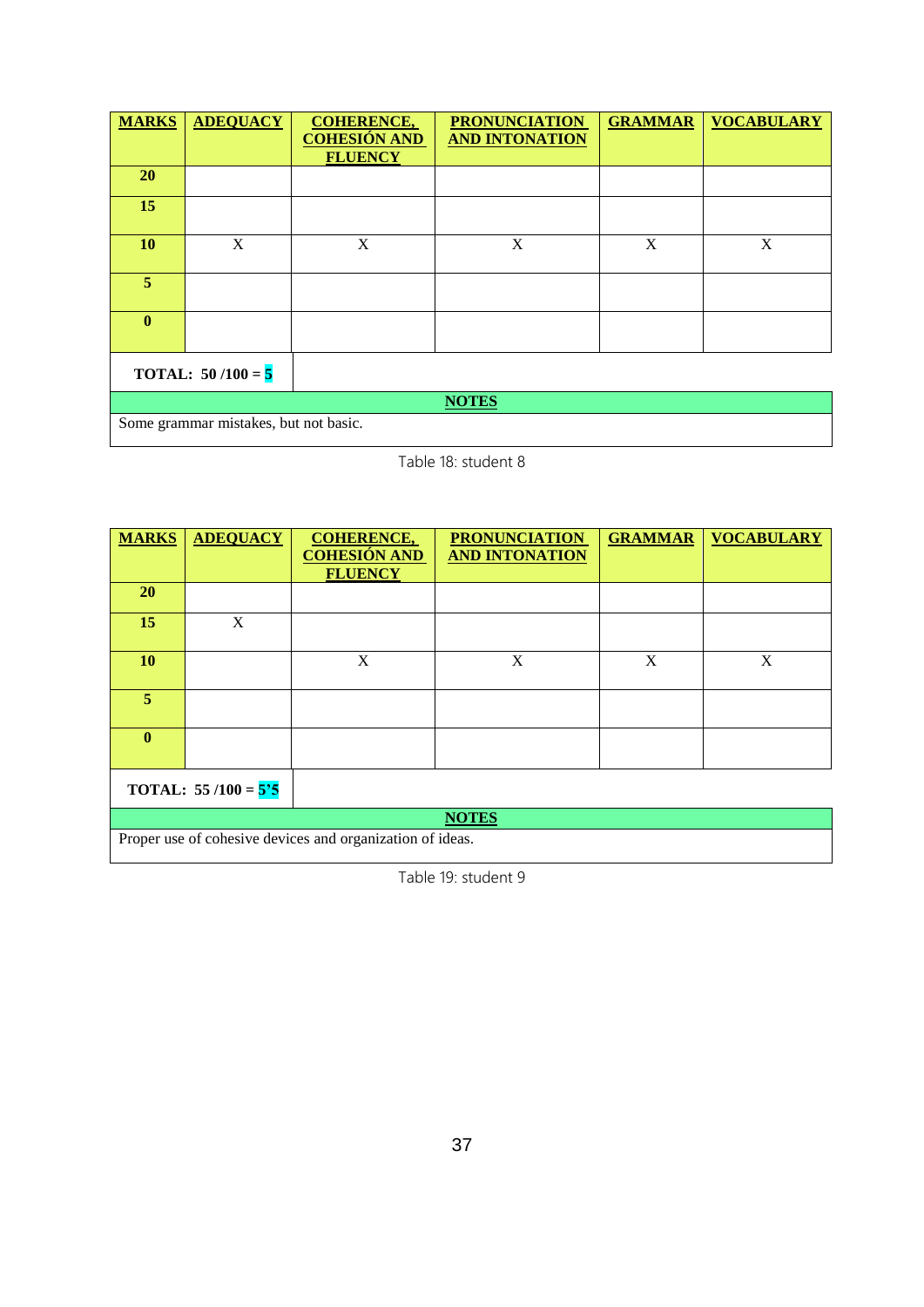| <b>MARKS</b> | <b>ADEQUACY</b>       | <b>COHERENCE,</b><br><b>COHESIÓN AND</b><br><b>FLUENCY</b>                                | <b>PRONUNCIATION</b><br><b>AND INTONATION</b> | <b>GRAMMAR</b> | <b>VOCABULARY</b> |  |  |
|--------------|-----------------------|-------------------------------------------------------------------------------------------|-----------------------------------------------|----------------|-------------------|--|--|
| <b>20</b>    |                       |                                                                                           |                                               |                |                   |  |  |
| 15           | X                     |                                                                                           |                                               |                |                   |  |  |
| 10           |                       |                                                                                           |                                               | X              | X                 |  |  |
| 5            |                       | X                                                                                         | X                                             |                |                   |  |  |
| $\mathbf{0}$ |                       |                                                                                           |                                               |                |                   |  |  |
|              | TOTAL: $45/100 = 4'5$ |                                                                                           |                                               |                |                   |  |  |
| $\sim$       | .                     | $\sim$<br>the contract of the contract of the contract of the contract of the contract of | <b>NOTES</b><br>$\sim$ $\sim$ $\sim$          |                |                   |  |  |

Table 20: student 10

| <b>MARKS</b> | <b>ADEQUACY</b>           | <b>COHERENCE,</b><br><b>COHESIÓN AND</b><br><b>FLUENCY</b> | <b>PRONUNCIATION</b><br><b>AND INTONATION</b> | <b>GRAMMAR</b> | <b>VOCABULARY</b> |
|--------------|---------------------------|------------------------------------------------------------|-----------------------------------------------|----------------|-------------------|
| <b>20</b>    |                           |                                                            |                                               |                |                   |
| 15           |                           |                                                            |                                               |                |                   |
| 10           |                           |                                                            |                                               |                |                   |
| 5            |                           |                                                            |                                               |                |                   |
| $\mathbf{0}$ | X                         | X                                                          | X                                             | X              | X                 |
|              | <b>TOTAL:</b> $0/100 = 0$ |                                                            |                                               |                |                   |

#### **NOTES**

Lack of coherence and cohesion, no adequacy to the task and a lot of very basic mistakes.

Table 21: student 11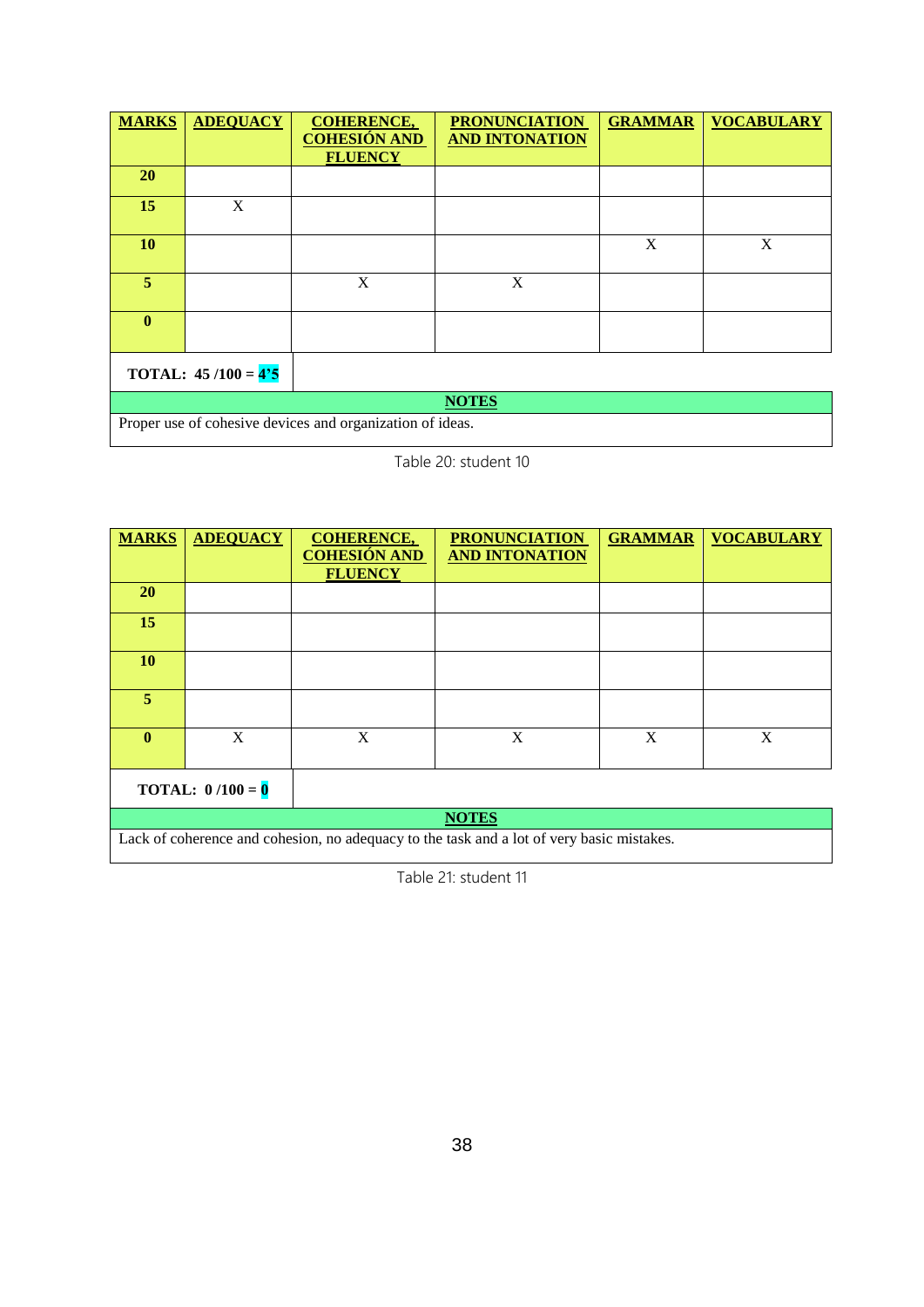| <b>MARKS</b> | <b>ADEQUACY</b>                       | <b>COHERENCE,</b><br><b>COHESIÓN AND</b><br><b>FLUENCY</b> | <b>PRONUNCIATION</b><br><b>AND INTONATION</b> | <b>GRAMMAR</b> | <b>VOCABULARY</b> |
|--------------|---------------------------------------|------------------------------------------------------------|-----------------------------------------------|----------------|-------------------|
| <b>20</b>    |                                       |                                                            |                                               |                |                   |
| 15           |                                       |                                                            |                                               |                |                   |
| <b>10</b>    | X                                     | X                                                          | X                                             | X              | $\mathbf X$       |
| 5            |                                       |                                                            |                                               |                |                   |
| $\mathbf{0}$ |                                       |                                                            |                                               |                |                   |
|              | <b>TOTAL:</b> 50 /100 = $\frac{5}{5}$ |                                                            |                                               |                |                   |
|              |                                       |                                                            | <b>NOTES</b>                                  |                |                   |

Table 22: student 12

| <b>MARKS</b> | <b>ADEQUACY</b>              | <b>COHERENCE,</b><br><b>COHESIÓN AND</b> | <b>PRONUNCIATION</b><br><b>AND INTONATION</b> | <b>GRAMMAR</b> | <b>VOCABULARY</b> |  |  |  |
|--------------|------------------------------|------------------------------------------|-----------------------------------------------|----------------|-------------------|--|--|--|
|              |                              | <b>FLUENCY</b>                           |                                               |                |                   |  |  |  |
| <b>20</b>    | X                            | X                                        | X                                             | X              | X                 |  |  |  |
| 15           |                              |                                          |                                               |                |                   |  |  |  |
| <b>10</b>    |                              |                                          |                                               |                |                   |  |  |  |
| 5.           |                              |                                          |                                               |                |                   |  |  |  |
| $\mathbf{0}$ |                              |                                          |                                               |                |                   |  |  |  |
|              | <b>TOTAL:</b> $100/100 = 10$ |                                          |                                               |                |                   |  |  |  |
|              | <b>NOTES</b>                 |                                          |                                               |                |                   |  |  |  |

Correctness, very good pronunciation and great variety of vocabulary.

Table 23: student 13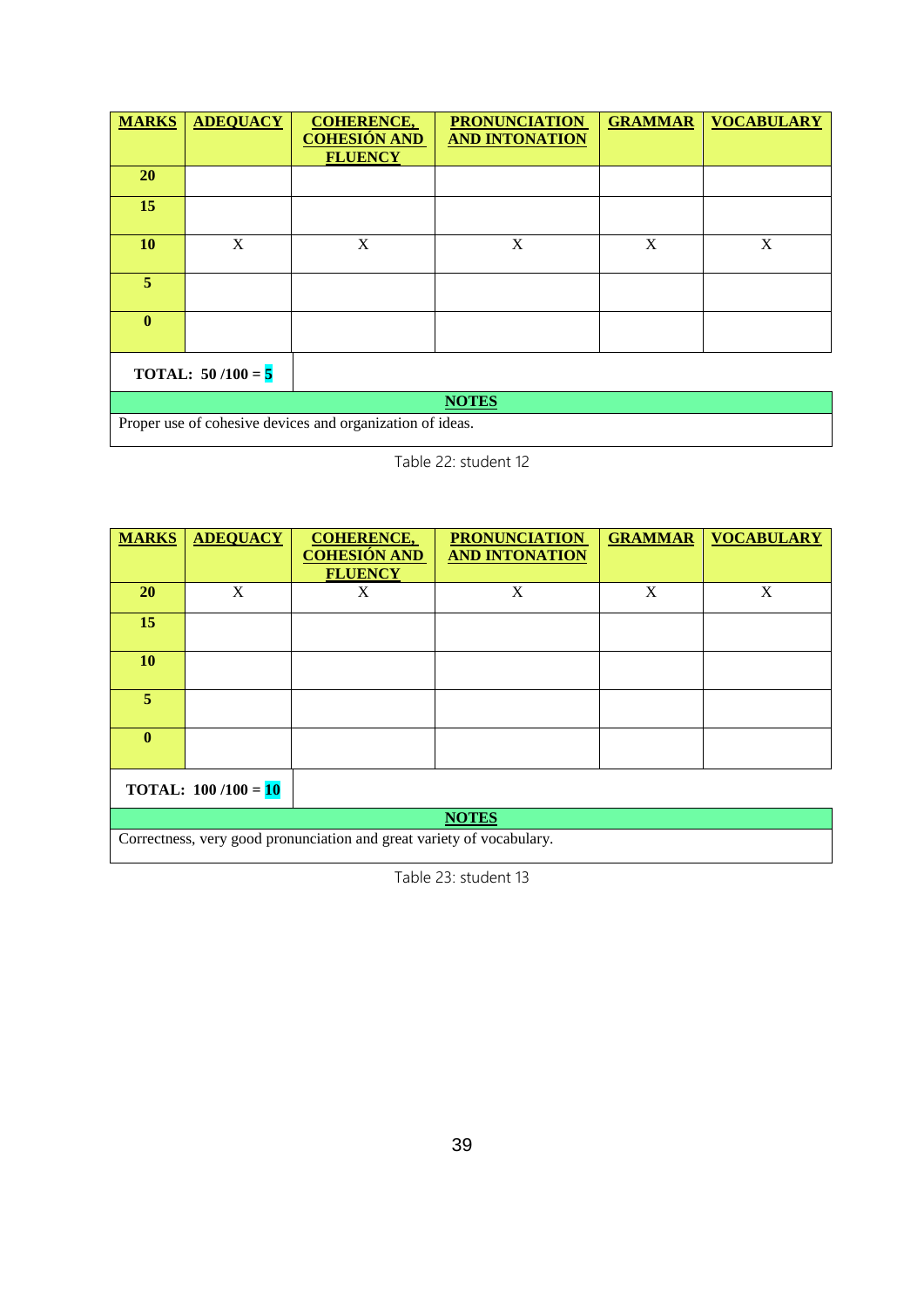| <b>MARKS</b>               | <b>ADEQUACY</b> | <b>COHERENCE,</b><br><b>COHESIÓN AND</b><br><b>FLUENCY</b> | <b>PRONUNCIATION</b><br><b>AND INTONATION</b> | <b>GRAMMAR</b> | <b>VOCABULARY</b> |
|----------------------------|-----------------|------------------------------------------------------------|-----------------------------------------------|----------------|-------------------|
| <b>20</b>                  |                 |                                                            |                                               |                |                   |
| 15                         |                 |                                                            |                                               |                |                   |
| <b>10</b>                  | X               | X                                                          | X                                             | X              | X                 |
| 5                          |                 |                                                            |                                               |                |                   |
| $\mathbf{0}$               |                 |                                                            |                                               |                |                   |
| <b>TOTAL:</b> $50/100 = 5$ |                 |                                                            |                                               |                |                   |
|                            |                 |                                                            | <b>NOTES</b>                                  |                |                   |

Table 24: student 14

| <b>MARKS</b> | <b>ADEQUACY</b>              | <b>COHERENCE,</b>                     | <b>PRONUNCIATION</b>  | <b>GRAMMAR</b> | <b>VOCABULARY</b> |  |  |  |
|--------------|------------------------------|---------------------------------------|-----------------------|----------------|-------------------|--|--|--|
|              |                              | <b>COHESIÓN AND</b><br><b>FLUENCY</b> | <b>AND INTONATION</b> |                |                   |  |  |  |
| <b>20</b>    | X                            | X                                     | X                     | X              | X                 |  |  |  |
| 15           |                              |                                       |                       |                |                   |  |  |  |
| <b>10</b>    |                              |                                       |                       |                |                   |  |  |  |
| 5            |                              |                                       |                       |                |                   |  |  |  |
| $\mathbf{0}$ |                              |                                       |                       |                |                   |  |  |  |
|              | <b>TOTAL:</b> $100/100 = 10$ |                                       |                       |                |                   |  |  |  |
|              | <b>NOTES</b>                 |                                       |                       |                |                   |  |  |  |

Correctness, very good pronunciation and great variety of vocabulary.

Table 25: student 15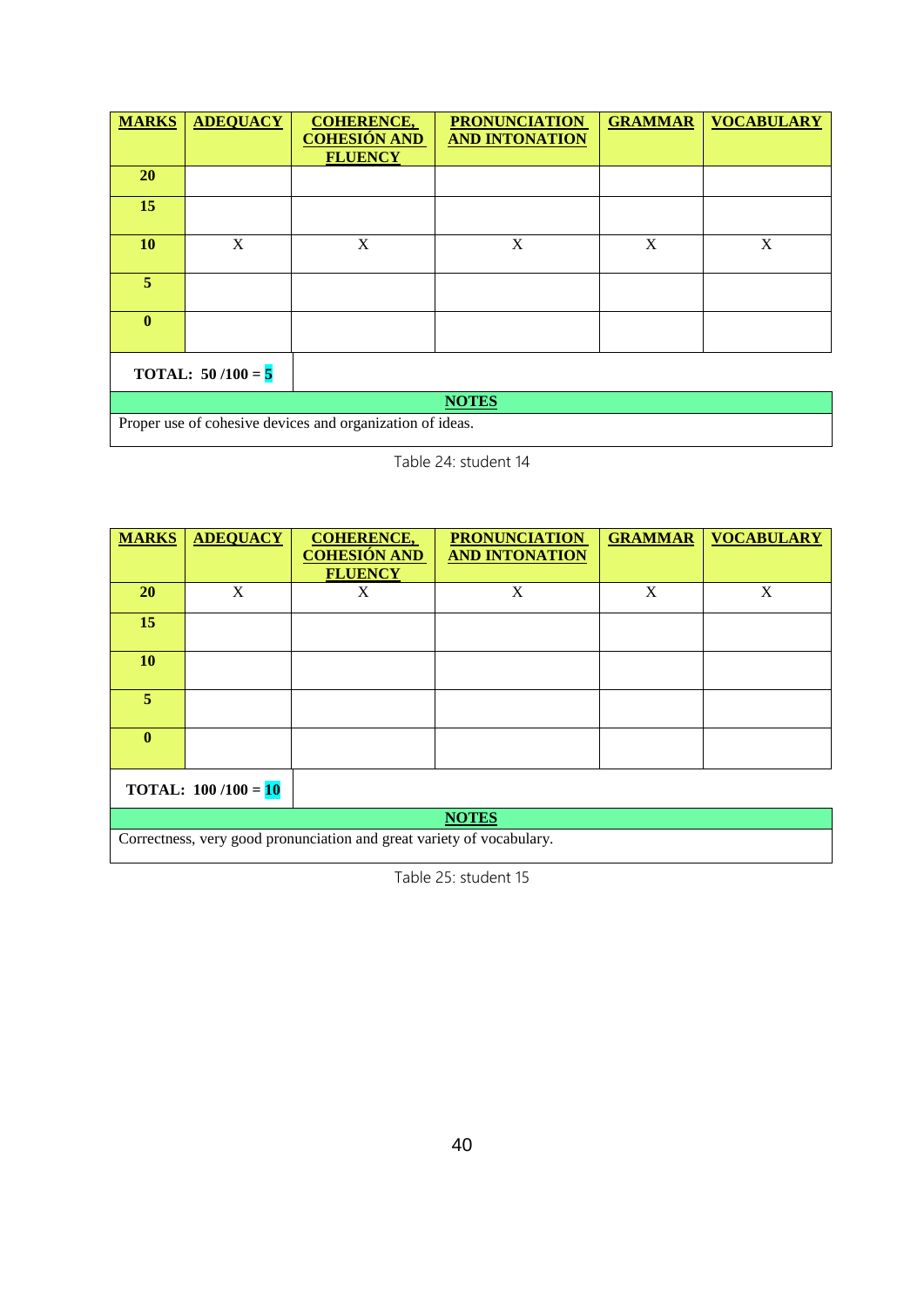| <b>MARKS</b>   | <b>ADEQUACY</b>             | <b>COHERENCE,</b><br><b>COHESIÓN AND</b><br><b>FLUENCY</b> | <b>PRONUNCIATION</b><br><b>AND INTONATION</b> | <b>GRAMMAR</b> | <b>VOCABULARY</b> |
|----------------|-----------------------------|------------------------------------------------------------|-----------------------------------------------|----------------|-------------------|
| <b>20</b>      | X                           | X                                                          |                                               | X              | $\mathbf X$       |
| 15             |                             |                                                            | X                                             |                |                   |
| <b>10</b>      |                             |                                                            |                                               |                |                   |
| 5 <sup>1</sup> |                             |                                                            |                                               |                |                   |
| $\mathbf{0}$   |                             |                                                            |                                               |                |                   |
|                | <b>TOTAL:</b> 90 /100 = $9$ |                                                            |                                               |                |                   |
|                |                             |                                                            | <b>NOTES</b>                                  |                |                   |

Correctness and great variety of vocabulary.

Proper use of cohesive devices and organization of ideas.

Table 26: student 16

| <b>MARKS</b> | <b>ADEQUACY</b>                       | <b>COHERENCE,</b>                     | <b>PRONUNCIATION</b>  | <b>GRAMMAR</b> | <b>VOCABULARY</b> |  |
|--------------|---------------------------------------|---------------------------------------|-----------------------|----------------|-------------------|--|
|              |                                       | <b>COHESIÓN AND</b><br><b>FLUENCY</b> | <b>AND INTONATION</b> |                |                   |  |
| <b>20</b>    |                                       |                                       |                       |                |                   |  |
| 15           | X                                     |                                       |                       |                |                   |  |
| 10           |                                       |                                       |                       | X              | X                 |  |
| 5            |                                       | X                                     | X                     |                |                   |  |
| $\mathbf{0}$ |                                       |                                       |                       |                |                   |  |
|              | <b>TOTAL:</b> 45 /100 = $4^{\prime}5$ |                                       |                       |                |                   |  |
| <b>NOTES</b> |                                       |                                       |                       |                |                   |  |

Table 27: student 17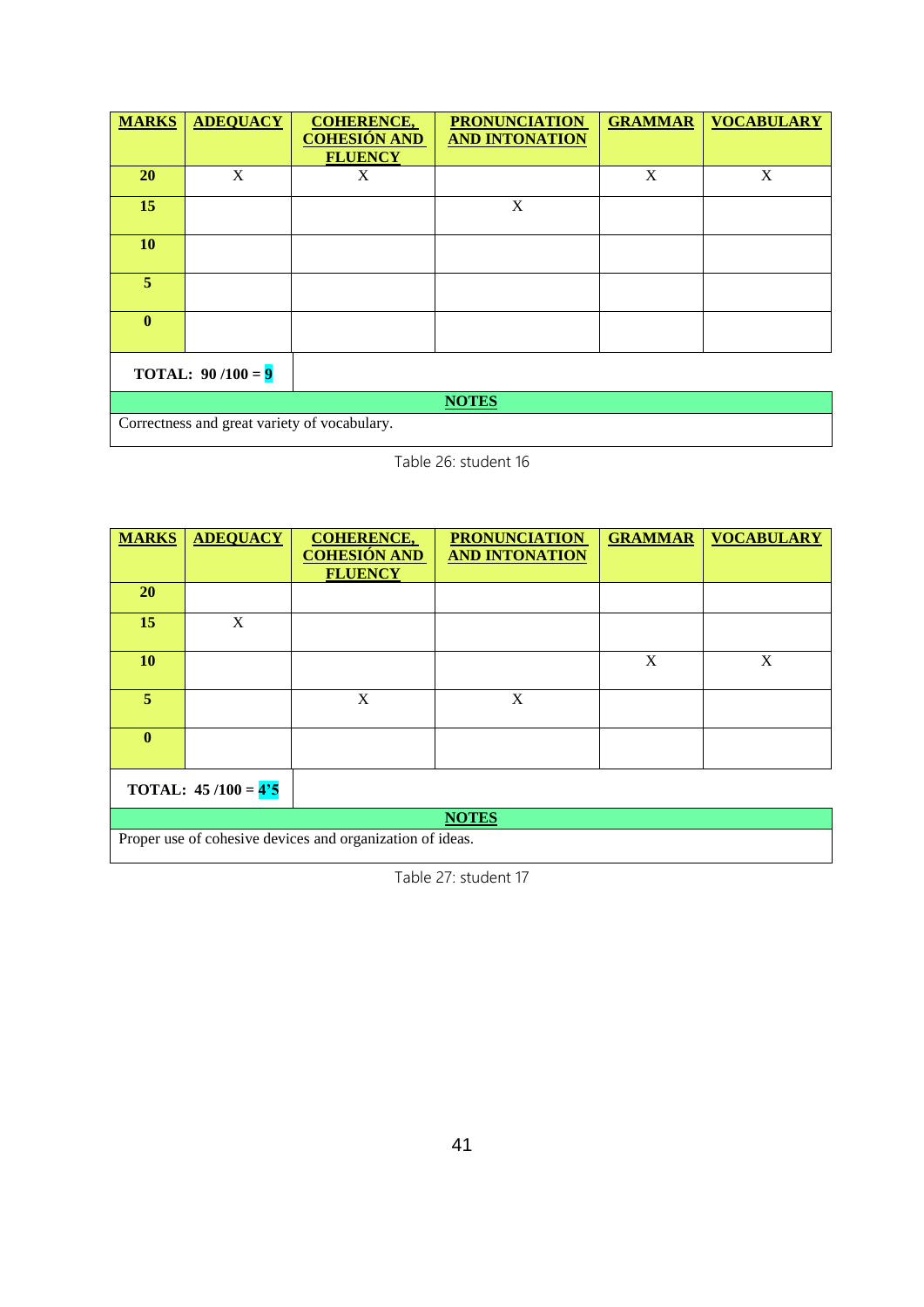| <b>MARKS</b> | <b>ADEQUACY</b>                 | <b>COHERENCE,</b><br><b>COHESIÓN AND</b><br><b>FLUENCY</b> | <b>PRONUNCIATION</b><br><b>AND INTONATION</b> | <b>GRAMMAR</b>            | <b>VOCABULARY</b> |  |  |
|--------------|---------------------------------|------------------------------------------------------------|-----------------------------------------------|---------------------------|-------------------|--|--|
| <b>20</b>    |                                 |                                                            |                                               |                           |                   |  |  |
| 15           | X                               |                                                            |                                               | $\boldsymbol{\mathrm{X}}$ | X                 |  |  |
| <b>10</b>    |                                 | X                                                          | X                                             |                           |                   |  |  |
| 5            |                                 |                                                            |                                               |                           |                   |  |  |
| $\bf{0}$     |                                 |                                                            |                                               |                           |                   |  |  |
|              | TOTAL: $65/100 = 6'5$           |                                                            |                                               |                           |                   |  |  |
| <b>NOTES</b> |                                 |                                                            |                                               |                           |                   |  |  |
|              | Proper use of cohesive devices. |                                                            |                                               |                           |                   |  |  |

Table 28: student 18

| <b>MARKS</b> | <b>ADEQUACY</b>              | <b>COHERENCE,</b>                     | <b>PRONUNCIATION</b>  | <b>GRAMMAR</b> | <b>VOCABULARY</b> |
|--------------|------------------------------|---------------------------------------|-----------------------|----------------|-------------------|
|              |                              | <b>COHESIÓN AND</b><br><b>FLUENCY</b> | <b>AND INTONATION</b> |                |                   |
| <b>20</b>    |                              |                                       |                       |                |                   |
| 15           | X                            |                                       |                       |                |                   |
| 10           |                              |                                       |                       | X              | X                 |
| 5            |                              | X                                     | X                     |                |                   |
| $\mathbf{0}$ |                              |                                       |                       |                |                   |
|              | <b>TOTAL:</b> $45/100 = 4.5$ |                                       |                       |                |                   |
|              |                              |                                       | <b>NOTES</b>          |                |                   |

Proper use of cohesive devices and organization of ideas.

Table 29: student 19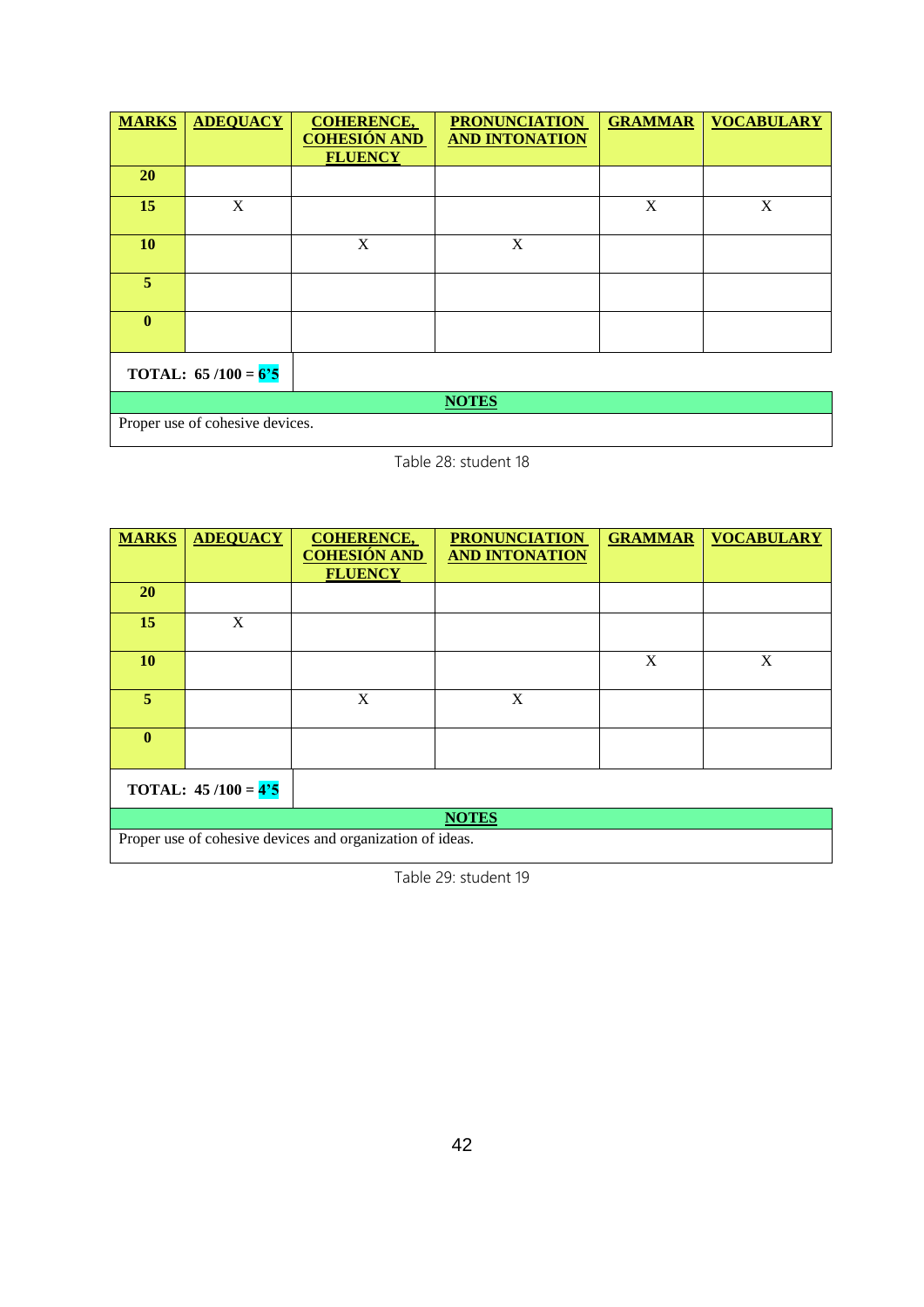| <b>MARKS</b>          | <b>ADEQUACY</b> | <b>COHERENCE,</b><br><b>COHESIÓN AND</b><br><b>FLUENCY</b>       | <b>PRONUNCIATION</b><br><b>AND INTONATION</b> | <b>GRAMMAR</b> | <b>VOCABULARY</b> |  |  |
|-----------------------|-----------------|------------------------------------------------------------------|-----------------------------------------------|----------------|-------------------|--|--|
| <b>20</b>             |                 |                                                                  |                                               | X              | X                 |  |  |
| 15                    | X               | X                                                                | X                                             |                |                   |  |  |
| 10                    |                 |                                                                  |                                               |                |                   |  |  |
| 5                     |                 |                                                                  |                                               |                |                   |  |  |
| $\mathbf{0}$          |                 |                                                                  |                                               |                |                   |  |  |
| TOTAL: $85/100 = 8'5$ |                 |                                                                  |                                               |                |                   |  |  |
|                       | <b>NOTES</b>    |                                                                  |                                               |                |                   |  |  |
|                       |                 | Correctness, good pronunciation and great variety of vocabulary. |                                               |                |                   |  |  |

Table 30: student 20

| <b>MARKS</b>                 | <b>ADEQUACY</b> | <b>COHERENCE,</b><br><b>COHESIÓN AND</b><br><b>FLUENCY</b> | <b>PRONUNCIATION</b><br><b>AND INTONATION</b> | <b>GRAMMAR</b> | <b>VOCABULARY</b> |  |  |
|------------------------------|-----------------|------------------------------------------------------------|-----------------------------------------------|----------------|-------------------|--|--|
| <b>20</b>                    | X               | X                                                          | X                                             | X              | X                 |  |  |
|                              |                 |                                                            |                                               |                |                   |  |  |
| 15                           |                 |                                                            |                                               |                |                   |  |  |
| <b>10</b>                    |                 |                                                            |                                               |                |                   |  |  |
| 5.                           |                 |                                                            |                                               |                |                   |  |  |
| $\mathbf{0}$                 |                 |                                                            |                                               |                |                   |  |  |
| <b>TOTAL:</b> $100/100 = 10$ |                 |                                                            |                                               |                |                   |  |  |
|                              | <b>NOTES</b>    |                                                            |                                               |                |                   |  |  |

Correctness, very good pronunciation and great variety of vocabulary.

Table 31: student 21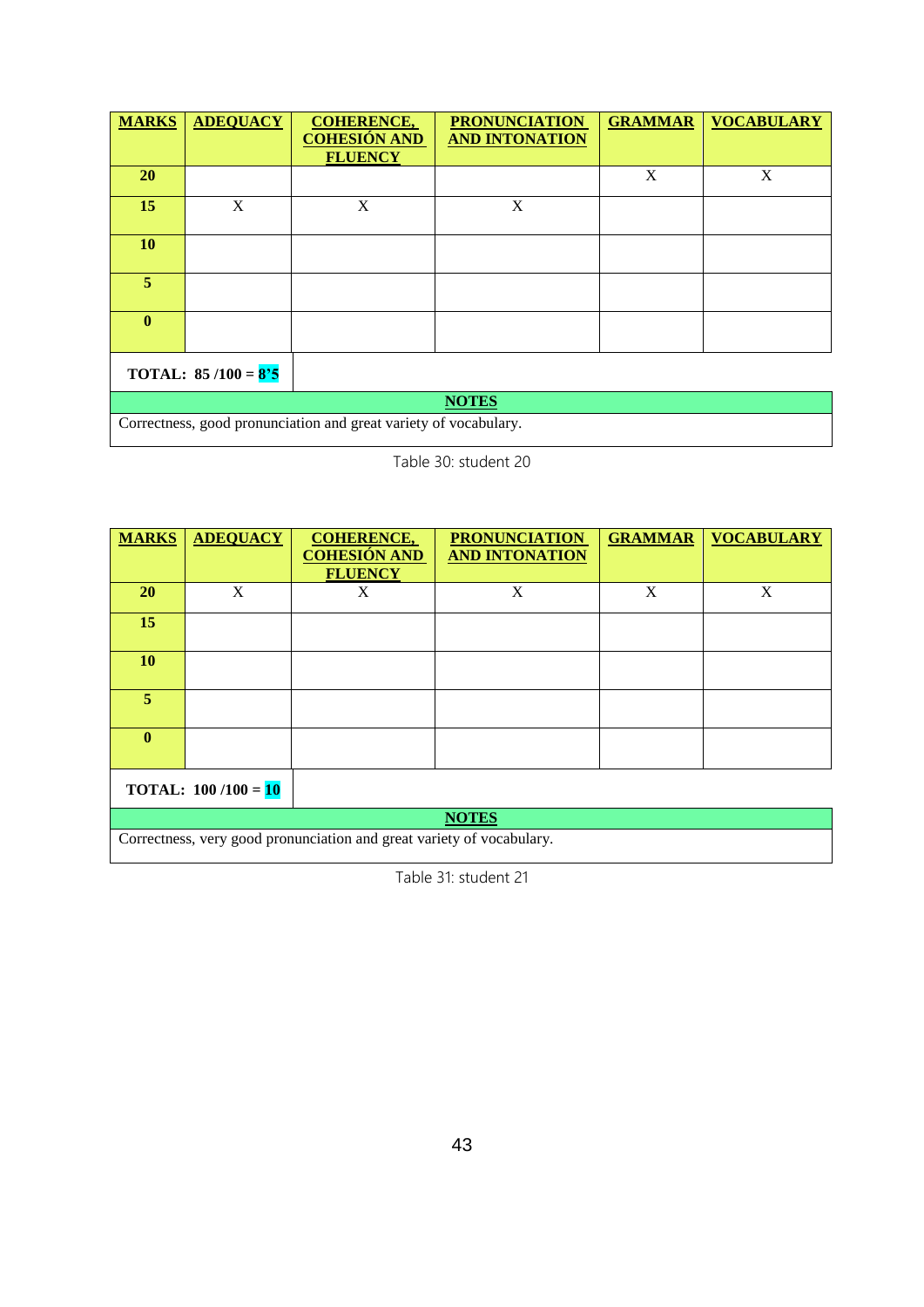| <b>MARKS</b> | <b>ADEQUACY</b>            | <b>COHERENCE,</b><br><b>COHESIÓN AND</b><br><b>FLUENCY</b> | <b>PRONUNCIATION</b><br><b>AND INTONATION</b> | <b>GRAMMAR</b> | <b>VOCABULARY</b> |  |
|--------------|----------------------------|------------------------------------------------------------|-----------------------------------------------|----------------|-------------------|--|
| <b>20</b>    |                            |                                                            |                                               |                |                   |  |
| 15           |                            |                                                            |                                               |                |                   |  |
| <b>10</b>    | X                          | X                                                          | X                                             | X              | X                 |  |
| 5            |                            |                                                            |                                               |                |                   |  |
| $\mathbf{0}$ |                            |                                                            |                                               |                |                   |  |
|              | <b>TOTAL:</b> $50/100 = 5$ |                                                            |                                               |                |                   |  |
|              | <b>NOTES</b>               |                                                            |                                               |                |                   |  |

Table 32: student 22

| <b>MARKS</b> | <b>ADEQUACY</b>       | <b>COHERENCE,</b><br><b>COHESIÓN AND</b> | <b>PRONUNCIATION</b><br><b>AND INTONATION</b> | <b>GRAMMAR</b> | <b>VOCABULARY</b> |  |
|--------------|-----------------------|------------------------------------------|-----------------------------------------------|----------------|-------------------|--|
|              |                       | <b>FLUENCY</b>                           |                                               |                |                   |  |
| <b>20</b>    |                       |                                          |                                               | X              | X                 |  |
| 15           | X                     | X                                        | X                                             |                |                   |  |
| 10           |                       |                                          |                                               |                |                   |  |
| 5            |                       |                                          |                                               |                |                   |  |
| $\mathbf{0}$ |                       |                                          |                                               |                |                   |  |
|              | TOTAL: $85/100 = 8'5$ |                                          |                                               |                |                   |  |
|              | <b>NOTES</b>          |                                          |                                               |                |                   |  |

Correctness, good pronunciation and great variety of vocabulary.

Table 33: student 23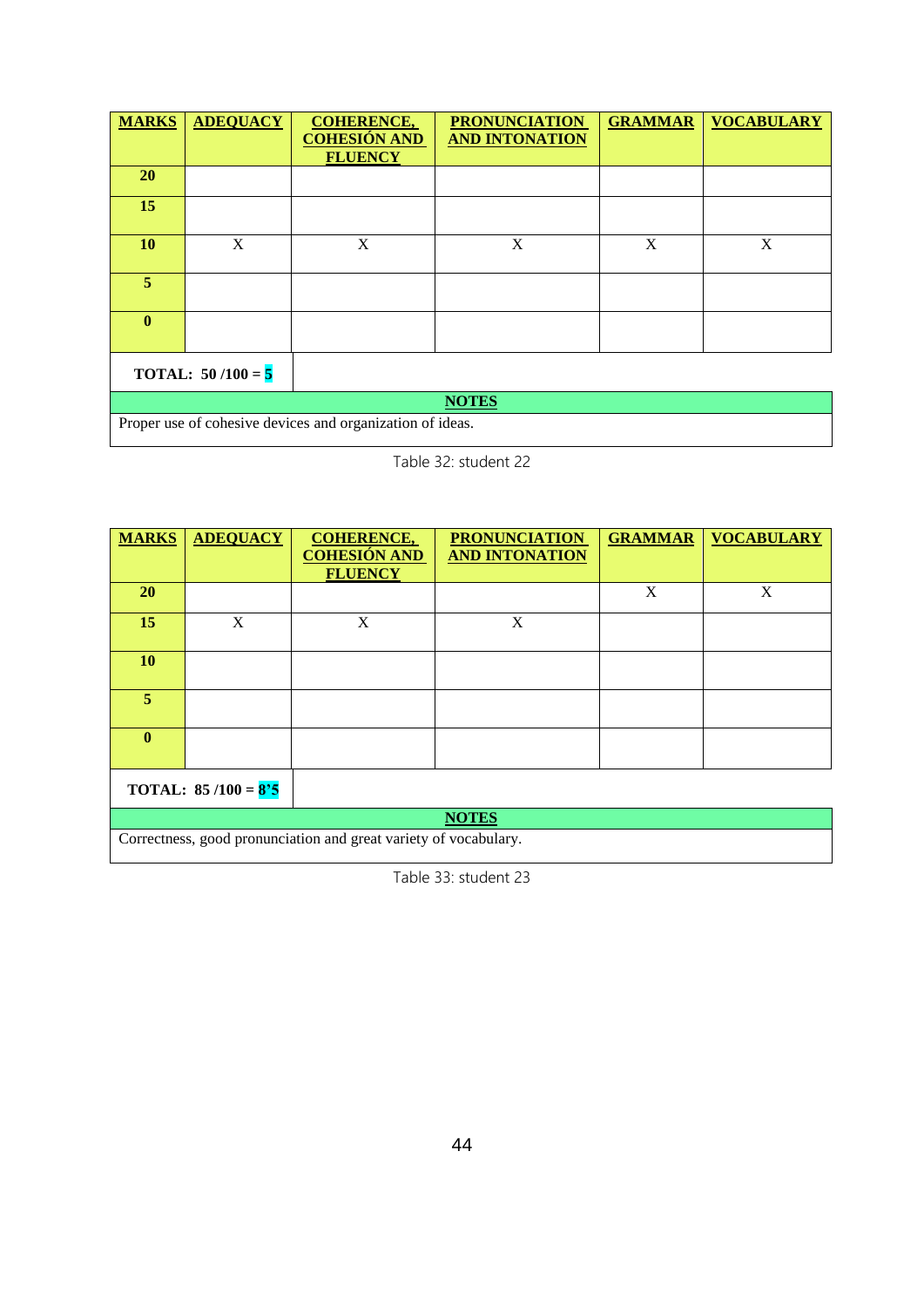| <b>MARKS</b>          | <b>ADEQUACY</b> | <b>COHERENCE,</b><br><b>COHESIÓN AND</b><br><b>FLUENCY</b> | <b>PRONUNCIATION</b><br><b>AND INTONATION</b> | <b>GRAMMAR</b> | <b>VOCABULARY</b>         |
|-----------------------|-----------------|------------------------------------------------------------|-----------------------------------------------|----------------|---------------------------|
| <b>20</b>             |                 |                                                            |                                               |                |                           |
| 15                    |                 |                                                            |                                               |                |                           |
| 10                    |                 |                                                            |                                               |                |                           |
| 5                     | X               | X                                                          | X                                             | $\mathbf X$    | $\boldsymbol{\mathrm{X}}$ |
| $\mathbf{0}$          |                 |                                                            |                                               |                |                           |
| TOTAL: $25/100 = 2'5$ |                 |                                                            |                                               |                |                           |
| $\sim$ $\sim$ $\sim$  | .<br>.          | $\sim$ $\sim$ $\sim$ $\sim$ $\sim$ $\sim$                  | <b>NOTES</b>                                  |                |                           |

Many mistakes and adequacy to the task just in few cases.

Table 34: student 24

| <b>MARKS</b> | <b>ADEQUACY</b>              | <b>COHERENCE,</b>                     | <b>PRONUNCIATION</b>  | <b>GRAMMAR</b> | <b>VOCABULARY</b> |  |
|--------------|------------------------------|---------------------------------------|-----------------------|----------------|-------------------|--|
|              |                              | <b>COHESIÓN AND</b><br><b>FLUENCY</b> | <b>AND INTONATION</b> |                |                   |  |
| <b>20</b>    | X                            | X                                     | X                     | X              | X                 |  |
| 15           |                              |                                       |                       |                |                   |  |
| <b>10</b>    |                              |                                       |                       |                |                   |  |
| 5            |                              |                                       |                       |                |                   |  |
| $\mathbf{0}$ |                              |                                       |                       |                |                   |  |
|              | <b>TOTAL:</b> $100/100 = 10$ |                                       |                       |                |                   |  |
|              | <b>NOTES</b>                 |                                       |                       |                |                   |  |

Correctness, very good pronunciation and great variety of vocabulary.

Table 35: student 25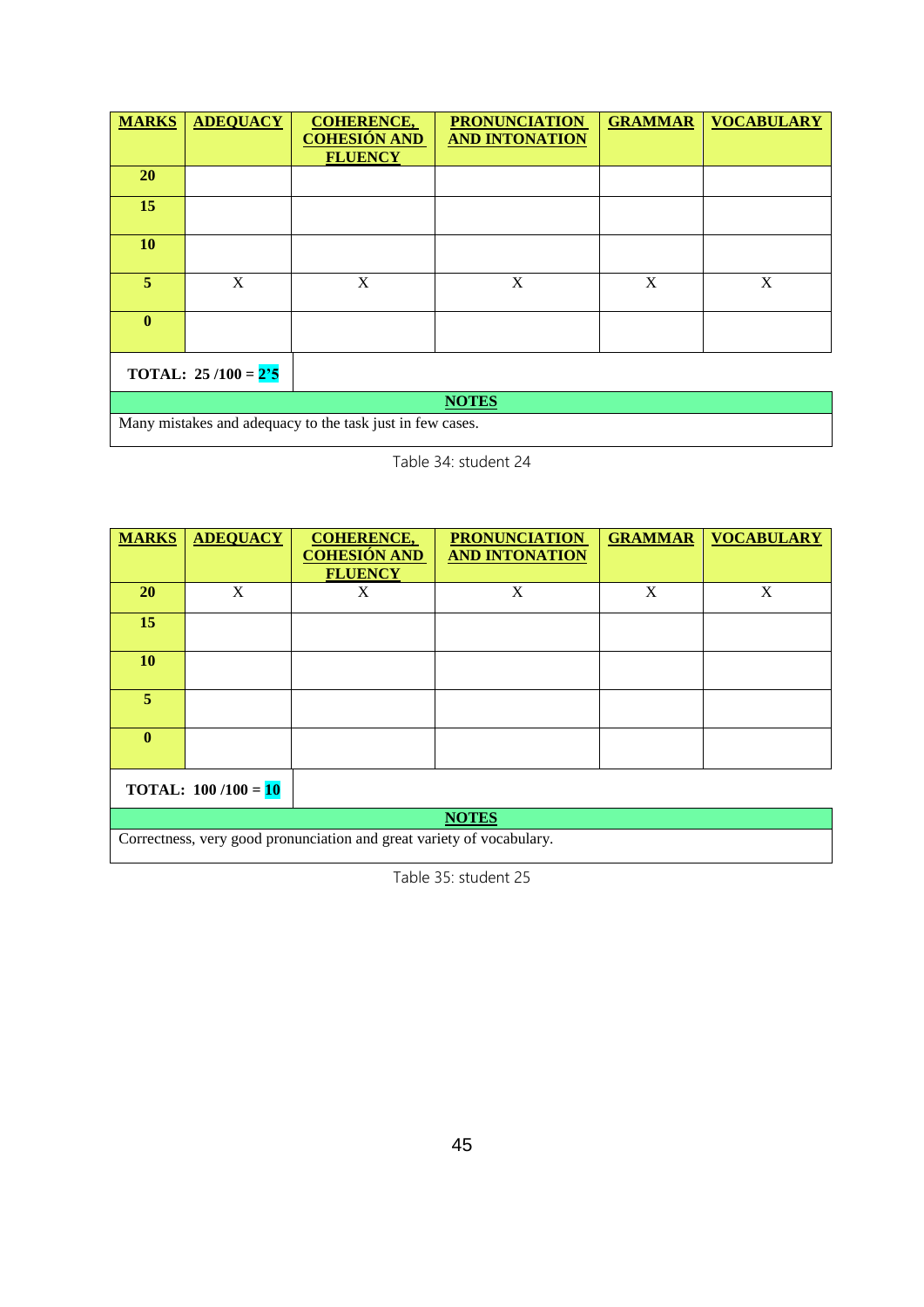| <b>MARKS</b>               | <b>ADEQUACY</b> | <b>COHERENCE,</b><br><b>COHESIÓN AND</b><br><b>FLUENCY</b> | <b>PRONUNCIATION</b><br><b>AND INTONATION</b> | <b>GRAMMAR</b>            | <b>VOCABULARY</b>         |
|----------------------------|-----------------|------------------------------------------------------------|-----------------------------------------------|---------------------------|---------------------------|
| <b>20</b>                  |                 |                                                            |                                               |                           |                           |
| 15                         |                 |                                                            |                                               |                           |                           |
| <b>10</b>                  | X               | X                                                          | $\boldsymbol{\mathrm{X}}$                     | $\boldsymbol{\mathrm{X}}$ | $\boldsymbol{\mathrm{X}}$ |
| 5                          |                 |                                                            |                                               |                           |                           |
| $\mathbf{0}$               |                 |                                                            |                                               |                           |                           |
| <b>TOTAL:</b> $50/100 = 5$ |                 |                                                            |                                               |                           |                           |
|                            |                 |                                                            | <b>NOTES</b>                                  |                           |                           |

Table 36: student 26

| <b>MARKS</b> | <b>ADEQUACY</b>              | <b>COHERENCE,</b>                     | <b>PRONUNCIATION</b>  | <b>GRAMMAR</b> | <b>VOCABULARY</b> |  |
|--------------|------------------------------|---------------------------------------|-----------------------|----------------|-------------------|--|
|              |                              | <b>COHESIÓN AND</b><br><b>FLUENCY</b> | <b>AND INTONATION</b> |                |                   |  |
| <b>20</b>    | X                            | X                                     | X                     | X              | X                 |  |
| 15           |                              |                                       |                       |                |                   |  |
| <b>10</b>    |                              |                                       |                       |                |                   |  |
| 5.           |                              |                                       |                       |                |                   |  |
| $\mathbf{0}$ |                              |                                       |                       |                |                   |  |
|              | <b>TOTAL:</b> $100/100 = 10$ |                                       |                       |                |                   |  |
|              | <b>NOTES</b>                 |                                       |                       |                |                   |  |

Correctness, very good pronunciation and great variety of vocabulary.

Table 37: student 27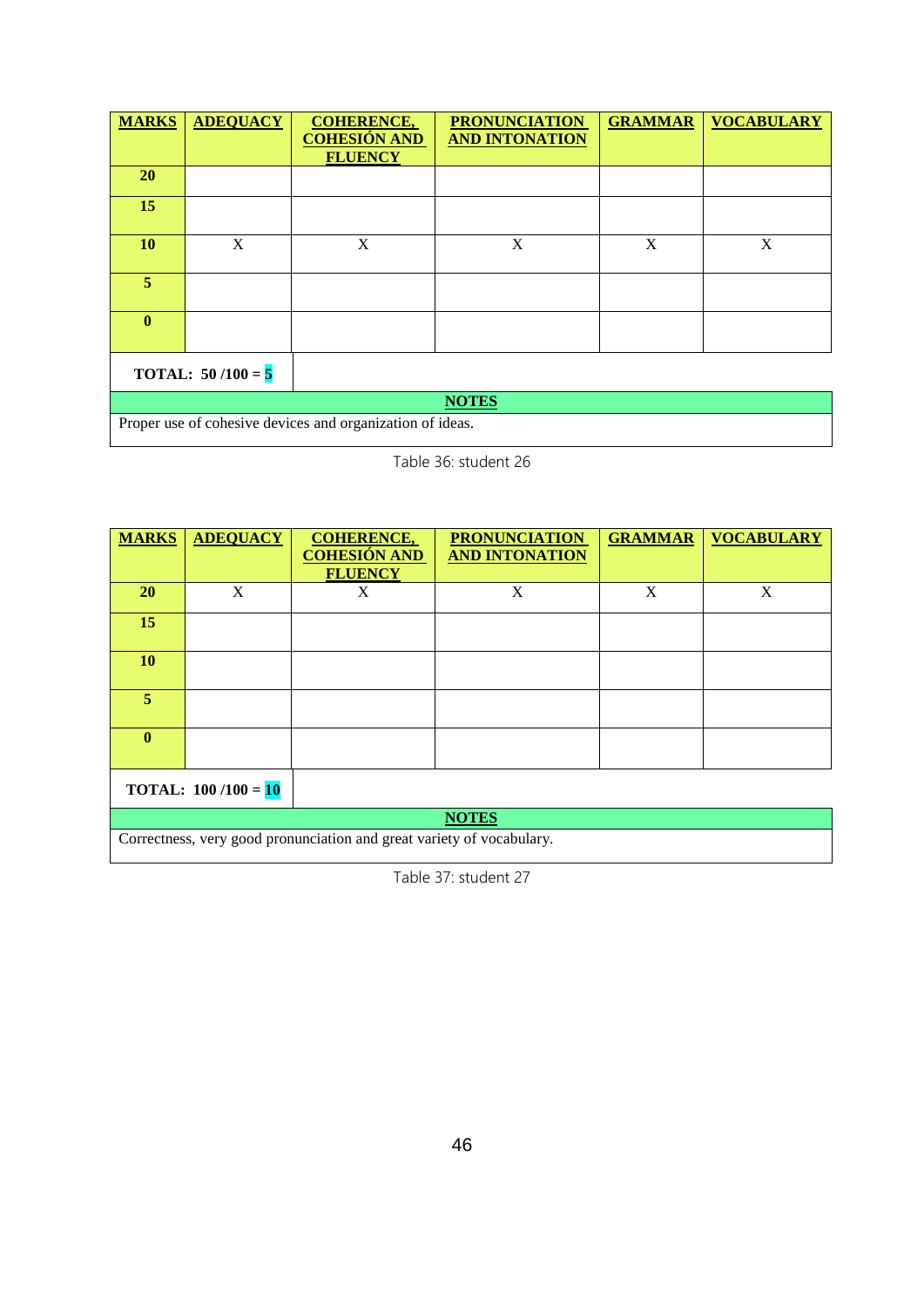| <b>MARKS</b>          | <b>ADEQUACY</b>                  | <b>COHERENCE,</b><br><b>COHESIÓN AND</b><br><b>FLUENCY</b> | <b>PRONUNCIATION</b><br><b>AND INTONATION</b> | <b>GRAMMAR</b> | <b>VOCABULARY</b> |
|-----------------------|----------------------------------|------------------------------------------------------------|-----------------------------------------------|----------------|-------------------|
| 20                    |                                  |                                                            |                                               |                |                   |
| 15                    | X                                | X                                                          | X                                             | X              | X                 |
| 10                    |                                  |                                                            |                                               |                |                   |
| 5                     |                                  |                                                            |                                               |                |                   |
| $\mathbf{0}$          |                                  |                                                            |                                               |                |                   |
| TOTAL: $75/100 = 7'5$ |                                  |                                                            |                                               |                |                   |
| <b>NOTES</b>          |                                  |                                                            |                                               |                |                   |
|                       | Correctness, good pronunciation. |                                                            |                                               |                |                   |

Table 38: student 28

| <b>MARKS</b>   | <b>ADEQUACY</b>            | <b>COHERENCE,</b><br><b>COHESIÓN AND</b> | <b>PRONUNCIATION</b><br><b>AND INTONATION</b> | <b>GRAMMAR</b> | <b>VOCABULARY</b> |  |  |
|----------------|----------------------------|------------------------------------------|-----------------------------------------------|----------------|-------------------|--|--|
|                |                            | <b>FLUENCY</b>                           |                                               |                |                   |  |  |
| <b>20</b>      | X                          |                                          |                                               |                |                   |  |  |
| 15             |                            | X                                        | X                                             | X              | X                 |  |  |
| <b>10</b>      |                            |                                          |                                               |                |                   |  |  |
| $\overline{5}$ |                            |                                          |                                               |                |                   |  |  |
| $\mathbf{0}$   |                            |                                          |                                               |                |                   |  |  |
|                | <b>TOTAL:</b> $80/100 = 8$ |                                          |                                               |                |                   |  |  |
|                | <b>NOTES</b>               |                                          |                                               |                |                   |  |  |

Correctness, good pronunciation and great variety of vocabulary.

Table 39: student 29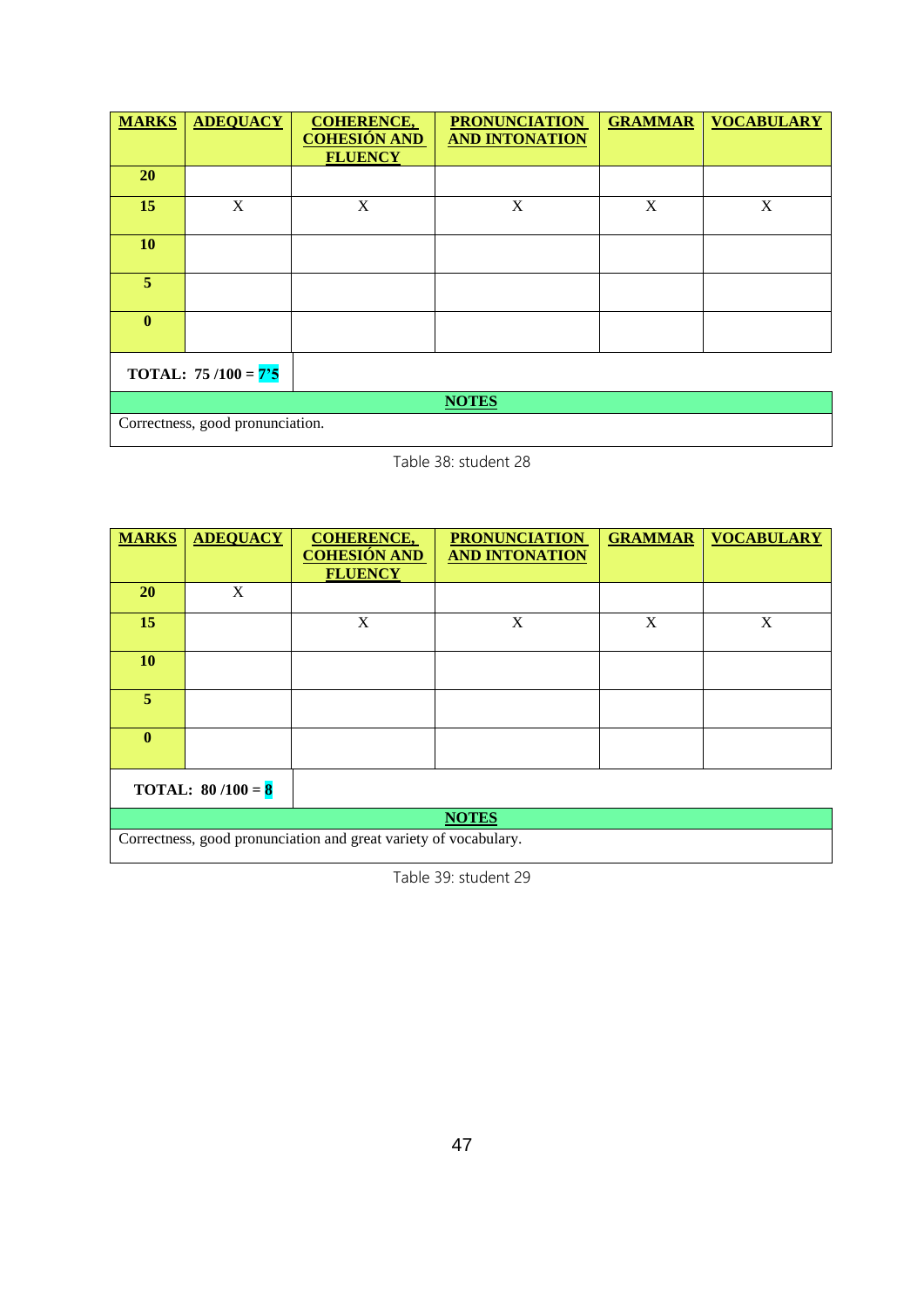| <b>MARKS</b>                                                          | <b>ADEQUACY</b> | <b>COHERENCE,</b><br><b>COHESIÓN AND</b><br><b>FLUENCY</b> | <b>PRONUNCIATION</b><br><b>AND INTONATION</b> | <b>GRAMMAR</b> | <b>VOCABULARY</b> |  |
|-----------------------------------------------------------------------|-----------------|------------------------------------------------------------|-----------------------------------------------|----------------|-------------------|--|
| <b>20</b>                                                             | X               | X                                                          | X                                             | X              | X                 |  |
| 15                                                                    |                 |                                                            |                                               |                |                   |  |
| 10                                                                    |                 |                                                            |                                               |                |                   |  |
| 5.                                                                    |                 |                                                            |                                               |                |                   |  |
| $\mathbf{0}$                                                          |                 |                                                            |                                               |                |                   |  |
| <b>TOTAL:</b> $100/100 = 10$                                          |                 |                                                            |                                               |                |                   |  |
| <b>NOTES</b>                                                          |                 |                                                            |                                               |                |                   |  |
| Correctness, very good pronunciation and great variety of vocabulary. |                 |                                                            |                                               |                |                   |  |

|  | Table 40: student 30 |  |  |  |
|--|----------------------|--|--|--|
|--|----------------------|--|--|--|

In these previous tables, although the results are diverse, the rubric shows how useful it is. The new rubric pays attention to different aspects that play a relevant role when performing an oral task and that is the reason because it is helpful to evaluate an oral task at this stage.

This rubric agrees with the contents worked in Bachillerato and on the learning standards and objectives regulated in (BOE, 2015). Thus, it can be stated that its function is accomplished, as well as making the teacher's task easier when assessing speaking at that level. Next, the conclusions extracted can be checked:

• The descriptors are suitable regarding the type of task assessed as well as the section intended to write down notes has been evaluated as something very helpful because it provides a space to specify mistakes or good aspects from the speaking task.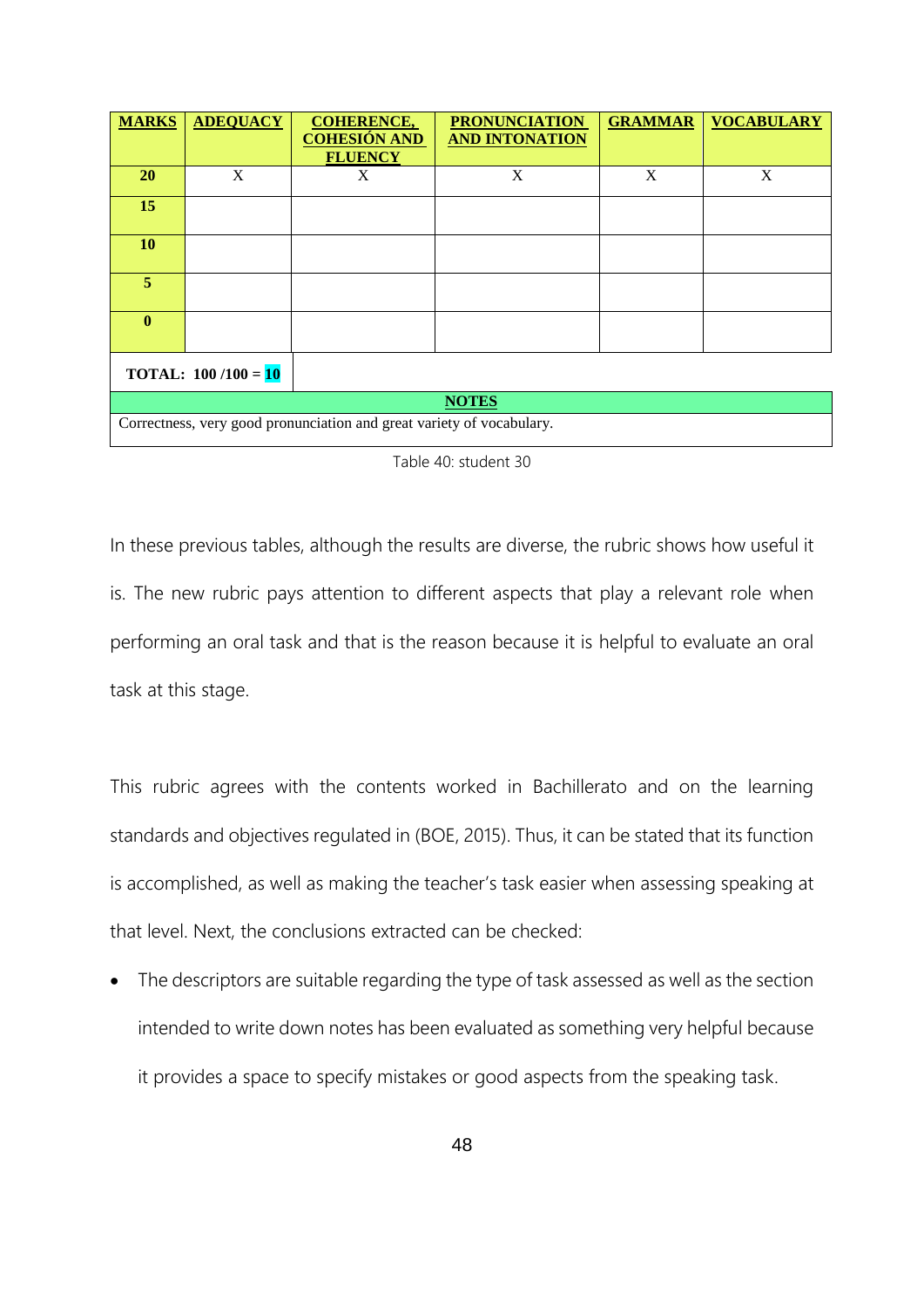- The rubric is a useful assessment tool for that level by the teacher.
- The scale out of 100 points is suitable according to the way of evaluating in this stage. Moreover, it is an easier way to calculate the final mark out of 10.
- The descriptors in the appendix of the rubric have been evaluated as something valuable in the assessment process because they help the teacher to better know which is the suitable mark in that category.

Thus, the evaluation of this renewed rubric may be considered a proper tool to assess students in secondary education. However, the most significant conclusion extracted from this analysis is that this rubric has made the assessment process easier because it has been a manageable tool with clear patterns to follow.

# 7. FINAL CONCLUSION

Rubrics are more than just a tool used to support assessors in making summative judgments. Teachers also use rubrics as a way to provide feedback information (Nordrum, Evans, & Gustafsson, 2013).

Hence, it is proved the availability of the improved rubric and the need for an assessment instrument which makes the teaching process easier and may be useful for other teachers in the proposed level: A1.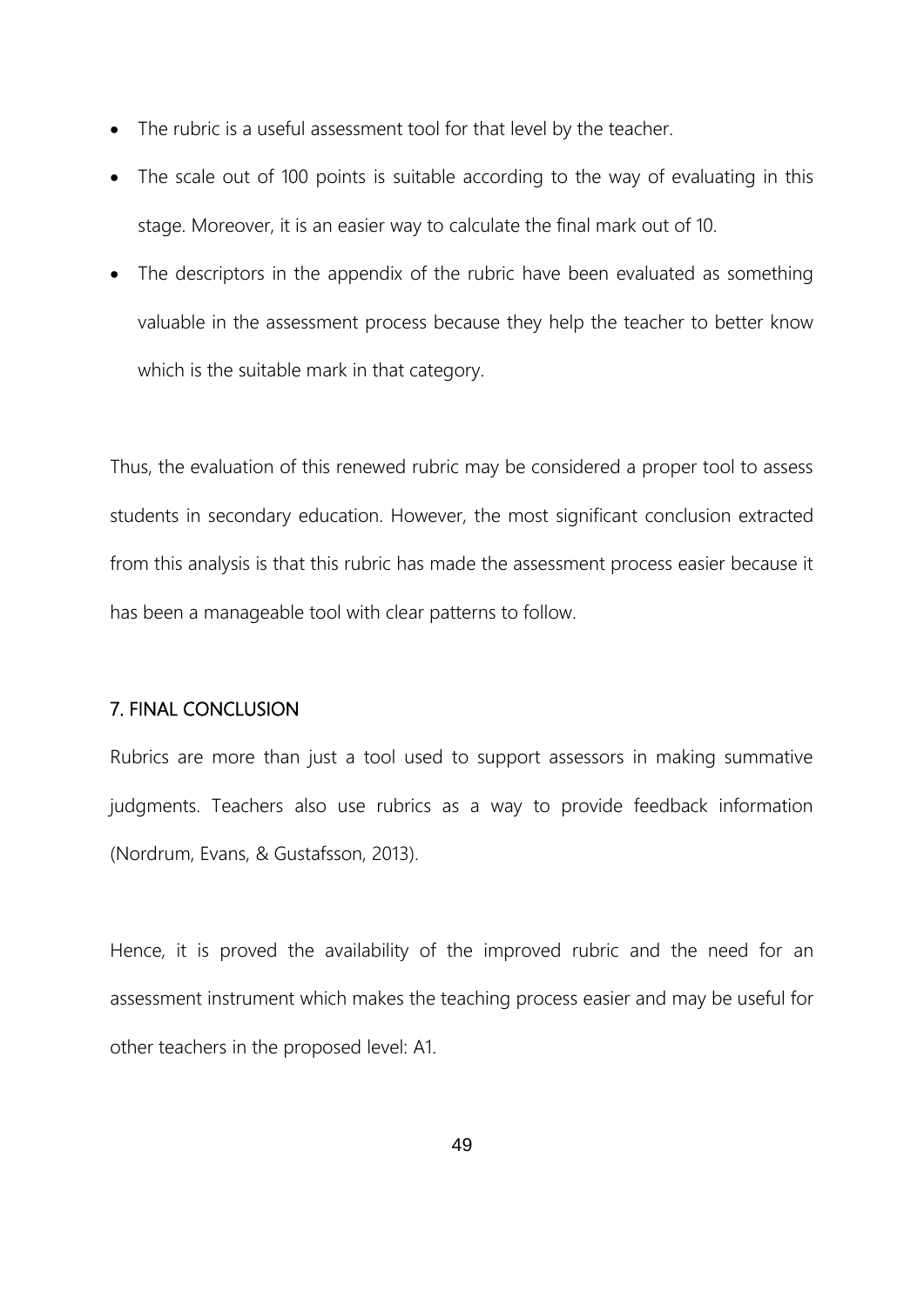However, it may be fruitful for the rubric and its proper implementation to consider educational needs and attention to diversity in the classroom. Therefore, the teacher must follow the scale and descriptors from the rubric, but always keeping in mind mixed-ability classrooms.

> El alumnado tiene derecho a ser evaluado conforme a criterios de plena objetividad y que su dedicación, esfuerzo y rendimiento sean valorados y reconocidos de manera objetiva, así como a conocer los resultados de sus aprendizajes para que la información que se obtenga a través de la evaluación tenga valor formativo y lo comprometa en la mejora de su educación. (BOJA, 2016: 228).

### 8. BIBLIOGRAPHY

- Andrade, H. and Du, Y. 2005. Student perspectives on rubric-referenced assessment. 2005. [Online]. [Last checked: 10<sup>th</sup> June 2017]. Available at: [<http://pareonline.net/pdf/v10n3.pdf>](http://pareonline.net/pdf/v10n3.pdf).
- Bachman, L. 1990. Fundamental Considerations in Language Testing. Oxford: Oxford University Press.
- BOE 2013. "Ley Orgánica 8/2013, de 9 de diciembre, para la mejora de la calidad educativa". Boletín Oficial del Estado, 10<sup>th</sup> December, 2013, 295: 97858-97921. (Organic Law on the Improvement of the Quality of Education).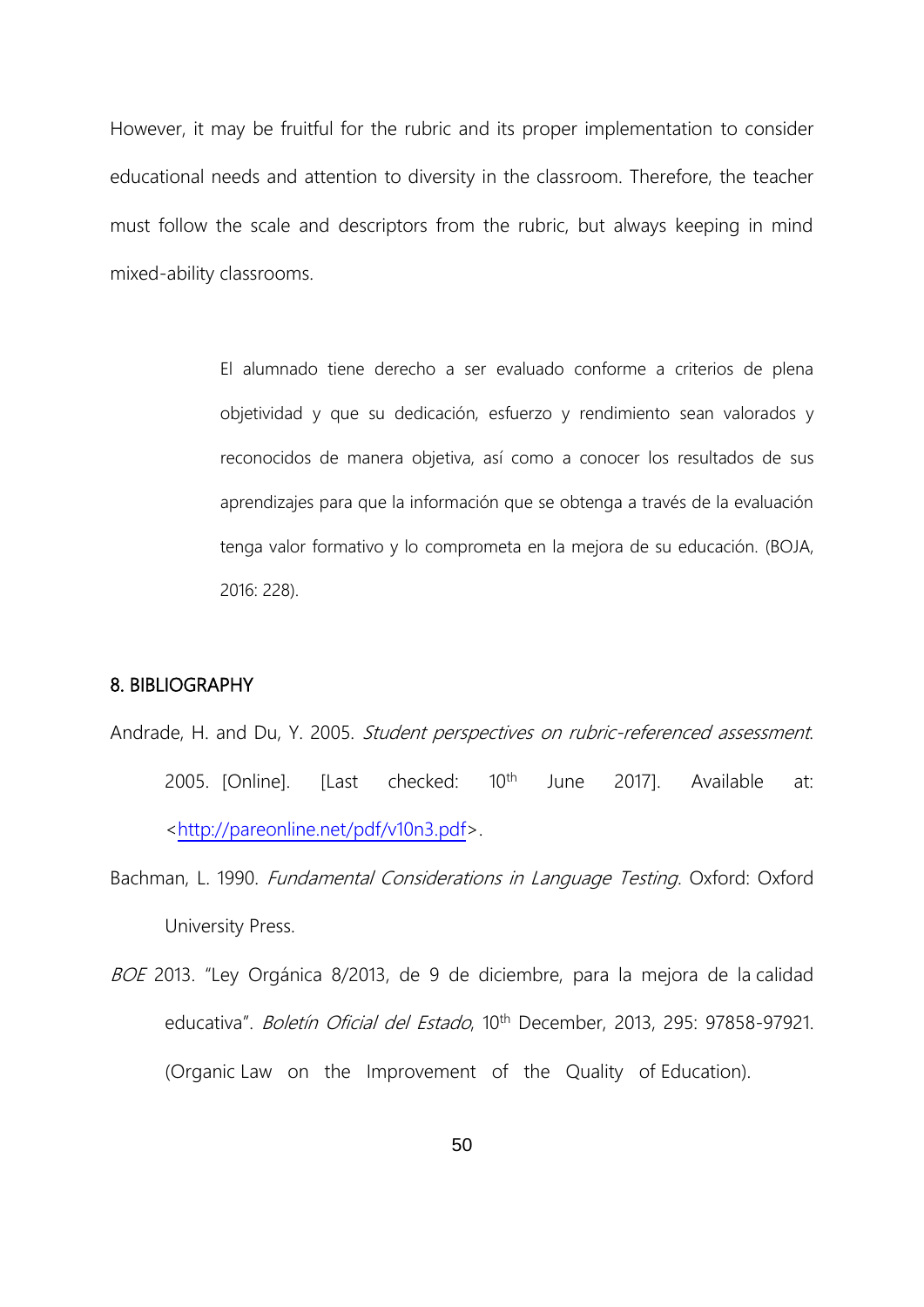- BOE 2015. "Real Decreto 1105/2014, de 26 de diciembre, por el que se establece el currículo básico de la Educación Secundaria Obligatoria y del Bachillerato". Boletín Oficial del Estado, 3<sup>rd</sup> January, 2015: 169-546. (Royal Decree which establishes the organization and curriculum of compulsory and non-compulsory secondary education).
- BOJA 2005. "Acuerdo de 22 de marzo de 2005, del Consejo de Gobierno, por el que se aprueba el Plan de Fomento del Plurilingüismo en Andalucía.". Boletín Oficial de la Junta de Andalucía, 5<sup>th</sup> April, 2005, 65: 8-39. (Agreement which aproves the Plurilingualism Promotion Plan in Andalusia).
- BOJA 2016. "Decreto 110/2016, de 14 de junio, por el que se establece la ordenación y el currículo del Bachillerato en la Comunidad Autónoma de Andalucía". Boletín Oficial de la Junta de Andalucía, 28<sup>th</sup> June, 2016, 122: 11-26. (Decree which establishes the organization and curriculum of non-compulsory secondary education in the Autonomous Government of Andalusia).
- BOJA 2016. "Orden de 14 de julio de 2016, por la que se desarrolla el currículo correspondiente al Bachillerato en la Comunidad Autónoma de Andalucía, se regulan determinados aspectos de la atención a la diversidad y se establece la ordenación de la evaluación del proceso de aprendizaje del alumnado". Boletín Oficial de la Junta de Andalucía, 29<sup>th</sup> July, 2016, 145: 220-544. (Order which develops the curriculum of non-compulsory secondary education in the Autonomous Government of Andalusia).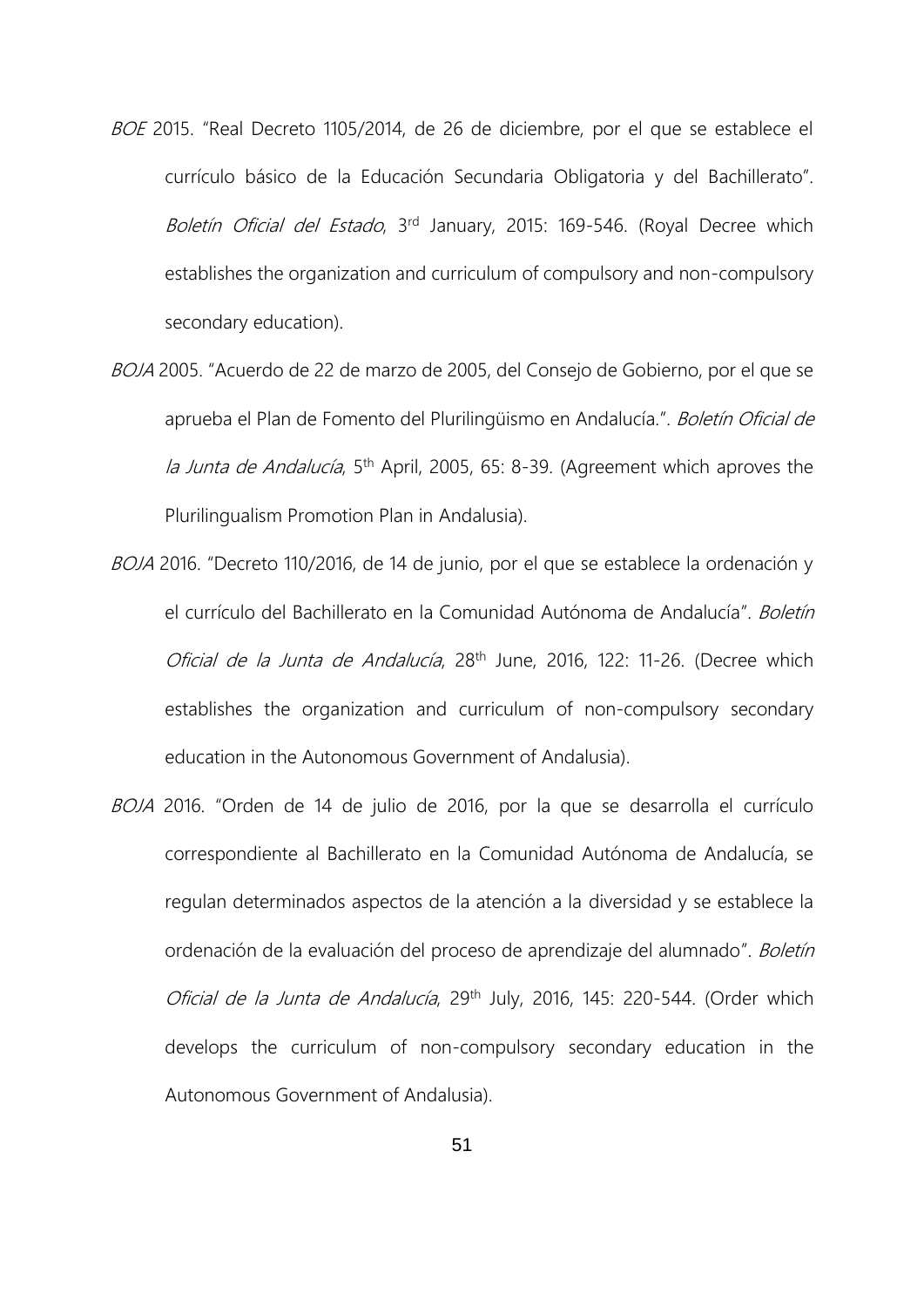BOJA 2017. "Resolución de 27 de febrero de 2017, de la Dirección General de Ordenación Educativa, por la que se convocan las pruebas terminales específicas de certificación en las enseñanzas de idiomas de régimen especial para el curso 2016/17 y se establecen determinados aspectos sobre su organización, en virtud de lo establecido en la Orden de 12 de diciembre de 2011 que las regula". Boletín Oficial de la Junta de Andalucía, 15<sup>th</sup> March, 2017, 50: 11-36. (Resolution which calls for specific certification tests in the special regime language teaching for the academic year 2016/17 and specific aspects about the organization).

Clapham, C. 2000. Assessment and Testing. Cambridge: Cambridge University Press.

- Corbett, J. 2003. An Intercultural Approach to English Language Teaching. UK: Multilingual Matters Ltd.
- Council of Europe. 2011. Common European Framework of Reference for Languages: Learning, teaching, assessment. Structured Overview of all CEFR scales. Strasbourg. [Online]. [Last checked: 10<sup>th</sup> June 2017]. Available at: [<https://www.coe.int/t/dg4/linguistic/source/framework\\_en.pdf>](https://www.coe.int/t/dg4/linguistic/source/framework_en.pdf).
- Cruz, J. 2016. A Protocol to Design a CEFR-linked Proficiency Rating Scale for Oral Production and its APP Implementation. Jaén: University of Jaén.
- Dawson, P. 2015. Assessment Rubrics: towards clearer and more replicable Design, Research and Practice. Melbourne. [Online]. [Last checked: 10<sup>th</sup> June 2017]. Available at:

<[https://www.researchgate.net/publication/283723527\\_Assessment\\_rubrics](https://www.researchgate.net/publication/283723527_Assessment_rubrics%20toward%20clearer_and_more_replicable_design_research_and_practice)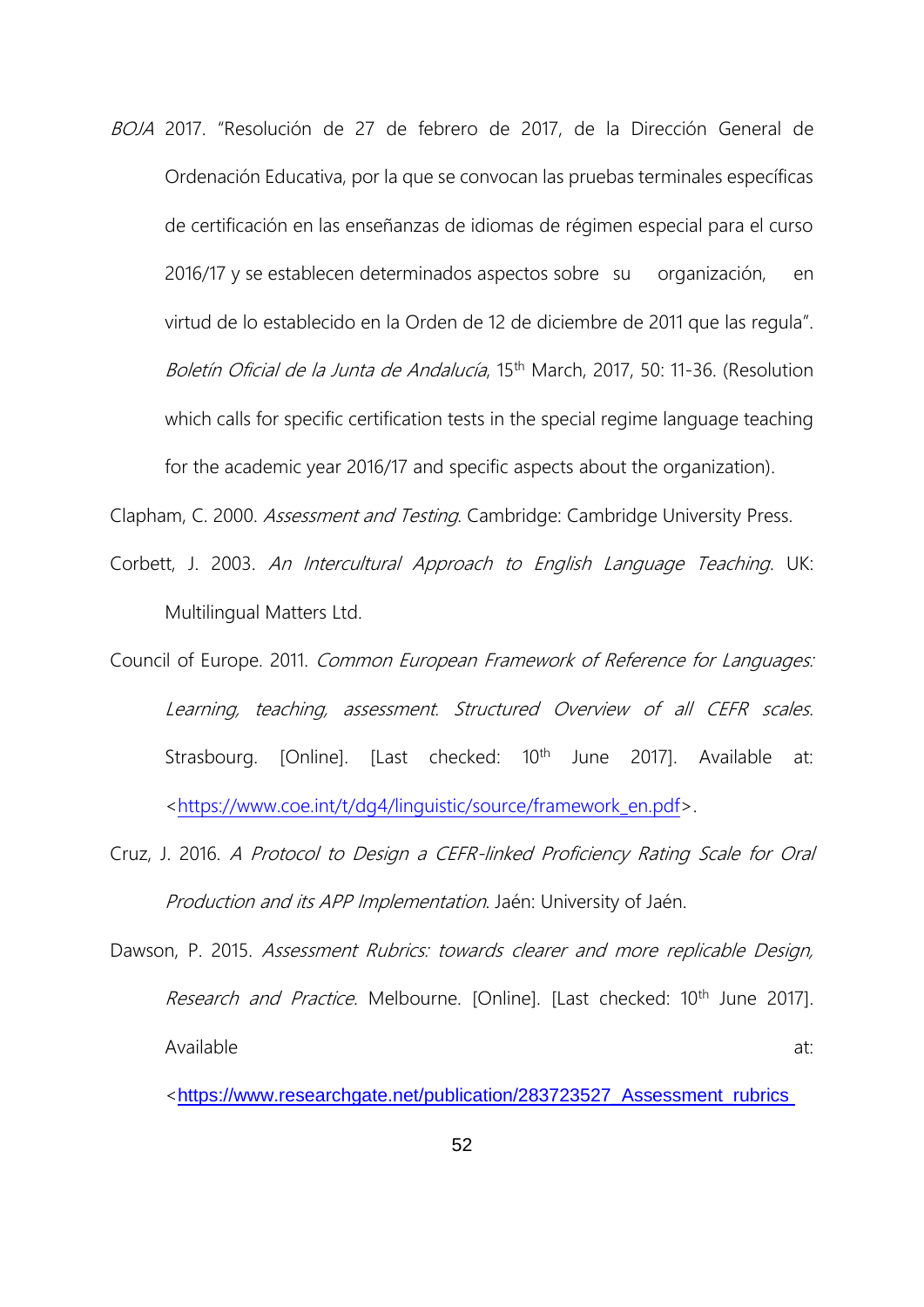[toward clearer\\_and\\_more\\_replicable\\_design\\_research\\_and\\_practice](https://www.researchgate.net/publication/283723527_Assessment_rubrics%20toward%20clearer_and_more_replicable_design_research_and_practice)>.

- Derrick, J. and Ecclestone, K. 2008. "English-language Literature Review, in Teaching, Learning and Assessment for Adults: Improving Foundation Skills" in *English* Language Literature Review. OECD/NRDC. [Online]. [Last checked: 10<sup>th</sup> June 2017]. Available at: [<http://dx.doi.org/10.1787/172251338713>](http://dx.doi.org/10.1787/172251338713).
- European Commission. 2006. Content and Language Integrated Learning (CLIL) at School in Europe. Brussels: Eurydice.
- Fiedler, S. 2005. English as a lingua franca, a native culture-free code? Language of communication vs. language of identification. Granada: University of Granada.
- Gómez, P., Aguirre, M., Posso, F., García, G. 2001. Matriz de valoración. Rúbrica. Recovered the 20<sup>th</sup> of May 2009 from Eduteka website at [http://eduteka.icesi.edu.co/articulos/MatrizValoracion.](http://eduteka.icesi.edu.co/articulos/MatrizValoracion) [Online]. [Last checked: 10<sup>th</sup> June 2017]. Available at: <[http://sgpwe.izt.uam.mx/files/users/virtuami/file/ext/gestion\\_evaluacion\\_actv\\_](http://sgpwe.izt.uam.mx/files/users/virtuami/file/ext/gestion_evaluacion_actv_ext_matriz.pdf) [ext\\_matriz.pdf](http://sgpwe.izt.uam.mx/files/users/virtuami/file/ext/gestion_evaluacion_actv_ext_matriz.pdf)>.

Halliday, M. and Hasan, R. 1997. Cohesion in English. London: Longman.

- Jonsson, A. and Svingby, G. 2007. "The use of scoring rubrics: Reliability, validity and educational consequences" in *Educational Research Review 2*, pp. 130-144. Sweden: Elsevier Ltd.
- Knoch, U. 2009. Diagnostic Writing Assessment: The Development and Validation of a Rating Scale (Language Testing and Evaluation). Frankfurt: Peter Lang Group.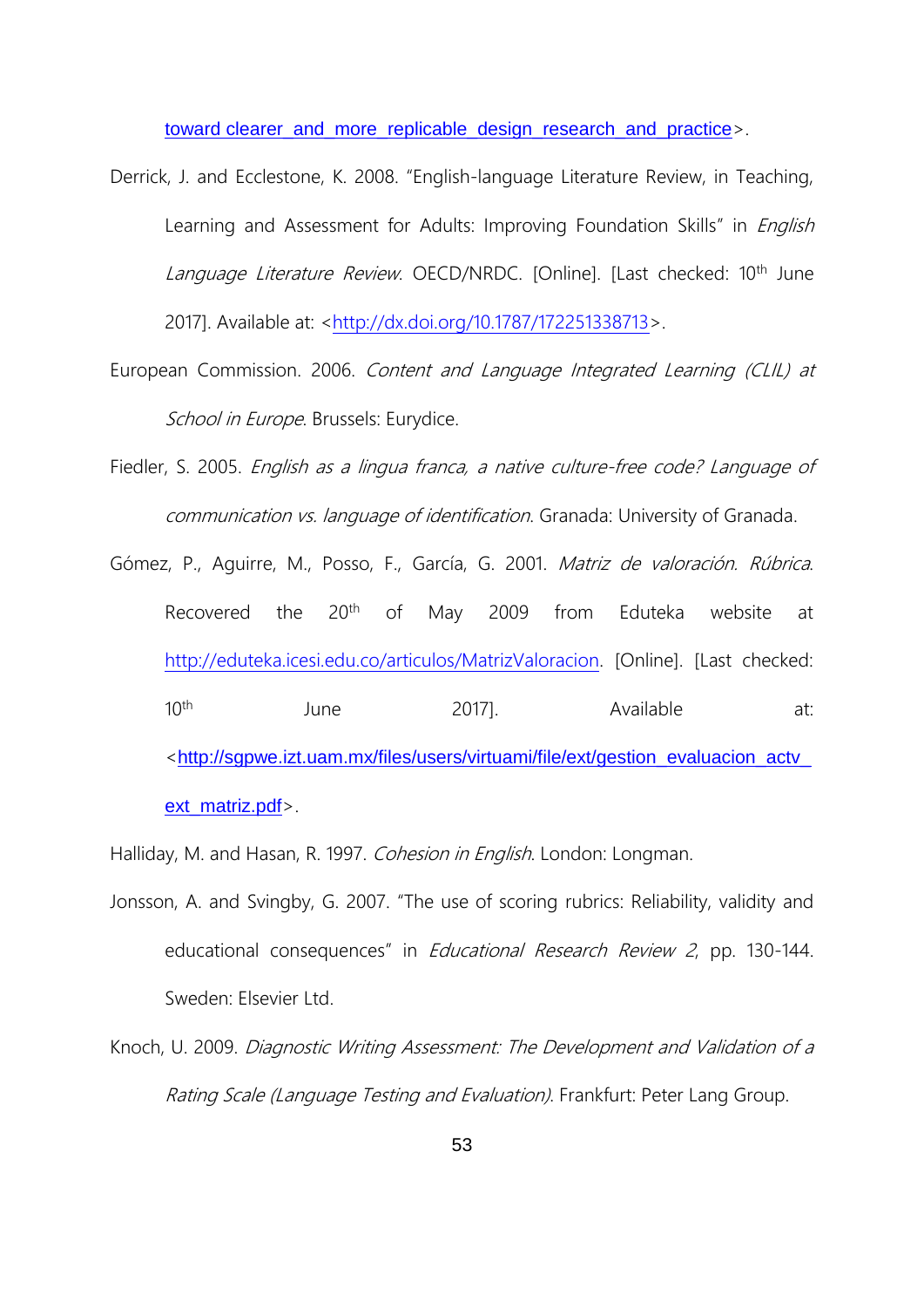- Lemmetti, J. 2014. What makes a good language test in EFL? Gotemburg: Göteborgs Universitet.
- Madrid, D and Bueno, A. 2005. TEFL in Secondary Education, pp. 641-678. Granada: University of Granada.
- Mazinal, M. 2011. *Basic Features of CLT*. (cited by Nunan, D.) [Online]. [Last checked: 10<sup>th</sup> June 2017]. Available at: [<https://es.scribd.com/doc/61295913/Basic-Features](https://es.scribd.com/doc/61295913/Basic-Features-of-%20CLT)of- [CLT>](https://es.scribd.com/doc/61295913/Basic-Features-of-%20CLT).
- McLeod, S. 2008. *Qualitative vs. Quantitative*. [Online]. [Last checked: 10<sup>th</sup> June 2017]. Available at: <<https://www.simplypsychology.org/qualitativequantitative.html>>.
- Minichiello, V. 1990. *In-depth Interviewing: Researching People*. Melbourne: Longman Cheshire.
- Moskal, B. and Leydens, J 2008. "Scoring Rubric Development: Validity and Reliability" in Practical Assessment, Research and Evaluation. Volume 7, number 10. [Online]. [Last checked: 10th June 2017]. Available at: <<http://pareonline.net/getvn.asp?v=7&n=10>>.
- Moya, J. 2008. "La Evaluación de las Competencias Básicas: Rúbricas y Portfolios" in Las Competencias Básicas en la Práctica. Chapter 2, pp. 20. Madrid : Proyecto Atlántida. [Online]. [Last checked: 10<sup>th</sup> June 2017] .Available at:[<http://www.juntadeandalucia.es/averroes/centros-](http://www.juntadeandalucia.es/averroes/centros-tic/23003429/helvia/sitio/upload/rubricas.pdf)

[tic/23003429/helvia/sitio/upload/rubricas.pdf>](http://www.juntadeandalucia.es/averroes/centros-tic/23003429/helvia/sitio/upload/rubricas.pdf).

Nordrum, L; Evans, K and Gustafsson, M. 2013. Investigating different types of criteria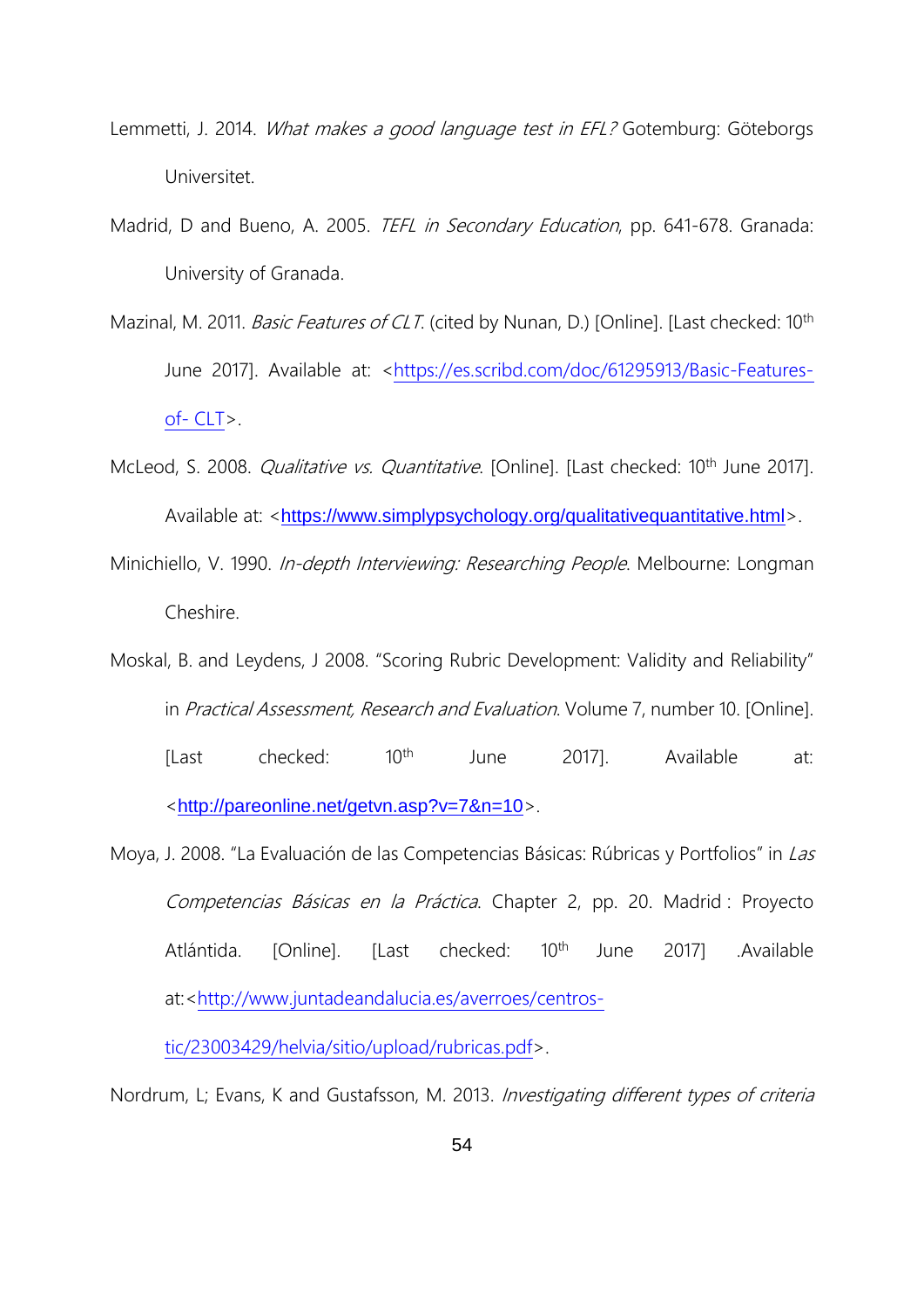based assessment through student data: towards optimization of assessment designs. [Online]. [Last checked: 10<sup>th</sup> June 2017]. Available at: [<https://lucris.lub.lu.se/ws/files/6265760/3437798.pdf>](https://lucris.lub.lu.se/ws/files/6265760/3437798.pdf).

- Nunan, D. 1988. Designing Tasks for the Communicative Classroom. Cambridge: Cambridge University Press.
- Nunan, D. 1998. Second Language Teaching and Learning. Cambridge: Cambridge University Press.
- Nunan, D. 2004. Task-Based Language Teaching. Cambridge: Cambridge University Press.
- OECD. 2008. "Assessment for Learning Formative Assessment" in OECD/CERI International Conference "Learning in the 21st Century: Research, Innovation and Policy" in the Centre for Educational Research an Innovation (CERI). [Online]. [Last checked: 10<sup>th</sup> June 2017]. Available at: <<http://www.oecd.org/site/educeri21st/40600533.pdf>>.
- Otto, A. 2013. The Use of Rubrics in Escuela Oficial de Idiomas: How to assess vocabulary in context. Revista Nebrija de Lingüística Aplicada. Madrid: Universidad de Nebrija.
- Ottonello, M.; Ainciburu, M and Sagardoy, B. 2012. Actas del I Congreso Internacional en Lingüística Aplicada a la Enseñanza de Lenguas. Volumen 2. Madrid: Universidad de Nebrija.

Panadero, E. and Romero, M. 2013. To rubric or not to rubric? The effects of self-